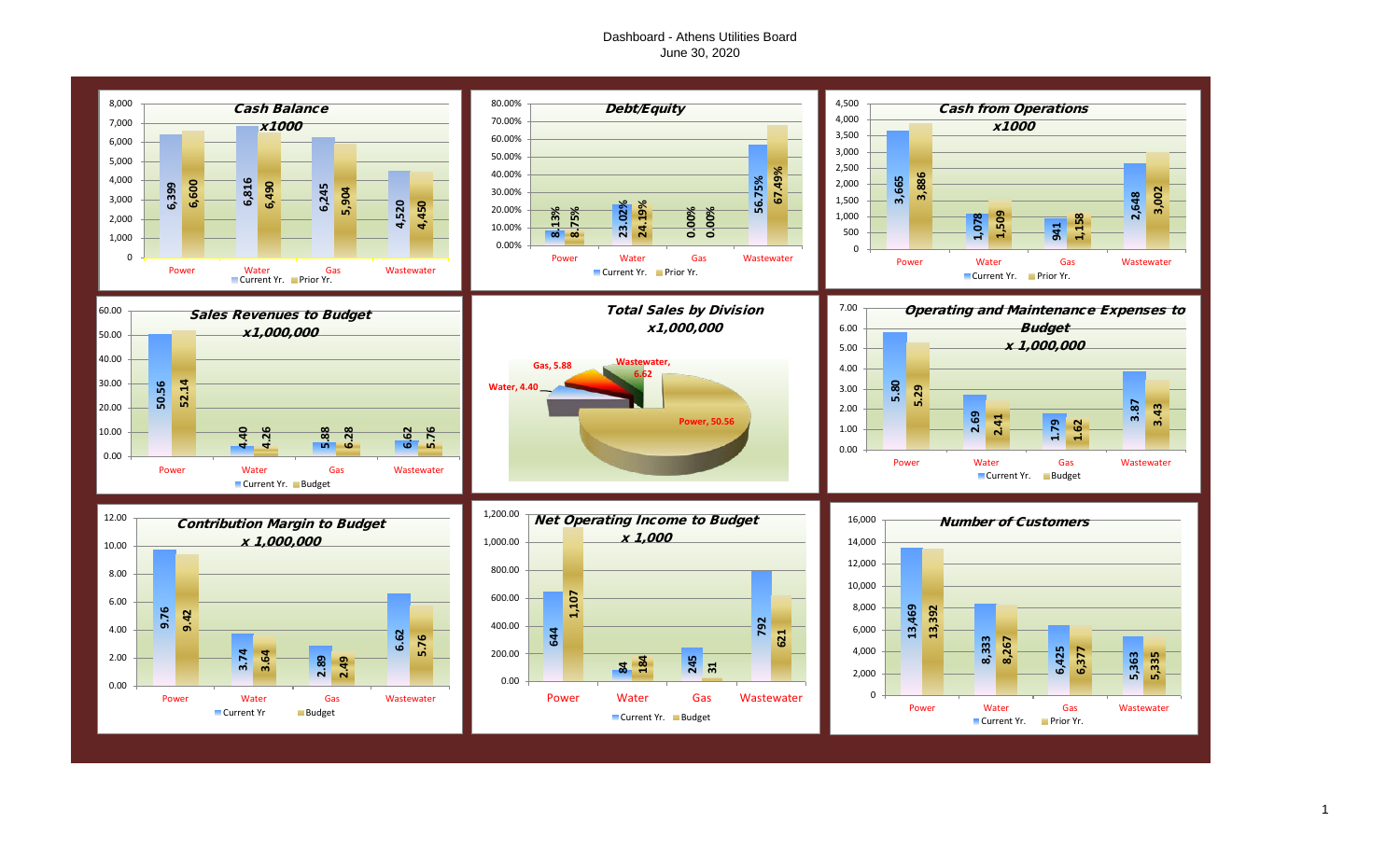#### **Athens Utilities Board Combined Balance Sheet (000 Omitted) June 30, 2020**

|                                         | June 30, 2020          | <b>Prior Year</b>      | <b>Change</b>      |
|-----------------------------------------|------------------------|------------------------|--------------------|
| <b>Current Assets</b>                   | \$32,117               | \$32,395               | (\$278)            |
| Long-Term Assets<br><b>Total Assets</b> | \$117,983<br>\$150,100 | \$118,109<br>\$150,503 | (\$126)<br>(\$403) |
| <b>Current Liabilities</b>              | \$6,031                | \$7,010                | (\$979)            |
| Long-Term Liabilities                   | \$27,053               | \$28,785               | (\$1,732)          |
| Net Assets                              | \$117,016              | \$114,709              | \$2,308            |
| <b>Total Liabilities and Net Assets</b> | \$150,100              | \$150,503              | (\$403)            |

#### **Athens Utilities Board Combined Profit and Loss Statement (000 Omitted)**

## **June 30, 2020**

|                                       |                      | <b>YEAR-TO-DATE</b> |                 |                      | <b>BUDGET</b>     |                 |               |               |                 |
|---------------------------------------|----------------------|---------------------|-----------------|----------------------|-------------------|-----------------|---------------|---------------|-----------------|
|                                       | <b>YTD</b>           | <b>YTD</b>          | <b>Variance</b> | Month                | Month             | <b>Variance</b> | <b>Annual</b> | YTD           | <b>Variance</b> |
|                                       | <b>June 30, 2020</b> | <b>Prior Year</b>   |                 | <b>June 30, 2020</b> | <b>Prior Year</b> |                 | <b>Budget</b> | <b>Budget</b> |                 |
| <i>Sales Revenue</i>                  | \$66,768             | \$68,327            | (\$1,559)       | \$5,011              | \$5,648           | (\$637)         | \$68,435      | \$68,435      | (\$1,667)       |
| Cost of Goods Sold                    | \$44,455             | \$46,815            | \$2,360         | \$3,605              | \$4,027           | \$422           | \$47,125      | \$47,125      | \$2,670         |
| <b>Contribution Margin</b>            | \$22,313             | \$21,512            | \$801           | \$1,406              | \$1,621           | ( \$215)        | \$21,309      | \$21,309      | \$1,003         |
| Operating and Maintenance Expenses    | \$13,620             | \$12,199            | (\$1,421)       | \$1,464              | \$1,178           | (\$287)         | \$13,110      | \$13,110      | (\$510)         |
| Depreciation and Taxes Equivalents    | \$6,868              | \$6,489             | (\$379)         | \$625                | \$558             | (\$67)          | \$6,256       | \$6,256       | (\$612)         |
| <b>Total Operating Expenses</b>       | \$20,488             | \$18,688            | (\$1,800)       | \$2,089              | \$1,736           | ( \$353)        | \$19,366      | \$19,366      | (\$1,122)       |
| <b>Net Operating Income</b>           | \$1,825              | \$2,824             | ( \$999)        | ( \$683)             | (\$114)           | ( \$569)        | \$1,943       | \$1,943       | (\$119)         |
| Grants, Contributions & Extraordinary | \$328                | \$496               | (\$168)         | \$5                  | \$72              | (\$67)          | \$504         | \$504         | (\$176)         |
| <b>Change in Net Assets</b>           | \$2,152              | \$3,319             | ( \$1,167)      | (\$678)              | (\$43)            | ( \$635)        | \$2,447       | \$2,447       | (\$295)         |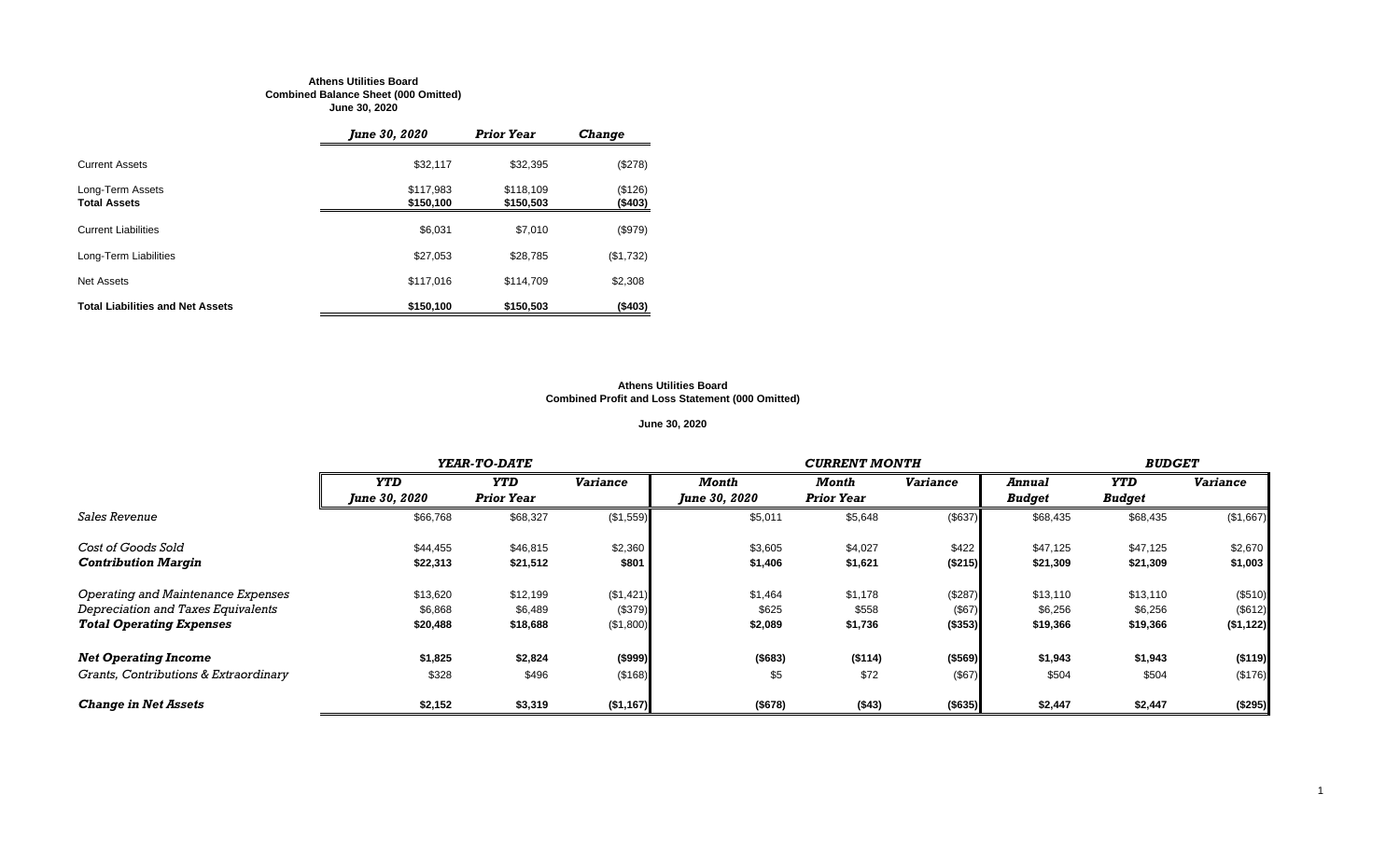## **Athens Utilities Board Financial Statement Synopsis 6/30/2020**

|                                             |                  |                      |                         |                      |             |                            | (000 Omitted) |          |              |                                                                                    |              |          |        |          |             |                            |                         |                      |         |                            |
|---------------------------------------------|------------------|----------------------|-------------------------|----------------------|-------------|----------------------------|---------------|----------|--------------|------------------------------------------------------------------------------------|--------------|----------|--------|----------|-------------|----------------------------|-------------------------|----------------------|---------|----------------------------|
|                                             |                  |                      | <b>Power</b>            |                      |             | <b>Water</b>               |               |          |              | Gas                                                                                |              |          |        |          | Wastewater  |                            |                         | <b>Total</b>         |         |                            |
|                                             | Y-T-D<br>Current | $Y-T-D$<br>Prior Yr. | M-T-D<br><b>Current</b> | $M-T-D$<br>Prior Yr. | Y-T-D       | Y-T-D<br>Current Prior Yr. | M-T-D         | M-T-D    | Y-T-D        | $Y-T-D$<br>Current Prior Yr. Current Prior Yr. Current Prior Yr. Current Prior Yr. | $M-T-D$      | $M-T-D$  | Y-T-D  | $Y-T-D$  | M-T-D       | M-T-D<br>Current Prior Yr. | /-T-D<br><b>Current</b> | $Y-T-D$<br>Prior Yr. | $M-T-D$ | M-T-D<br>Current Prior Yr. |
|                                             |                  |                      |                         |                      |             |                            |               |          |              |                                                                                    |              |          |        |          |             |                            |                         |                      |         |                            |
| Cash Balance                                | 6,399            | 6,600                |                         |                      | 6,816       | 6,490                      |               |          | 6,245        | 5,904                                                                              |              |          | 4,520  | 4,450    |             |                            | 23,980                  | 23,443               |         |                            |
| <b>Working Capital</b>                      | 7,533            | 9,554                |                         |                      | 7,465       | 7,235                      |               |          | 6,804        | 6,372                                                                              |              |          | 5,249  | 5,307    |             |                            | 27,051                  | 28,467               |         |                            |
| <b>Plant Assets</b>                         | 72,681           | 69,827               |                         |                      | 33,355      | 32,838                     |               |          | 24,174       | 23,741                                                                             |              |          | 56,802 | 55,493   |             |                            | 187,012                 | 181,899              |         |                            |
| Debt                                        | 4,040            | 4,291                |                         |                      | 4,920       | 5,153                      |               |          | $\Omega$     | $\Omega$                                                                           |              |          | 15,031 | 16,249   |             |                            | 23,990                  | 25,693               |         |                            |
| Net Assets (Net Worth)                      | 49,699           | 49,033               |                         |                      | 21,374      | 21,303                     |               |          | 20,528       | 20,297                                                                             |              |          | 25,155 | 24,075   |             |                            | 116,757                 | 114,709              |         |                            |
| <b>Cash from Operations</b>                 | 3,665            | 3,886                | 249                     | (273)                | 1,078       | 1,509                      | 122           | 158      | 941          | 1,158                                                                              | 33           | (24)     | 2,648  | 3,002    | 459         | 250                        | 8,332                   | 9,554                | 863     | 111                        |
| <b>Net Pension Liability</b>                | 2,396            | 2,396                |                         |                      | 697         | 697                        |               |          | 509          | 465                                                                                |              |          | 717    | 714      |             |                            | 4,319                   | 4,272                |         |                            |
| Principal Paid on Debt {Lease Included} (1) | 248              | 154                  | 248                     | 154                  | 170         | 161                        | 14            | 16       | $\mathbf{0}$ | $\mathbf{0}$                                                                       | $\mathbf{0}$ | $\Omega$ | 1,179  | 642      | 11          | 11                         | 1,597                   | 957                  | 273     | 181                        |
| New Debt-YTD                                | $\Omega$         | 0                    | $\Omega$                |                      | 0           | $\Omega$                   | $\Omega$      |          | 0            | 0                                                                                  | $\mathbf 0$  |          | 0      | $\Omega$ | $\mathbf 0$ | $\Omega$                   | 0                       | $\Omega$             |         |                            |
| <b>Cash Invested in Plant</b>               | 3,617            | 4,641                | 346                     | 274                  | 566         | 564                        | 85            | 99       | 600          | 393                                                                                | 69           | 22       | 1,701  | 1,770    | 172         | 206                        | 6,484                   | 7,368                | 671     | 601                        |
| Cash Flow                                   | (201)            | (964)                | (99)                    | (548)                | 326         | 767                        | 22            | 33       | 341          | 764                                                                                | (35)         | (46)     | 70     | 523      | 276         | 104                        | 537                     | 1,089                | 163     | (458)                      |
| Sales                                       | 50,558           | 51,765               | 3,868                   | 4,522                | 4,405       | 4,282                      | 380           | 386      | 5,881        | 6,508                                                                              | 271          | 267      | 6,619  | 6,542    | 542         | 542                        | 67,463                  | 69,096               | 5,061   | 5,717                      |
| Cost of Goods Sold {COGS}                   | 40,801           | 42,401               | 3,415                   | 3,810                | 661         | 566                        | 56            | 49       | 2,993        | 3,848                                                                              | 134          | 168      |        |          |             |                            | 44,455                  | 46,815               | 3,605   | 4,027                      |
| O&M Expenses-YTD {minus COGS}               | 9,089            | 8,192                | 1,024                   | 813                  | 3,603       | 3,330                      | 394           | 278      | 2,673        | 2,484                                                                              | 274          | 217      | 5,649  | 5,133    | 449         | 476                        | 21,014                  | 19,140               | 2,141   | 1,784                      |
| <b>Net Operating Income</b>                 | 644              | 1,168                | (568)                   | (98)                 | 84          | 324                        | (76)          | 67       | 245          | 212                                                                                | (134)        | (119     | 792    | 1,120    | 89          | 36                         | 1,764                   | 2,824                | (689)   | (114)                      |
| <b>Interest on Debt</b>                     | 54               | 73                   |                         |                      | 106         | 110                        | 9             | (2)      | $\Omega$     | $\Omega$                                                                           | $\Omega$     |          | 224    | 302      | 6           | 31                         | 384                     | 485                  | 15      | 37                         |
| Variable Rate Debt Interest Rate            | 0.27%            | 2.07%                |                         |                      |             |                            |               |          |              |                                                                                    |              |          | 0.27%  | 2.07%    |             |                            |                         |                      |         |                            |
| Grants, Contributions, Extraordinary        | 22               | 21                   | 5                       |                      | $\mathbf 0$ |                            | $\mathbf 0$   | $\Omega$ | $\mathbf{0}$ | $\mathbf{0}$                                                                       | $\mathbf{0}$ | $\Omega$ | 306    | 470      | $\mathbf 0$ | 71                         | 328                     | 496                  | 5       | 72                         |
| Net Income                                  | 666              | 1,189                | (563)                   | (98)                 | 84          | 328                        | (76)          | 67       | 245          | 212                                                                                | (134)        | (119     | 1,098  | 1,590    | 89          | 108                        | 2,092                   | 3,319                | (684)   | (43)                       |
| <b>‡ Customers</b>                          | 13,469           | 13,392               |                         |                      | 8,333       | 8,267                      |               |          | 6,425        | 6,377                                                                              |              |          | 5,363  | 5,335    |             |                            | 33,590                  | 33,371               |         |                            |
| Sales Volume                                | 647,157          | 647,856              | 49,930                  | 56,140               | 9,478       | 9,174                      | 796           | 853      | 7,945        | 8,135                                                                              | 370          | 362      | 4,506  | 4,102    | 376         | 404                        |                         |                      |         |                            |
| Revenue per Unit Sold (2)                   | 0.078            | 0.080                | 0.077                   | 0.081                | 0.46        | 0.47                       | 0.48          | 0.45     | 0.74         | 0.80                                                                               | 0.73         | 0.74     | 1.47   | 1.59     | 1.44        | 1.34                       |                         |                      |         |                            |
| Natural Gas Market Price (Dth)              |                  |                      |                         |                      |             |                            |               |          |              |                                                                                    | 1.70         | 2.53     |        |          |             |                            |                         |                      |         |                            |
| Natural Gas Total Unit Cost (Dth)           |                  |                      |                         |                      |             |                            |               |          | 3.53         | 4.55                                                                               | 3.38         | 3.85     |        |          |             |                            |                         |                      |         |                            |
| <b>Full Time Equivalent Employees</b>       | 59.46            | 59.51                | 61.47                   | 62.21                | 14.79       | 14.78                      | 14.68         | 14.63    | 9.34         | 9.33                                                                               | 9.55         | 9.49     | 19.91  | 20       | 18.86       | 20.02                      | 103.50                  | 103.62               | 104.56  | 106.35                     |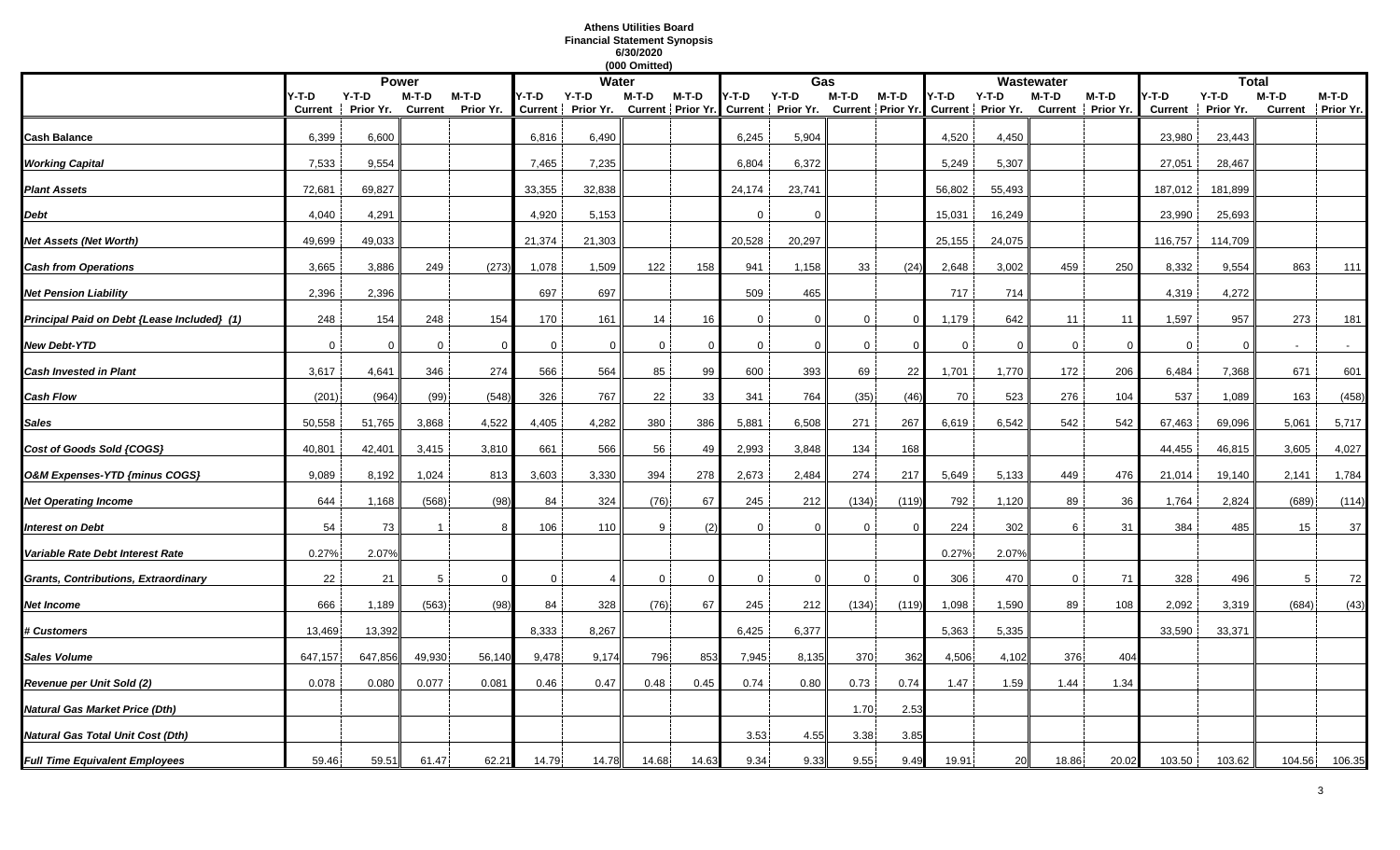|                                        |                   |                     |                                         | <b>BALANCE SHEET</b><br>June 30, 2020          |                                        |                       |    |                                      |
|----------------------------------------|-------------------|---------------------|-----------------------------------------|------------------------------------------------|----------------------------------------|-----------------------|----|--------------------------------------|
| <b>Current Period</b><br>June 30, 2020 |                   | <b>Prior Year</b>   | <b>Change from</b><br><b>Prior Year</b> |                                                | <b>Current Period</b><br>June 30, 2020 | Prior<br><b>Month</b> |    | Change<br>from prior<br><b>Month</b> |
|                                        |                   |                     |                                         | Assets:                                        |                                        |                       |    |                                      |
|                                        | 6,398,757.46      | 6,599,731.34        | (200, 973.88)                           | Cash and Cash Equivalents                      | 6,398,757.46                           | 6,497,880.05          |    | (99, 122.59)                         |
|                                        | 0.00              | 0.00                | 0.00                                    | <b>Bond Funds Available</b>                    | 0.00                                   | 0.00                  |    | 0.00                                 |
|                                        | 2,956,089.21      | 3,676,918.32        | (720, 829.11)                           | <b>Customer Receivables</b>                    | 2,956,089.21                           | 2,232,190.54          |    | 723,898.67                           |
|                                        | 0.00              | 0.00                | 0.00                                    | Due from (to) Other Divisions                  | 0.00                                   | 0.00                  |    | 0.00                                 |
|                                        | 191.441.05        | 278.595.26          | (87, 154.21)                            | <b>Other Receivables</b>                       | 191.441.05                             | 143,819.94            |    | 47,621.11                            |
|                                        | 50,797.68         | 31,549.42           | 19,248.26                               | <b>Prepaid Expenses</b>                        | 50,797.68                              | 52,324.17             |    | (1,526.49)                           |
|                                        | 1,187,974.39      | 1,187,974.39        | 0.00                                    | <b>Unbilled Revenues</b>                       | 1,187,974.39                           | 1,187,974.39          |    | 0.00                                 |
|                                        | 1,588,586.91      | 1,630,492.31        | (41, 905.40)                            | Materials and Supplies Inventory               | 1,588,586.91                           | 1,576,729.70          |    | 11,857.21                            |
|                                        | 12,373,646.70     | 13,405,261.04       | (1,031,614.34)                          | <b>Total Current Assets</b>                    | 12,373,646.70                          | 11,690,918.79         |    | 682,727.91                           |
|                                        | 0.00              | 0.00                | 0.00                                    | <b>Unamortized Debt Expense</b>                | 0.00                                   | 0.00                  |    | 0.00                                 |
|                                        | 0.00              | 0.00                | 0.00                                    | TVA Heat Pump Loans Receivable                 | 0.00                                   | 0.00                  |    | 0.00                                 |
|                                        | 1,178,087.91      | 1.628.268.93        | (450, 181.02)                           | Deferred Pension Outflows                      | 1,178,087.91                           | 1,607,954.32          |    | (429, 866.41)                        |
|                                        | 72,681,306.85     | 69,826,521.28       | 2,854,785.57                            | <b>Electric Utility Plant, at Cost</b>         | 72,681,306.85                          | 72,393,719.44         |    | 287,587.41                           |
|                                        | (25, 150, 067.15) | (23, 364, 083.72)   | (1,785,983.43)                          | Less: Accumulated Depreciation                 | (25, 150, 067.15)                      | (24,950,569.12)       |    | (199, 498.03)                        |
|                                        | 47,531,239.70     | 46,462,437.56       | 1,068,802.14                            | <b>Net Electric Utility Plant</b>              | 47,531,239.70                          | 47,443,150.32         |    | 88,089.38                            |
|                                        | 48,709,327.61     | 48,090,706.49       | 618,621.12                              | <b>Total Long Term Assets</b>                  | 48,709,327.61                          | 49,051,104.64         |    | (341, 777.03)                        |
|                                        | 61,082,974.31     | 61,495,967.53       | (412,993.22)                            | <b>Total Assets</b>                            | 61,082,974.31                          | 60,742,023.43         | £. | 340,950.88                           |
|                                        |                   |                     |                                         | <b>Liabilities and Retained Earnings:</b>      |                                        |                       |    |                                      |
|                                        | 3,642,345.63      | 4,544,257.59        | (901, 911.96)                           | <b>Accounts Payable</b>                        | 3,642,345.63                           | 2,775,712.97          |    | 866,632.66                           |
|                                        | 575.771.51        | 425,100.00          | 150.671.51                              | <b>Customer Deposits</b>                       | 575.771.51                             | 415,480.00            |    | 160,291.51                           |
|                                        | 0.00              | 0.00                | 0.00                                    | Deferred Income                                | 0.00                                   | 0.00                  |    | 0.00                                 |
|                                        | 622,579.88        | 625,957.84          | (3,377.96)                              | <b>Other Current Liabilities</b>               | 622,579.88                             | 635,929.31            |    | (13, 349.43)                         |
|                                        | 4,840,697.02      | 5,595,315.43        | (754, 618.41)                           | <b>Total Current Liabilities</b>               | 4,840,697.02                           | 3,827,122.28          |    | 1,013,574.74                         |
|                                        | 0.00              | 0.00                | 0.00                                    | <b>Bonds Payable</b>                           | 0.00                                   | 0.00                  |    | 0.00                                 |
|                                        | 0.00              | 0.00                | 0.00                                    | Long-Term Leases Payable                       | 0.00                                   | 0.00                  |    | 0.00                                 |
|                                        | 4,039,511.63      | 4,290,994.13        | (251, 482.50)                           | Notes Payable                                  | 4,039,511.63                           | 4,039,511.63          |    | 0.00                                 |
|                                        | 2,396,465.15      | 2,396,465.15        | 0.00                                    | Net Pension Liability                          | 2,396,465.15                           | 2,433,218.24          |    | (36, 753.09)                         |
|                                        | 106,803.31        | 179,809.42          | (73,006.11)                             | <b>Deferred Pension Inflows</b>                | 106,803.31                             | 179,809.42            |    | (73,006.11)                          |
|                                        | 0.00              | 0.00                | 0.00                                    | TVA Advances, Energy Right Loans               | 0.00                                   | 0.00                  |    | 0.00                                 |
|                                        | 6,542,780.09      | 6,867,268.70        | (324, 488.61)                           | <b>Total Long Term Liabilities</b>             | 6,542,780.09                           | 6,652,539.29          |    | (109, 759.20)                        |
|                                        | 49,699,497.20     | 49,033,383.40       | 666,113.80                              | <b>Net Position</b>                            | 49,699,497.20                          | 50,262,361.86         |    | (562, 864.66)                        |
| - \$                                   | 61,082,974.31     | \$<br>61,495,967.53 | \$<br>(412,993.22)                      | <b>Total Liabilities and Retained Earnings</b> | 61,082,974.31                          | \$<br>60,742,023.43   | \$ | 340,950.88                           |

# **ATHENS UTILITIES BOARD POWER DIVISION**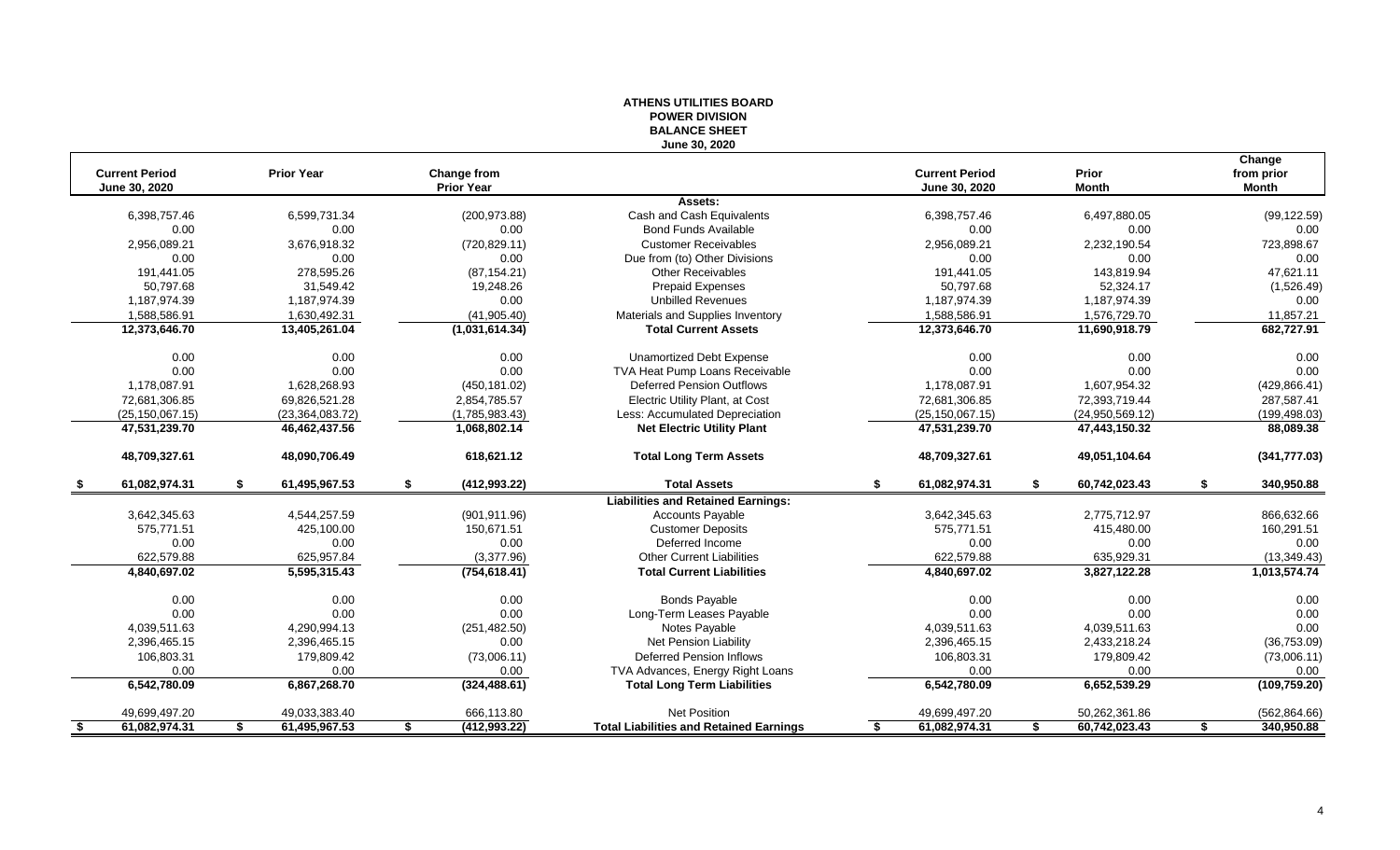|                               |                                   |                                        | <b>Athens Utilities Board</b><br><b>Profit and Loss Statement - Power</b> |                                   |                                              |                                        |
|-------------------------------|-----------------------------------|----------------------------------------|---------------------------------------------------------------------------|-----------------------------------|----------------------------------------------|----------------------------------------|
| Year-to-Date<br>June 30, 2020 | Year-to-Date<br><b>Prior Year</b> | Variance<br>Favorable<br>(Unfavorable) | June 30, 2020<br><b>Description</b>                                       | Current<br>Month<br>June 30, 2020 | Current<br><b>Month</b><br><b>Prior Year</b> | Variance<br>Favorable<br>(Unfavorable) |
|                               |                                   |                                        | <b>REVENUE:</b>                                                           |                                   |                                              |                                        |
| 15.978.017.55                 | 16.324.127.26                     | (346, 109.71)                          | <b>Residential Sales</b>                                                  | 1,128,495.52                      | 1.240.407.09                                 | (111.911.57)                           |
| 4,096,816.97                  | 4,276,831.29                      | (180, 014.32)                          | <b>Small Commercial Sales</b>                                             | 268,127.39                        | 367,017.16                                   | (98, 889.77)                           |
| 28,771,482.40                 | 29,434,036.44                     | (662, 554.04)                          | Large Commercial Sales                                                    | 2,335,568.46                      | 2,777,600.02                                 | (442, 031.56)                          |
| 421,816.39                    | 428,543.50                        | (6,727.11)                             | Street and Athletic Lighting                                              | 33,829.01                         | 34,477.13                                    | (648.12)                               |
| 581,325.47                    | 584,908.81                        | (3,583.34)                             | Outdoor Lighting                                                          | 49,132.85                         | 49,160.35                                    | (27.50)                                |
| 708,493.60                    | 716,268.98                        | (7, 775.38)                            | <b>Revenue from Fees</b>                                                  | 52,705.81                         | 53,672.15                                    | (966.34)                               |
| 50,557,952.38                 | 51,764,716.28                     | (1,206,763.90)                         | <b>Total Revenue</b>                                                      | 3,867,859.04                      | 4,522,333.90                                 | (654, 474.86)                          |
| 40,801,243.08                 | 42,400,809.36                     | 1,599,566.28                           | <b>Power Costs</b>                                                        | 3,414,990.84                      | 3,809,596.73                                 | 394,605.89                             |
| 9,756,709.30                  | 9,363,906.92                      | 392,802.38                             | <b>Contribution Margin</b>                                                | 452,868.20                        | 712,737.17                                   | (259, 868.97)                          |
|                               |                                   |                                        | <b>OPERATING EXPENSES:</b>                                                |                                   |                                              |                                        |
| 16,447.06                     | 8,981.59                          | (7, 465.47)                            | <b>Transmission Expense</b>                                               | 200.00                            | 874.25                                       | 674.25                                 |
| 1,140,158.80                  | 1,015,273.18                      | (124, 885.62)                          | <b>Distribution Expense</b>                                               | 119,283.29                        | 102,068.78                                   | (17, 214.51)                           |
| 1,108,680.67                  | 759.789.33                        | (348, 891.34)                          | <b>Customer Service and Customer Acct. Expense</b>                        | 77.068.44                         | 59.987.10                                    | (17,081.34)                            |
| 2,237,536.98                  | 2,074,160.71                      | (163, 376.27)                          | Administrative and General Expenses                                       | 433,114.09                        | 279,522.91                                   | (153, 591.18)                          |
| 4,502,823.51                  | 3,858,204.81                      | (644,618.70)                           | <b>Total Operating Expenses</b>                                           | 629,665.82                        | 442,453.04                                   | (187, 212.78)                          |
|                               |                                   |                                        | <b>Maintenance Expenses</b>                                               |                                   |                                              |                                        |
| 379.55                        | 100.20                            | (279.35)                               | <b>Transmission Expense</b>                                               | 0.00                              | 0.00                                         | 0.00                                   |
| 1,237,123.56                  | 1,162,735.15                      | (74, 388.41)                           | <b>Distribution Expense</b>                                               | 112,330.15                        | 99,202.35                                    | (13, 127.80)                           |
| 59,025.83                     | 51,954.50                         | (7,071.33)                             | Administrative and General Expense                                        | 3.672.87                          | 3,797.64                                     | 124.77                                 |
| 1,296,528.94                  | 1,214,789.85                      | (81,739.09)                            | <b>Total Maintenance Expenses</b>                                         | 116,003.02                        | 102,999.99                                   | (13,003.03)                            |
|                               |                                   |                                        | <b>Other Operating Expense</b>                                            |                                   |                                              |                                        |
| 2.268.003.59                  | 2,137,337.52                      | (130, 666.07)                          | <b>Depreciation Expense</b>                                               | 190,023.60                        | 184,345.30                                   | (5,678.30)                             |
| 1,021,614.54                  | 982,115.16                        | (39, 499.38)                           | <b>Tax Equivalents</b>                                                    | 88,760.69                         | 82,956.59                                    | (5,804.10)                             |
| 3,289,618.13                  | 3,119,452.68                      | (170,165.45)                           | <b>Total Other Operating Expenses</b>                                     | 278,784.29                        | 267,301.89                                   | (11, 482.40)                           |
| 49,890,213.66                 | 50,593,256.70                     | 703,043.04                             | <b>Total Operating and Maintenance Expenses</b>                           | 4,439,443.97                      | 4,622,351.65                                 | 182,907.68                             |
| 667.738.72                    | 1.171.459.58                      | (503, 720.86)                          | <b>Operating Income</b>                                                   | (571, 584.93)                     | (100, 017.75)                                | (471, 567.18)                          |
| 63,130.64                     | 92,572.60                         | (29, 441.96)                           | Other Income                                                              | 5,571.18                          | 9,773.23                                     | (4,202.05)                             |
| 730,869.36                    | 1,264,032.18                      | (533, 162.82)                          | <b>Total Income</b>                                                       | (566, 013.75)                     | (90, 244.52)                                 | (475, 769.23)                          |
| 32,563.23                     | 23,306.37                         | (9, 256.86)                            | Miscellaneous Income Deductions                                           | 1,193.00                          | 519.73                                       | (673.27)                               |
| 698,306.13                    | 1.240.725.81                      | (542, 419.68)                          | <b>Net Income Before Debt Expenses</b>                                    | (567, 206.75)                     | (90, 764.25)                                 | (476, 442.50)                          |
|                               |                                   |                                        | <b>DEBT RELATED EXPENSES:</b>                                             |                                   |                                              |                                        |
| 0.00                          | 0.00                              | 0.00                                   | Amortization of Debt Related Expenses                                     | 0.00                              | 0.00                                         | 0.00                                   |
| 53,946.56                     | 72,741.41                         | 18,794.85                              | Interest Expense                                                          | 788.20                            | 7,675.02                                     | 6,886.82                               |
| 53,946.56                     | 72,741.41                         | 18,794.85                              | <b>Total debt related expenses</b>                                        | 788.20                            | 7,675.02                                     | 6,886.82                               |
| 644,359.57                    | 1,167,984.40                      | (523, 624.83)                          | Net Income before Extraordinary Exp.                                      | (567, 994.95)                     | (98, 439.27)                                 | (469, 555.68)                          |
| 21,754.23                     | 21,307.00                         | 447.23                                 | Extraordinary Income (Expense)                                            | 5,130.29                          | 400.00                                       | 4,730.29                               |
| 666,113.80<br><u>\$</u>       | 1,189,291.40<br>s.                | (523, 177.60)<br>\$                    | <b>CHANGE IN NET ASSETS</b>                                               | (562, 864.66)<br>S                | (98,039.27)<br>S.                            | (464, 825.39)<br>-S                    |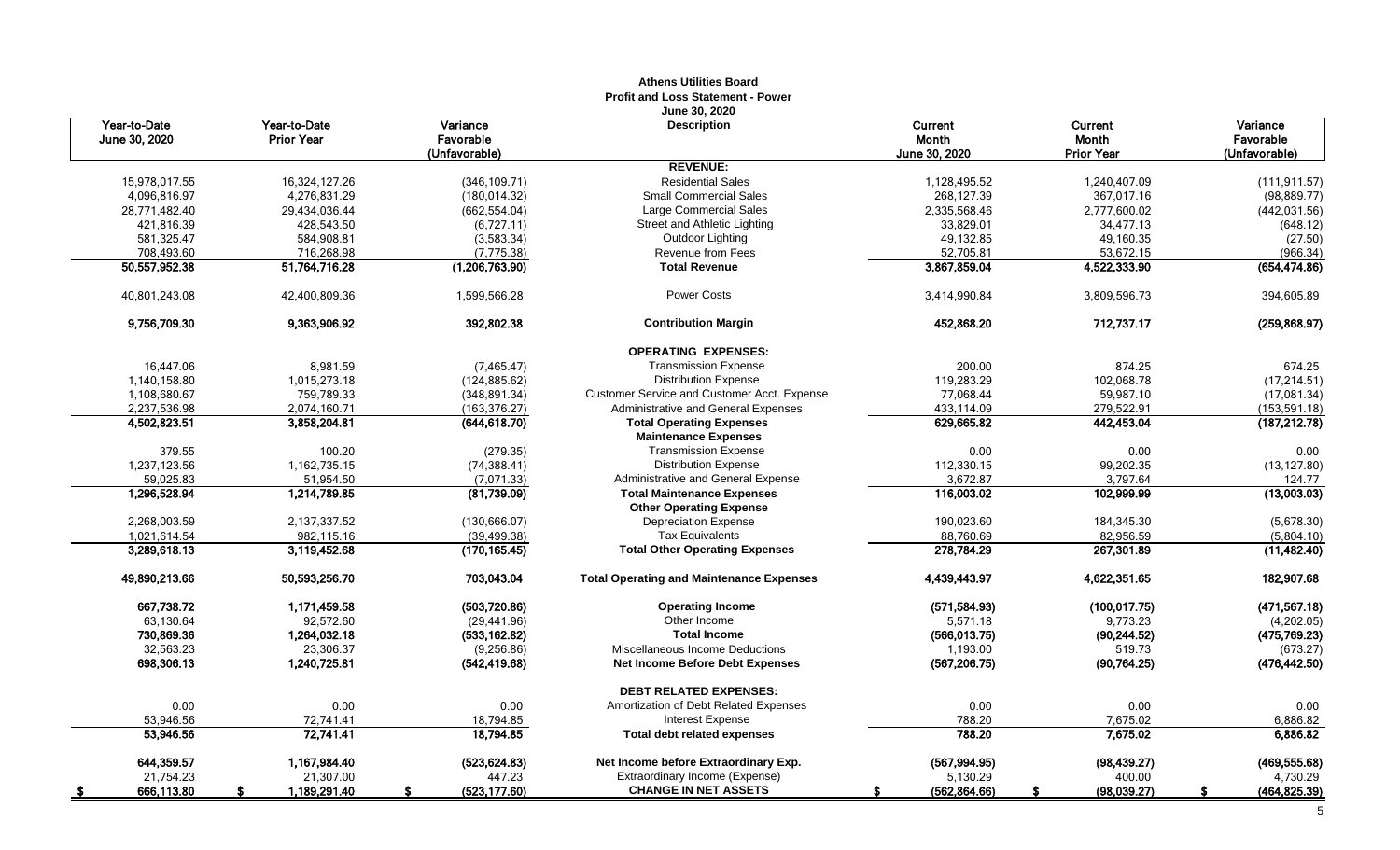|                               |                               |                     | <b>Athens Utilities Board</b><br><b>Budget Comparison - Power</b> |                                       |                                 |                           |
|-------------------------------|-------------------------------|---------------------|-------------------------------------------------------------------|---------------------------------------|---------------------------------|---------------------------|
| Year-to-Date<br>June 30, 2020 | Year-to-Date<br><b>Budget</b> | $Y-T-D$<br>Variance | June 30, 2020<br><b>Description</b>                               | <b>Current Month</b><br>June 30, 2020 | <b>Monthly</b><br><b>Budget</b> | <b>Budget</b><br>Variance |
|                               |                               |                     | <b>REVENUE:</b>                                                   |                                       |                                 |                           |
| 15,978,017.55                 | 16,400,000.00                 | (421, 982.45)       | <b>Residential Sales</b>                                          | 1,128,495.52                          | 1,192,123.38                    | (63, 627.86)              |
| 4,096,816.97                  | 4,300,000.00                  | (203, 183.03)       | <b>Small Commercial Sales</b>                                     | 268,127.39                            | 360,514.53                      | (92, 387.14)              |
| 28,771,482.40                 | 29,800,000.00                 | (1,028,517.60)      | Large Commercial Sales                                            | 2,335,568.46                          | 2,652,554.11                    | (316, 985.65)             |
| 421,816.39                    | 415,000.00                    | 6,816.39            | Street and Athletic Lighting                                      | 33,829.01                             | 35,185.30                       | (1,356.29)                |
| 581,325.47                    | 550,000.00                    | 31,325.47           | Outdoor Lighting                                                  | 49,132.85                             | 46,310.16                       | 2,822.69                  |
| 708,493.60                    | 671,000.00                    | 37,493.60           | Revenue from Fees                                                 | 52,705.81                             | 47,001.55                       | 5,704.26                  |
| 50,557,952.38                 | 52,136,000.00                 | (1,578,047.62)      | <b>Total Revenue</b>                                              | 3,867,859.04                          | 4,333,689.04                    | (465, 830.00)             |
| 40,801,243.08                 | 42,715,950.00                 | 1,914,706.92        | <b>Power Costs</b>                                                | 3,414,990.84                          | 3,993,934.13                    | 578,943.29                |
| 9,756,709.30                  | 9,420,050.00                  | 336,659.30          | <b>Contribution Margin</b><br><b>OPERATING EXPENSES:</b>          | 452,868.20                            | 339,754.91                      | 113,113.29                |
| 16,447.06                     | 3,000.00                      | (13, 447.06)        | <b>Transmission Expense</b>                                       | 200.00                                | 64.10                           | (135.90)                  |
| 1,140,158.80                  | 1,037,097.90                  | (103,060.90)        | <b>Distribution Expense</b>                                       | 119,283.29                            | 91,987.21                       | (27, 296.08)              |
| 1,108,680.67                  | 747,477.42                    | (361, 203.25)       | Customer Service and Customer Acct. Expense                       | 77,068.44                             | 57,324.23                       | (19,744.21)               |
| 2,237,536.98                  | 2,202,476.30                  | (35,060.68)         | Administrative and General Expenses                               | 433,114.09                            | 161,149.78                      | (271, 964.31)             |
| 4,502,823.51                  | 3,990,051.62                  | (512, 771.89)       | <b>Total Operating Expenses</b>                                   | 629,665.82                            | 310,525.31                      | (319, 140.51)             |
|                               |                               |                     | <b>Maintenance Expenses</b>                                       |                                       |                                 |                           |
| 379.55                        | 0.00                          | (379.55)            | <b>Transmission Expense</b>                                       | 0.00                                  | 0.00                            | 0.00                      |
| 1,237,123.56                  | 1,250,847.62                  | 13,724.06           | <b>Distribution Expense</b>                                       | 112,330.15                            | 107,634.73                      | (4,695.42)                |
| 59,025.83                     | 46,079.57                     | (12, 946.26)        | Administrative and General Expense                                | 3,672.87                              | 3,467.38                        | (205.49)                  |
| 1,296,528.94                  | 1,296,927.18                  | 398.24              | <b>Total Maintenance Expenses</b>                                 | 116,003.02                            | 111,102.11                      | (4,900.91)                |
|                               |                               |                     | <b>Other Operating Expense</b>                                    |                                       |                                 |                           |
| 2,268,003.59                  | 2,050,000.00                  | (218,003.59)        | <b>Depreciation Expense</b>                                       | 190,023.60                            | 167,949.37                      | (22,074.23)               |
| 1,021,614.54                  | 950,000.00                    | (71, 614.54)        | <b>Tax Equivalents</b>                                            | 88,760.69                             | 77,317.25                       | (11, 443.44)              |
| 3,289,618.13                  | 3,000,000.00                  | (289, 618.13)       | <b>Total Other Operating Expenses</b>                             | 278,784.29                            | 245,266.62                      | (33, 517.67)              |
| 49,890,213.66                 | 51,002,928.80                 | 1,112,715.14        | <b>Total Operating and Maintenance Expenses</b>                   | 4,439,443.97                          | 4,660,828.18                    | 221,384.21                |
| 667,738.72                    | 1,133,071.20                  | (465, 332.48)       | <b>Operating Income</b>                                           | (571, 584.93)                         | (327, 139.14)                   | (244, 445.79)             |
| 63,130.64                     | 70,000.00                     | (6,869.36)          | Other Income                                                      | 5,571.18                              | 1,765.84                        | 3,805.34                  |
| 730,869.36                    | 1,203,071.20                  | (472, 201.84)       | <b>Total Income</b>                                               | (566, 013.75)                         | (325, 373.30)                   | (240, 640.45)             |
| 32,563.23                     | 25,000.00                     | (7,563.23)          | Miscellaneous Income Deductions                                   | 1,193.00                              | 2,033.68                        | 840.68                    |
| 698,306.13                    | 1,178,071.20                  | (479, 765.07)       | Net Income Before Debt Expenses<br><b>DEBT RELATED EXPENSES:</b>  | (567, 206.75)                         | (327, 406.98)                   | (239,799.77)              |
| 0.00                          | 0.00                          | 0.00                | Amortization of Debt Related Expenses                             | 0.00                                  | 0.00                            | 0.00                      |
| 53,946.56                     | 71,165.00                     | 17,218.44           | <b>Interest Expense</b>                                           | 788.20                                | 4,593.50                        | 3,805.30                  |
| 53,946.56                     | 71,165.00                     | 17,218.44           | <b>Total debt related expenses</b>                                | 788.20                                | 4,593.50                        | 3,805.30                  |
| 644,359.57                    | 1,106,906.20                  | (462, 546.63)       | Net Income before Extraordinary Exp.                              | (567, 994.95)                         | (332,000.48)                    | (235, 994.47)             |
| 21,754.23                     | 30,000.00                     | (8,245.77)          | <b>Extraordinary Income (Expense)</b>                             | 5,130.29                              | 2,500.00                        | 2,630.29                  |
| 666,113.80                    | \$<br>1,136,906.20            | \$<br>(470, 792.40) | <b>CHANGE IN NET ASSETS</b>                                       | (562, 864.66)<br>\$                   | \$<br>(329, 500.48)             | \$<br>(233, 364.18)       |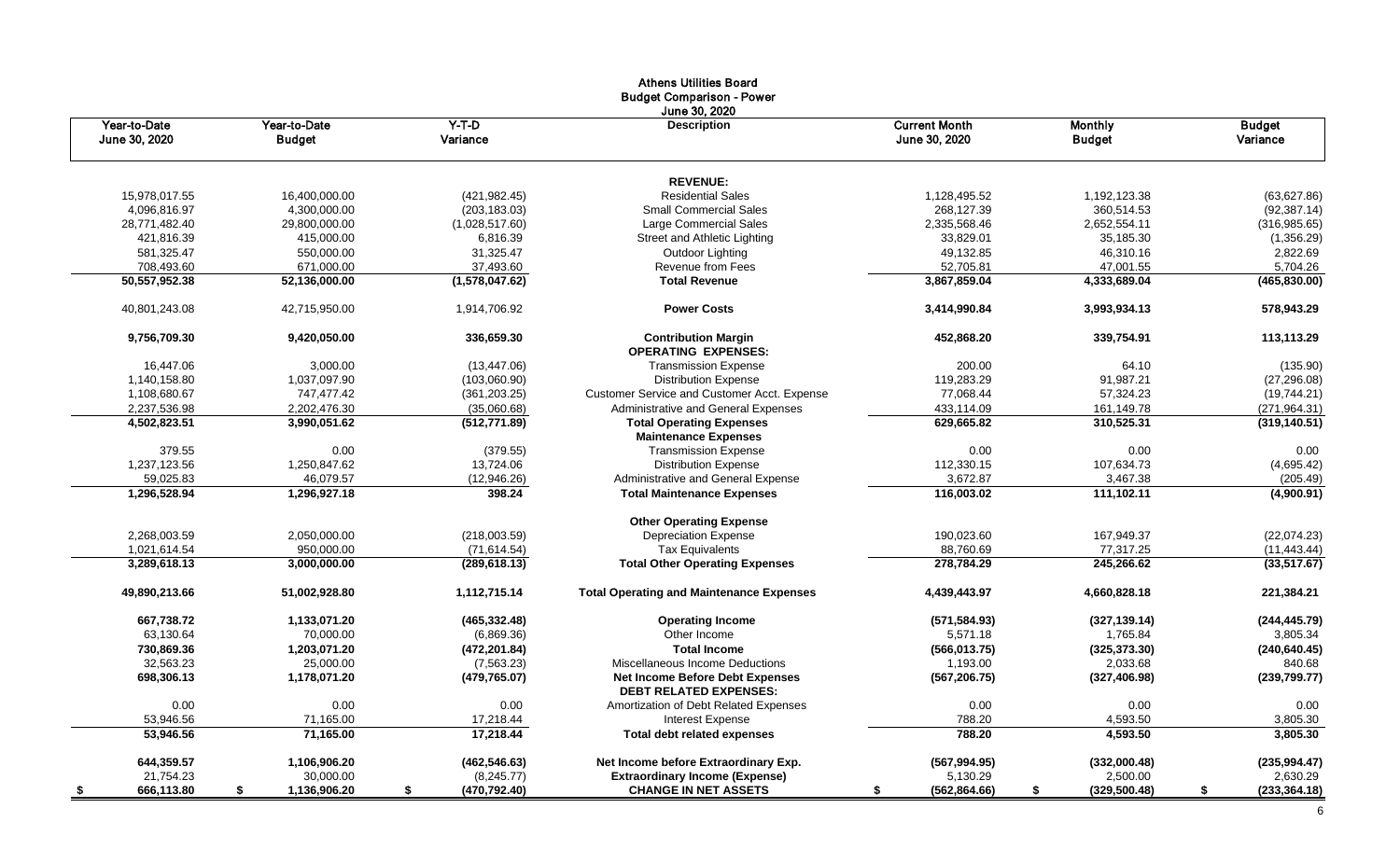## **June 30, 2020 Year-to-Date Year-to-Date Variance Month to Date Month to Date Variance June 30, 2020 Prior Year June 30, 2020 Prior Year CASH FLOWS FROM OPERATION ACTIVITIES:** 666,113.80 1,189,291.40 (523,177.60) Net Operating Income (562,864.66) (98,039.27) (464,825.39) **Adjustments to reconcile operating income to net cash provided by operations:** 2,268,003.59 2,137,337.52 130,666.07 Depreciation 190,023.60 184,345.30 5,678.30 **Changes in Assets and Liabilities:** 807,983.32 (300,374.18) 1,108,357.50 Accounts Receivable (771,519.78) (944,029.32) 172,509.54 0.00 0.00 0.00 Due from (to) Other Divisions 0.00 0.00 0.00 (19,248.26) 209,881.80 (229,130.06) Prepaid Expenses 1,526.49 (218.53) 1,745.02 450,181.02 (235,759.34) 685,940.36 Deferred Pension Outflows 429,866.41 (681,624.27) 1,111,490.68 0.00 (17,952.36) 17,952.36 Accrued, Unbilled Revenue 0.00 (17,952.36) 17,952.36 41,905.40 (76,789.39) 118,694.79 Materials and Supplies (11,857.21) 2,856.51 (14,713.72) (901,911.96) 526,800.76 (1,428,712.72) Cccounts Payable 866,632.66 975,697.74 (109,065.08) (5,797.77) 3,888.47 (9,686.24) Other Current Liabilities (11,293.31) (27,392.67) 16,099.36 150,671.51 6,260.00 144,411.51 Customer Deposits 160,291.51 2,700.00 157,591.51 0.00 358,006.07 (358,006.07) Net Pension Liability (36,753.09) 368,556.34 (405,309.43) (73,006.11) (47,776.03) (25,230.08) Deferred Pension Inflows (73,006.11) (47,776.03) (25,230.08) 279,867.20 133,003.39 146,863.81 Retirements and Salvage 67,988.65 10,348.28 57,640.37 0.00 0.00 0.00 Deferred Income 0.00 0.00 0.00 **3,664,761.74 3,885,818.11 (221,056.37) Net Cash from Operating Activities 249,035.16 (272,528.28) 521,563.44 CASH FROM NONCAPITAL FINANCING:** 0.00 0.00 0.00 Changes in Long-Term Lease Payable 0.00 0.00 0.00 (249,062.69) (209,219.01) (39,843.68) Changes in Notes Payable (2,056.12) (1,509.73) (546.39) 0.00 0.00 0.00 Changes in Bonds Payable 0.00 0.00 0.00 0.00 0.00 0.00 Changes in TVA Loan Program 0.00 0.00 0.00 **(249,062.69) (209,219.01) (39,843.68) Net Cash from Noncapital Financing Activities (2,056.12) (1,509.73) (546.39) CASH FLOWS FROM CAPITAL AND RELATED INVESTING ACTIVITIES** 0.00 0.00 0.00 0.00 0.00 Adj.Retained Earnings - TVA loss Adjustment 0.00 0.00 0.00 0.00 0.00 0.00 0.00 0.00 0.00 0.00 Prior Period Adjustment 0.00 0.00 0.00 (3,616,672.93) (4,641,074.92) 1,024,401.99 Changes in Electric Plant (346,101.63) (273,982.70) (72,118.93) **(3,616,672.93) (4,641,074.92) 1,024,401.99 Capital and Related Investing Activities (346,101.63) (273,982.70) (72,118.93) \$ (200,973.88) \$ (964,475.82) \$ 763,501.94 Net Changes in Cash Position \$ (99,122.59) \$ (548,020.71) \$ 448,898.12** 6,599,731.34 7,564,207.16 (964,475.82) Cash at Beginning of Period 6,497,880.05 7,147,752.05 (649,872.00) 6,398,757.46 6,599,731.34 (200,973.88) Cash at end of Period 6,398,757.46 6,599,731.34 (200,973.88) **\$ (200,973.88) \$ (964,475.82) \$ 763,501.94 Changes in Cash and Equivalents \$ (99,122.59) \$ (548,020.71) \$ 448,898.12**

## **Athens Utilities Board Power Division STATEMENTS OF CASH FLOWS**

**Long-Term Debt** \$4,039,511.63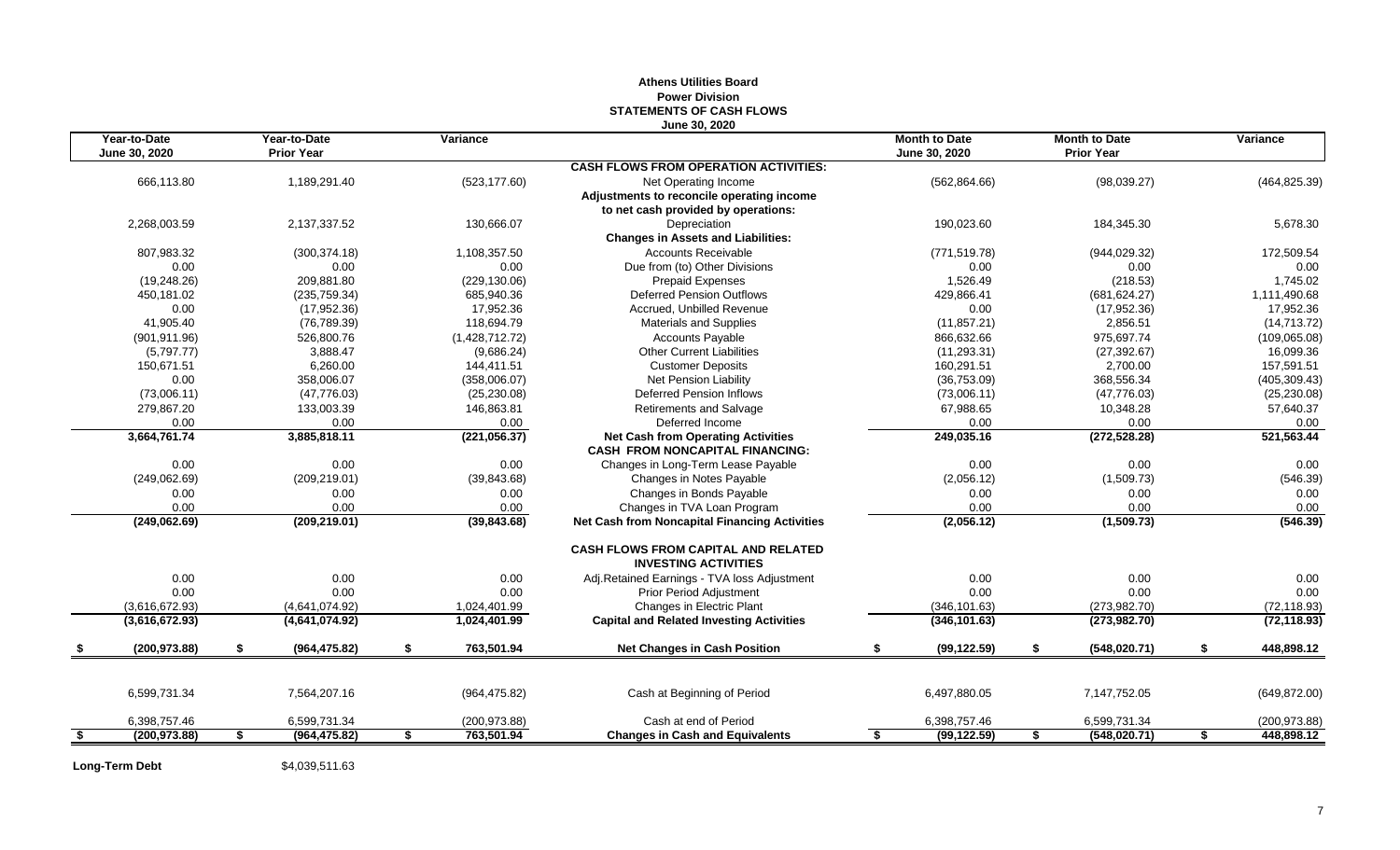### Athens Utilities Board Statistics Report June 30, 2020

| Power:                       |         |        |           |            |
|------------------------------|---------|--------|-----------|------------|
|                              | Current | Prior  |           | # Accounts |
| <b>Number of services:</b>   | Month   | Year   | Change    | Change     |
| Residential                  | 11,126  | 11,043 | 0.75%     | 83         |
| Small Commercial             | 1,999   | 1,998  | 0.05%     | 11         |
| Large Commercial             | 268     | 272    | $-1.47\%$ | $-4$       |
| Street and Athletic Lighting | 20      | 21     | -4.76%    | $-1$       |
| Outdoor Lighting             | 56      | 58     | $-3.45%$  | $-2$       |
| Total Services               | 13,469  | 13,392 | 0.57%     | 77         |

| <b>I</b> Sales Volumes:    |            | <b>Current Month</b> | Year-to-Date |             |                   |           |
|----------------------------|------------|----------------------|--------------|-------------|-------------------|-----------|
| Kwh                        | 6/30/2020  | <b>Prior Year</b>    | Change       | 6/30/2020   | <b>Prior Year</b> | Change    |
| Residential                | 10,648,171 | 11,453,823           | $-7.03%$     | 156,184,204 | 158.118.741       | $-1.22%$  |
| Small Commercial           | 2,397,079  | 2,887,040            | $-16.97%$    | 33,750,976  | 34,851,581        | $-3.16%$  |
| Large Commercial           | 36,473,097 | 41,344,493           | $-11.78%$    | 452,109,361 | 449,158,875       | 0.66%     |
| <b>Street and Athletic</b> | 191,177    | 224,353              | $-14.79%$    | 2,563,594   | 2,883,481         | $-11.09%$ |
| Outdoor Lighting           | 220.230    | 230.396              | -4.41%       | 2.548.947   | 2,843,794         | $-10.37%$ |
| Total                      | 49.929.754 | 56,140,105           | $-11.06\%$   | 647.157.082 | 647,856,472       | $-0.11%$  |

| Employment         |               |                   |                   |
|--------------------|---------------|-------------------|-------------------|
|                    | June 30, 2020 | Same Month        | <b>Difference</b> |
|                    |               | <b>Prior Year</b> |                   |
| Employee Headcount | 59.00         | 58.00             | 1.00              |
| <b>IFTE</b>        | 61.47         | 62.21             | $-0.74$           |
| Y-T-D FTE          | 59.46         | 59.51             | $-0.05$           |

| Heating/Cooling Degree Days (Calendar Month): |               |                   |                          |
|-----------------------------------------------|---------------|-------------------|--------------------------|
|                                               | June 30, 2020 | <b>Prior Year</b> | <b>Difference</b>        |
| <b>Heating Degree Days</b>                    |               |                   | $\overline{\phantom{a}}$ |
| Cooling Degree Days                           | 281           | 290               | -9                       |

| Heating/Cooling Degree Days (Billing Period): |               |                   |                   |
|-----------------------------------------------|---------------|-------------------|-------------------|
|                                               | June 30, 2020 | <b>Prior Year</b> | <b>Difference</b> |
| Heating Degree Days                           |               | 10                | -6                |
| Cooling Degree Days                           | 252           | 276               | $-25$             |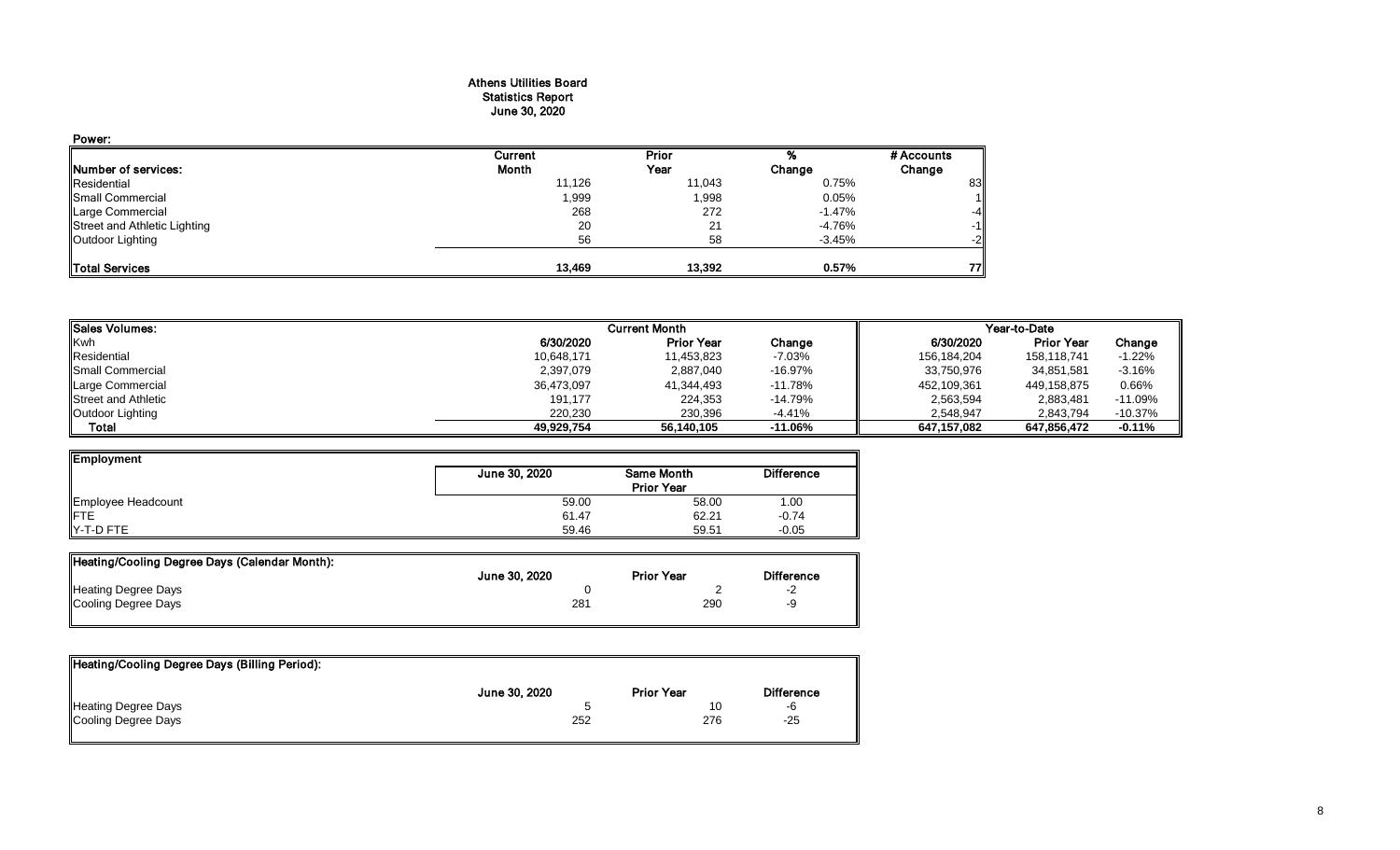#### **Athens Utilities Board Power Division Capital Budget Month Ending as of June 30, 2020**

|                                            | <b>Budget</b>                           | <b>Actual</b> | Variance to date<br>Favorable | <b>Estimated</b><br>% Project | % of Budget<br><b>Expended</b> |
|--------------------------------------------|-----------------------------------------|---------------|-------------------------------|-------------------------------|--------------------------------|
| <b>Planned Capital Improvements:</b>       |                                         |               | (Unfavorable)                 | <b>Completion</b>             |                                |
| Replace Truck 2                            | 65,000                                  | 57,607        | 7,393                         | 98.00%                        | 88.63%                         |
| Replace Truck 70                           | 65,000                                  | 55,256        | 9,744                         | 98.00%                        | 85.01%                         |
| Replace Truck 25 (CNG) meter reader        | 53,000                                  |               | 53,000                        |                               |                                |
| Replace Truck 4 (CNG) - veg. mgmt          | 53,000                                  | 17,973        | 35,027                        |                               | 33.91%                         |
| Replace Truck 10                           | 140,000                                 | 115,840       | 24,160                        | 85.00%                        | 82.74%                         |
| Fault indicators for various circuits      | 10,000                                  | 2,835         | 7,165                         | 100.00%                       | 28.35%                         |
| Englewood substation regulators            | 90,000                                  | 16,842        | 73,158                        | 85.00%                        | 18.71%                         |
| <b>LED Purchases</b>                       | 300,000                                 | 299,720       | 280                           |                               | 99.91%                         |
| mPower improvements                        | 10,000                                  | 23,000        | (13,000)                      |                               | 230.00%                        |
| #6 Change out                              | 250,000                                 |               | 250,000                       |                               |                                |
| <b>Build out Fiber</b>                     | 50,000                                  | 40,689        | 9,311                         | 50.00%                        | 81.38%                         |
| <b>SCADA</b> improvements                  | 10,000                                  |               | 10,000                        |                               |                                |
| Physical security substation houses        | 15,000                                  | 20,793        | (5,793)                       | 100.00%                       | 138.62%                        |
| <b>Etowah SS Renovations</b>               | 900,000                                 | 685,180       | 214,820                       | 95.00%                        | 76.13%                         |
| <b>SAN Server</b>                          | 24,000                                  | 32,099        | (8,099)                       |                               | 133.74%                        |
| Renovations to kitchen                     | 30,000                                  | 17,199        | 12,801                        |                               | 57.33%                         |
| Other System Improvements                  | 368,962                                 | 411,240       | (42, 278)                     |                               | 111.46%                        |
| Poles                                      | 332,066                                 | 242,529       | 89,537                        |                               | 73.04%                         |
| Primary Wire and Underground               | 500,000                                 | 739,885       | (239, 885)                    |                               | 147.98% Continuous             |
| Transformers                               | 491,950                                 | 195,946       | 296,004                       |                               | 39.83% Continuous              |
| Services                                   | 307,468                                 | 455,416       | (147, 948)                    |                               | 148.12% Continuous             |
| IT Core (Servers, mainframe, etc.)         | 20,000                                  | 12,635        | 7,365                         |                               | 63.18% Continuous              |
| <b>Total Planned Capital Improvements:</b> | 4,085,446                               | 3,442,683     | 642,763                       |                               |                                |
| <b>Other Assets:</b>                       |                                         |               |                               |                               |                                |
| Miami Street Rebuild (FY 2019 Budget Item) | 250,000                                 | 117,218       | 132,782                       |                               |                                |
| OATI Web Server System                     |                                         | 15,000        | (15,000)                      |                               |                                |
| Meter Reader Handhelds & Software          |                                         | 14,971        | (14, 971)                     |                               |                                |
| Other                                      |                                         | 75,919        | (75, 919)                     |                               |                                |
| <b>Total Other Assets:</b>                 | 250,000                                 | 223,107       | 26,893                        |                               |                                |
| Totals:                                    | 4,335,446 \$                            | 3,665,790 \$  | 669,656                       |                               |                                |
|                                            | Percentage of Budget Spent Year-to-date |               | 84.55%                        | <b>Fiscal Year</b>            | 100.00%                        |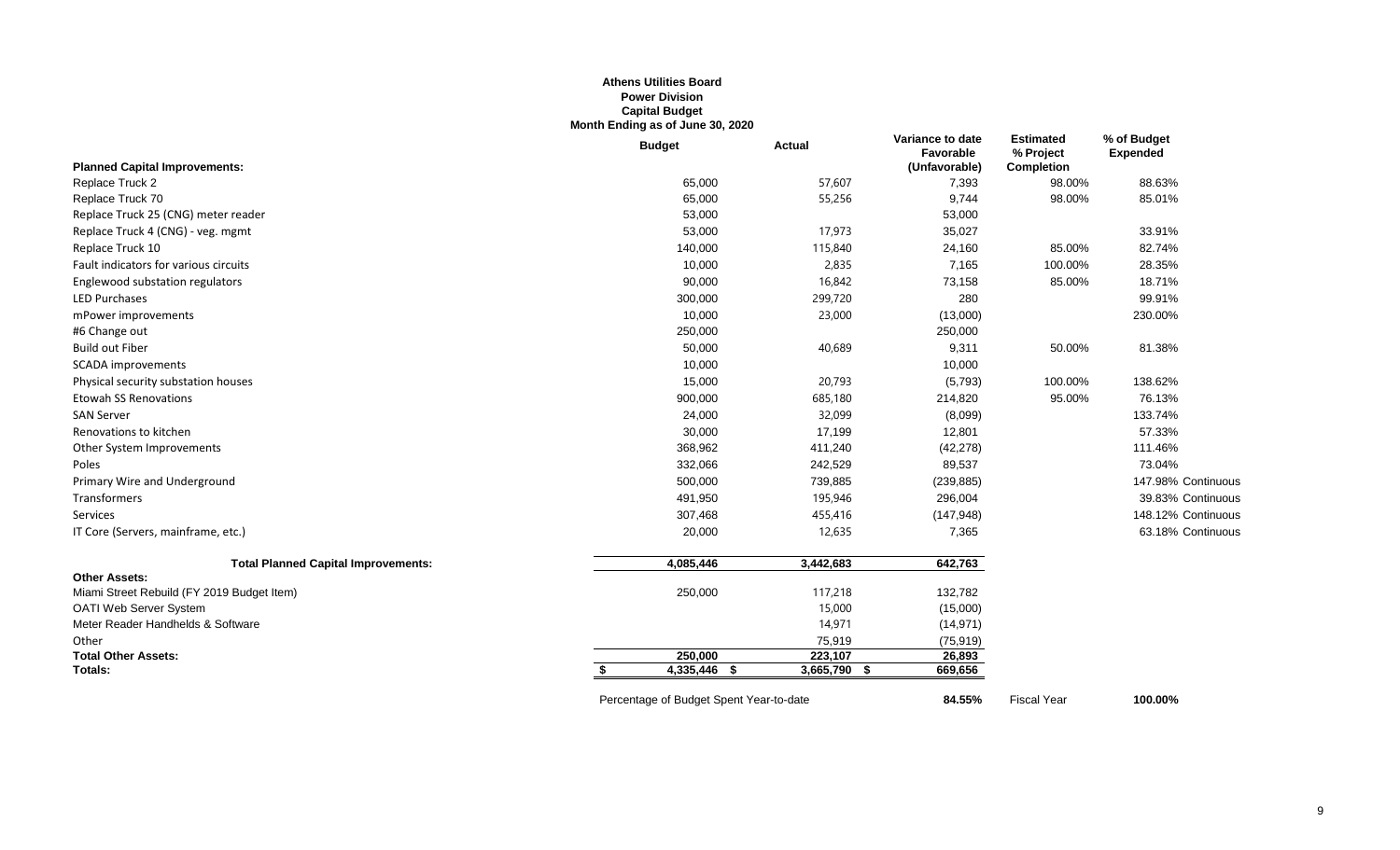#### **ATHENS UTILITIES BOARD WATER DIVISION BALANCE SHEET June 30, 2020**

|                       |    |                   |                     |                                                |    |                       |    |                   |    | Change        |
|-----------------------|----|-------------------|---------------------|------------------------------------------------|----|-----------------------|----|-------------------|----|---------------|
| <b>Current Period</b> |    | <b>Prior Year</b> | <b>Change from</b>  |                                                |    | <b>Current Period</b> |    | Prior             |    | from prior    |
| June 30, 2020         |    |                   | <b>Prior Year</b>   |                                                |    | June 30, 2020         |    | <b>Month</b>      |    | <b>Month</b>  |
|                       |    |                   |                     | Assets:                                        |    |                       |    |                   |    |               |
| 6.816.093.88          |    | 6,489,801.54      | 326.292.34          | Cash and Cash Equivalents                      |    | 6.816.093.88          |    | 6,794,354.78      |    | 21,739.10     |
| 282.618.21            |    | 338.300.15        | (55,681.94)         | <b>Customer Receivables</b>                    |    | 282.618.21            |    | 242,092.55        |    | 40,525.66     |
| 566.90                |    | 0.00              | 566.90              | Due to/from Other Divisions                    |    | 566.90                |    | 566.90            |    | 0.00          |
| 12,995.14             |    | 21.701.23         | (8,706.09)          | <b>Other Receivables</b>                       |    | 12,995.14             |    | 11.516.85         |    | 1,478.29      |
| 110,191.65            |    | 100,947.88        | 9,243.77            | <b>Prepaid Expenses</b>                        |    | 110,191.65            |    | 106,651.98        |    | 3,539.67      |
| 238,498.25            |    | 247,079.41        | (8,581.16)          | Materials and Supplies Inventory               |    | 238,498.25            |    | 237,584.02        |    | 914.23        |
| 7,460,964.03          |    | 7,197,830.21      | 263,133.82          | <b>Total Current Assets</b>                    |    | 7,460,964.03          |    | 7,392,767.08      |    | 68,196.95     |
| 0.00                  |    | 0.00              | 0.00                | Reserve and Other                              |    | 0.00                  |    | 0.00              |    | 0.00          |
| 0.00                  |    | 0.00              | 0.00                | <b>Total Restricted Assets</b>                 |    | 0.00                  |    | 0.00              |    | 0.00          |
| 0.00                  |    | 0.00              | 0.00                | Debt Issue Costs. Net of Amortization          |    | 0.00                  |    | 0.00              |    | 0.00          |
| 316,608.41            |    | 497,630.14        | (181, 021.73)       | <b>Deferred Pension Outflows</b>               |    | 316.608.41            |    | 458,687.40        |    | (142,078.99)  |
| 33.354.916.17         |    | 32.838.306.04     | 516,610.13          | Water Utility Plant, at cost                   |    | 33,354,916.17         |    | 33.269.939.37     |    | 84,976.80     |
| (14, 525, 841.42)     |    | (13,616,126.68)   | (909, 714.74)       | Less: Accumulated Depreciation                 |    | (14,525,841.42)       |    | (14, 436, 049.72) |    | (89,791.70)   |
| 18,829,074.75         |    | 19,222,179.36     | (393, 104.61)       | <b>Net Water Utility Plant</b>                 |    | 18,829,074.75         |    | 18,833,889.65     |    | (4,814.90)    |
| 19,145,683.16         |    | 19,719,809.50     | (574, 126.34)       | <b>Total Long Term Assets</b>                  |    | 19,145,683.16         |    | 19,292,577.05     |    | (146, 893.89) |
| 26,606,647.19         | \$ | 26,917,639.71     | \$<br>(310,992.52)  | <b>Total Assets</b>                            | \$ | 26,606,647.19         | S. | 26,685,344.13     | \$ | (78, 696.94)  |
|                       |    |                   |                     | <b>Liabilities and Retained Earnings:</b>      |    |                       |    |                   |    |               |
| 93,550.18             |    | 273,825.50        | (180, 275.32)       | Accounts Payable                               |    | 93,550.18             |    | 82,489.60         |    | 11,060.58     |
| 87,430.14             |    | 51,125.00         | 36,305.14           | <b>Customer Deposits</b>                       |    | 87,430.14             |    | 49,060.00         |    | 38,370.14     |
| 131,831.72            |    | 135,969.09        | (4, 137.37)         | <b>Other Current Liabilities</b>               |    | 131,831.72            |    | 133,767.06        |    | (1,935.34)    |
| 312.812.04            |    | 460,919.59        | (148, 107.55)       | <b>Total Current Liabilities</b>               |    | 312,812.04            |    | 265,316.66        |    | 47,495.38     |
|                       |    |                   |                     |                                                |    |                       |    |                   |    |               |
| 697.127.07            |    | 697.127.07        | 0.00                | Net Pension Liability                          |    | 697,127.07            |    | 707,956.27        |    | (10, 829.20)  |
| 28,703.14             |    | 76.276.07         | (47, 572.93)        | <b>Deferred Pension Inflows</b>                |    | 28,703.14             |    | 52,733.35         |    | (24,030.21)   |
| 0.00                  |    | 0.00              | 0.00                | <b>Bonds Payable</b>                           |    | 0.00                  |    | 0.00              |    | 0.00          |
| 4,193,979.75          |    | 4,379,921.11      | (185, 941.36)       | Note Payable                                   |    | 4,193,979.75          |    | 4,209,739.96      |    | (15,760.21)   |
| 4,919,809.96          |    | 5,153,324.25      | (233, 514.29)       | <b>Total Long Term Liabilities</b>             |    | 4,919,809.96          |    | 4,970,429.58      |    | (50, 619.62)  |
| 21,374,025.19         |    | 21,303,395.87     | 70,629.32           | <b>Net Position</b>                            |    | 21,374,025.19         |    | 21,449,597.89     |    | (75, 572.70)  |
| 26,606,647.19         | S  | 26,917,639.71     | \$<br>(310, 992.52) | <b>Total Liabilities and Retained Earnings</b> | s. | 26,606,647.19         | S. | 26,685,344.13     | S  | (78, 696.94)  |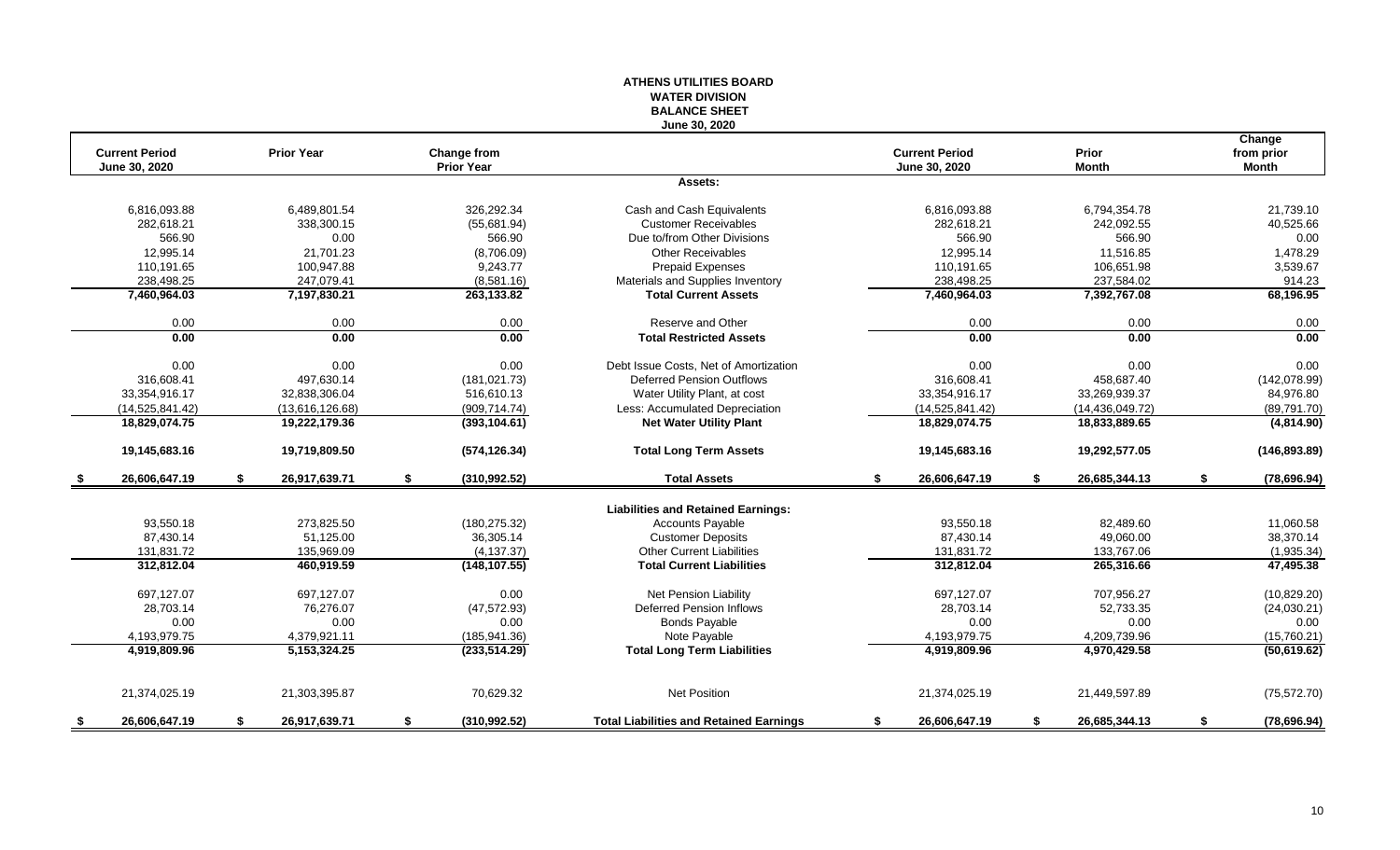|               |                   |                     | <b>Athens Utilities Board</b>                  |                    |                   |                     |
|---------------|-------------------|---------------------|------------------------------------------------|--------------------|-------------------|---------------------|
|               |                   |                     | <b>Profit and Loss Statement - Water</b>       |                    |                   |                     |
|               |                   |                     | June 30, 2020                                  |                    |                   |                     |
|               |                   | Variance            |                                                | Current            | Current           | Variance            |
| Year-to-Date  | Year-to-Date      | Favorable           | <b>Description</b>                             | Month              | <b>Month</b>      | Favorable           |
| June 30, 2020 | <b>Prior Year</b> | (Unfavorable)       |                                                | June 30, 2020      | <b>Prior Year</b> | (Unfavorable)       |
|               |                   |                     | <b>REVENUE:</b>                                |                    |                   |                     |
| 1,815,345.18  | 1,767,967.71      | 47,377.47           | Residential                                    | 156,922.14         | 163,737.43        | (6, 815.29)         |
| 1,919,009.42  | 1,898,180.12      | 20,829.30           | <b>Small Commercial</b>                        | 153,958.97         | 172,645.01        | (18, 686.04)        |
| 517,374.29    | 493,888.16        | 23,486.13           | Large Commercial                               | 49,053.11          | 41,406.90         | 7,646.21            |
| 153,050.41    | 121,984.13        | 31,066.28           | Other                                          | 19,657.22          | 8,287.00          | 11,370.22           |
| 4,404,779.30  | 4,282,020.12      | 122,759.18          | <b>Total Revenue</b>                           | 379,591.44         | 386,076.34        | (6,484.90)          |
| 660.971.21    | 566.244.97        | (94, 726.24)        | <b>Purchased Supply</b>                        | 55.756.33          | 49,303.23         | (6,453.10)          |
| 3,743,808.09  | 3,715,775.15      | 28,032.94           | <b>Contribution Margin</b>                     | 323,835.11         | 336,773.11        | (12,938.00)         |
|               |                   |                     | <b>OPERATING EXPENSES:</b>                     |                    |                   |                     |
| 444,464.83    | 407,572.78        | (36,892.05)         | Source and Pump Expense                        | 41,556.57          | 31,916.46         | (9,640.11)          |
| 218,024.69    | 223,308.66        | 5,283.97            | <b>Distribution Expense</b>                    | 14,872.77          | 14,330.77         | (542.00)            |
| 530,270.90    | 429,120.73        | (101, 150.17)       | Customer Service and Customer Acct. Expense    | 38,932.38          | 33,887.80         | (5,044.58)          |
| 969,690.82    | 827,201.98        | (142, 488.84)       | Administrative and General Expense             | 172,263.37         | 73,342.06         | (98, 921.31)        |
| 2.162.451.24  | 1.887.204.15      | (275, 247.09)       | <b>Total operating expenses</b>                | 267,625.09         | 153,477.09        | (114.148.00)        |
|               |                   |                     | <b>Maintenance Expenses</b>                    |                    |                   |                     |
| 83,384.08     | 73,487.46         | (9,896.62)          | Source and Pump Expense                        | 5,965.92           | 8,179.04          | 2,213.12            |
| 432,040.21    | 441,199.16        | 9,158.95            | <b>Distribution Expense</b>                    | 37,170.51          | 32,892.27         | (4, 278.24)         |
| 9,388.51      | 10,582.54         | 1,194.03            | Administrative and General Expense             | 189.12             | 334.61            | 145.49              |
| 524,812.80    | 525,269.16        | 456.36              | <b>Total Maintenance Expense</b>               | 43,325.55          | 41,405.92         | (1,919.63)          |
|               |                   |                     | <b>Other Operating Expenses</b>                |                    |                   |                     |
| 915,571.46    | 917.612.49        | 2,041.03            | <b>Depreciation Expense</b>                    | 82.794.02          | 83.134.88         | 340.86              |
| 915,571.46    | 917,612.49        | 2,041.03            | <b>Total Other Operating Expenses</b>          | 82,794.02          | 83,134.88         | 340.86              |
| 4,263,806.71  | 3,896,330.77      | (367, 475.94)       | <b>Total Operating and Maintenance Expense</b> | 449,500.99         | 327,321.12        | (122, 179.87)       |
| 140,972.59    | 385,689.35        | (244, 716.76)       | <b>Operating Income</b>                        | (69,909.55)        | 58,755.22         | (128, 664.77)       |
| 57,221.19     | 56,571.39         | 649.80              | Other Income                                   | 3,125.67           | 5,932.31          | (2,806.64)          |
| 198,193.78    | 442,260.74        | (244,066.96)        | <b>Total Income</b>                            | (66, 783.88)       | 64,687.53         | (131, 471.41)       |
| 8.269.89      | 8,521.62          | 251.73              | Other Expense                                  | 250.00             | 0.00              | (250.00)            |
| 189,923.89    | 433,739.12        | (243, 815.23)       | <b>Net Income Before Debt Expense</b>          | (67,033.88)        | 64,687.53         | (131, 721.41)       |
|               |                   |                     | <b>DEBT RELATED EXPENSES:</b>                  |                    |                   |                     |
| 0.00          | 0.00              | 0.00                | Amortization of Debt Discount                  | 0.00               | 0.00              | 0.00                |
| 106,338.25    | 109,936.33        | 3,598.08            | Interest on Long Term Debt                     | 8,538.82           | (1,855.23)        | (10, 394.05)        |
| 106,338.25    | 109,936.33        | 3,598.08            | <b>Total debt related expenses</b>             | 8,538.82           | (1, 855.23)       | (10, 394.05)        |
| 83.585.64     | 323.802.79        | (240, 217.15)       | Net Income Before Extraordinary Income         | (75, 572.70)       | 66.542.76         | (142, 115.46)       |
| 0.00          | 4,201.73          | (4,201.73)          | Grants, Contributions, Extraordinary           | 0.00               | 0.00              | 0.00                |
| 83,585.64     | 328,004.52        | (244, 418.88)<br>s. | <b>CHANGE IN NET ASSETS</b>                    | (75, 572.70)<br>s. | 66,542.76<br>£.   | (142, 115.46)<br>S. |
|               |                   |                     |                                                |                    |                   |                     |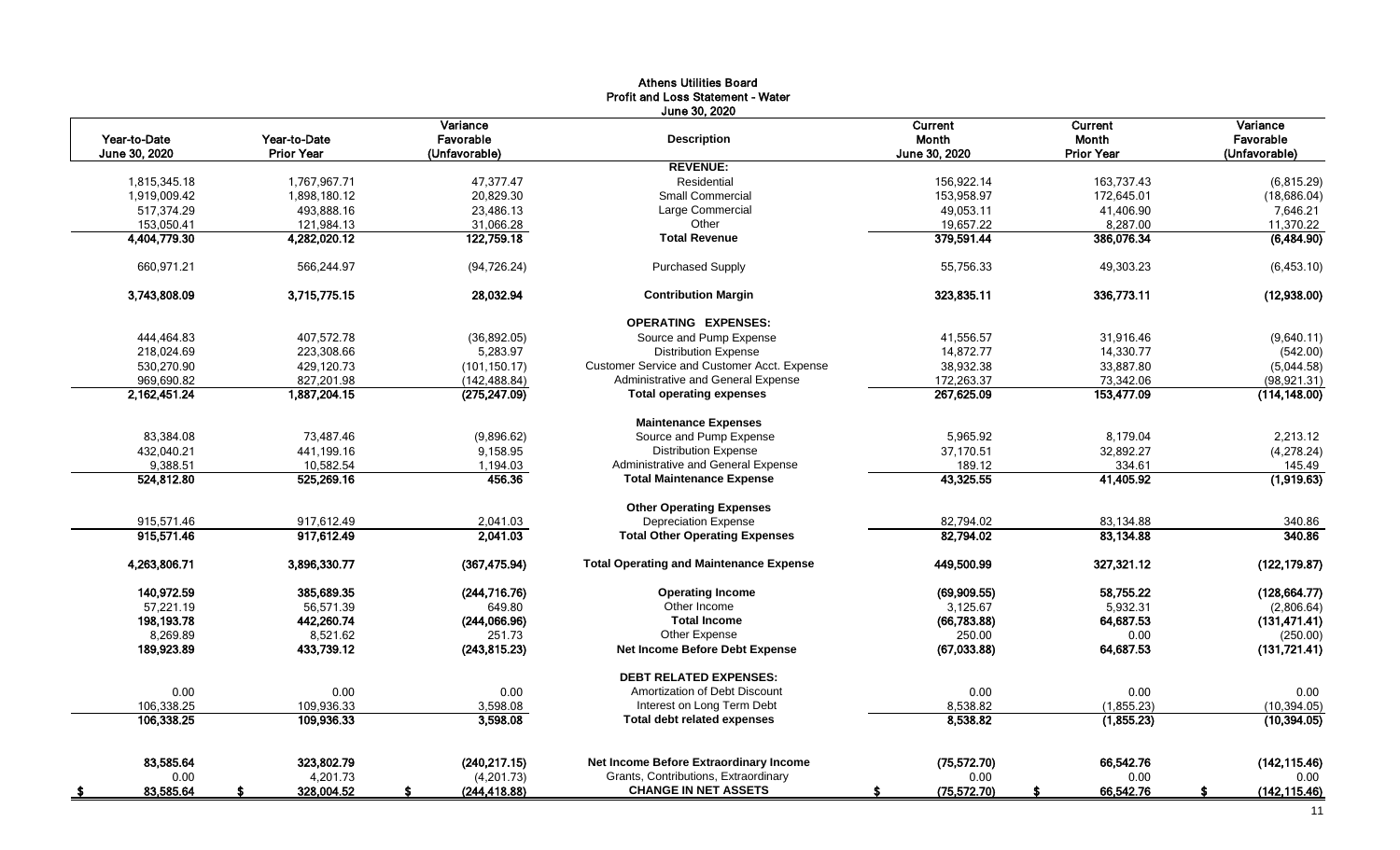|                        |                         |                              | <b>Athens Utilities Board</b>                   |                      |                 |                     |
|------------------------|-------------------------|------------------------------|-------------------------------------------------|----------------------|-----------------|---------------------|
|                        |                         |                              | <b>Budget Comparison - Water</b>                |                      |                 |                     |
|                        |                         |                              | June 30, 2020                                   |                      |                 |                     |
| Year-to-Date           | Year-to-Date            | $Y-T-D$                      | <b>Description</b>                              | <b>Current Month</b> | <b>Monthly</b>  | <b>Budget</b>       |
| June 30, 2020          | <b>Budget</b>           | Variance                     |                                                 | June 30, 2020        | <b>Budget</b>   | Variance            |
|                        |                         |                              | <b>REVENUE:</b>                                 |                      |                 |                     |
| 1.815.345.18           | 1.770.000.00            | 45.345.18                    | Residential                                     | 156.922.14           | 155.089.83      | 1.832.31            |
| 1,919,009.42           | 1,980,000.00            | (60,990.58)                  | <b>Small Commercial</b>                         | 153,958.97           | 170,722.48      | (16, 763.51)        |
| 517,374.29             | 420,000.00              | 97,374.29                    | Large Commercial                                | 49,053.11            | 34,419.70       | 14,633.41           |
| 153,050.41             | 89,000.00               | 64,050.41                    | Other                                           | 19,657.22            | 10,260.97       | 9,396.25            |
| 4,404,779.30           | 4,259,000.00            | 145,779.30                   | <b>Total Revenue</b>                            | 379,591.44           | 370,492.96      | 9,098.48            |
|                        |                         |                              |                                                 |                      |                 |                     |
| 660,971.21             | 619,245.00              | (41, 726.21)                 | <b>Purchased Supply</b>                         | 55,756.33            | 51,824.53       | (3,931.80)          |
| 3,743,808.09           | 3,639,755.00            | 104,053.09                   | <b>Contribution Margin</b>                      | 323,835.11           | 318,668.44      | 5,166.67            |
|                        |                         |                              | <b>OPERATING EXPENSES:</b>                      |                      |                 |                     |
| 444,464.83             | 401,395.57              | (43,069.26)                  | Source and Pump Expense                         | 41,556.57            | 38,776.10       | (2,780.47)          |
| 218,024.69             | 205,038.12              | (12,986.57)                  | <b>Distribution Expense</b>                     | 14,872.77            | 14,448.58       | (424.19)            |
| 530,270.90             | 427,765.57              | (102, 505.33)                | Customer Service and Customer Acct. Expense     | 38,932.38            | 31,645.60       | (7,286.78)          |
| 969,690.82             | 892,039.18              | (77,651.64)                  | Administrative and General Expense              | 172,263.37           | 49,997.79       | (122, 265.58)       |
| 2,162,451.24           | 1,926,238.44            | (236,212.80)                 | <b>Total operating expenses</b>                 | 267,625.09           | 134,868.06      | (132, 757.03)       |
|                        |                         |                              | <b>Maintenance Expenses</b>                     |                      |                 |                     |
| 83,384.08              | 84,225.76               | 841.68                       | Source and Pump Expense                         | 5,965.92             | 8,967.89        | 3,001.97            |
| 432,040.21             | 396,079.74              | (35,960.47)                  | <b>Distribution Expense</b>                     | 37,170.51            | 31,265.55       | (5,904.96)          |
| 9,388.51               | 7,563.62                | (1,824.89)                   | Administrative and General Expense              | 189.12               | 449.67          | 260.55              |
| 524,812.80             | 487,869.12              | (36,943.68)                  | <b>Total Maintenance Expense</b>                | 43,325.55            | 40,683.11       | (2,642.44)          |
|                        |                         |                              | <b>Other Operating Expenses</b>                 |                      |                 |                     |
| 915.571.46             | 945.000.00              | 29.428.54                    | <b>Depreciation Expense</b>                     | 82.794.02            | 70.331.53       | (12, 462.49)        |
| 915,571.46             | 945,000.00              | 29,428.54                    | <b>Total Other Operating Expenses</b>           | 82,794.02            | 70,331.53       | (12, 462.49)        |
| 4,263,806.71           | 3,978,352.56            | (285, 454.15)                | <b>Total Operating and Maintenance Expenses</b> | 449,500.99           | 297,707.23      | (151, 793.76)       |
| 140,972.59             | 280,647.44              | (139, 674.85)                | <b>Operating Income</b>                         | (69,909.55)          | 72,785.74       | (142, 695.29)       |
| 57,221.19              | 30.000.00               | 27,221.19                    | Other Income                                    | 3,125.67             | 2,536.68        | 588.99              |
| 198,193.78             | 310,647.44              | (112, 453.66)                | <b>Total Income</b>                             | (66, 783.88)         | 75,322.42       | (142, 106.30)       |
| 8,269.89               | 5,600.00                | (2,669.89)                   | Other Expense                                   | 250.00               | 179.66          | (70.34)             |
| 189,923.89             | 305,047.44              | (115, 123.55)                | Net Income Before Debt Expense                  | (67,033.88)          | 75,142.76       | (142, 176.64)       |
|                        |                         |                              | <b>DEBT RELATED EXPENSES:</b>                   |                      |                 |                     |
| 0.00                   | 0.00                    | 0.00                         | Amortization of Debt Discount                   | 0.00                 | 0.00            | 0.00                |
| 106,338.25             | 121,124.00              | 14,785.75                    | Interest on Long Term Debt                      | 8,538.82             | 9,388.59        | 849.77              |
| 106,338.25             | 121,124.00              | 14,785.75                    | <b>Total debt related expenses</b>              | 8,538.82             | 9,388.59        | 849.77              |
| 83,585.64              |                         |                              | Net Income Before Extraordinary Income          |                      | 65,754.17       | (141, 326.87)       |
| 0.00                   | 183,923.44<br>24,000.00 | (100, 337.80)<br>(24,000.00) | Grants, Contributions, Extraordinary            | (75, 572.70)<br>0.00 | 2,000.00        | (2,000.00)          |
|                        |                         |                              | <b>CHANGE IN NET ASSETS</b>                     |                      |                 |                     |
| 83,585.64<br><u>\$</u> | 207,923.44<br>\$        | \$<br>(124,337.80)           |                                                 | \$<br>(75, 572.70)   | \$<br>67,754.17 | \$<br>(143, 326.87) |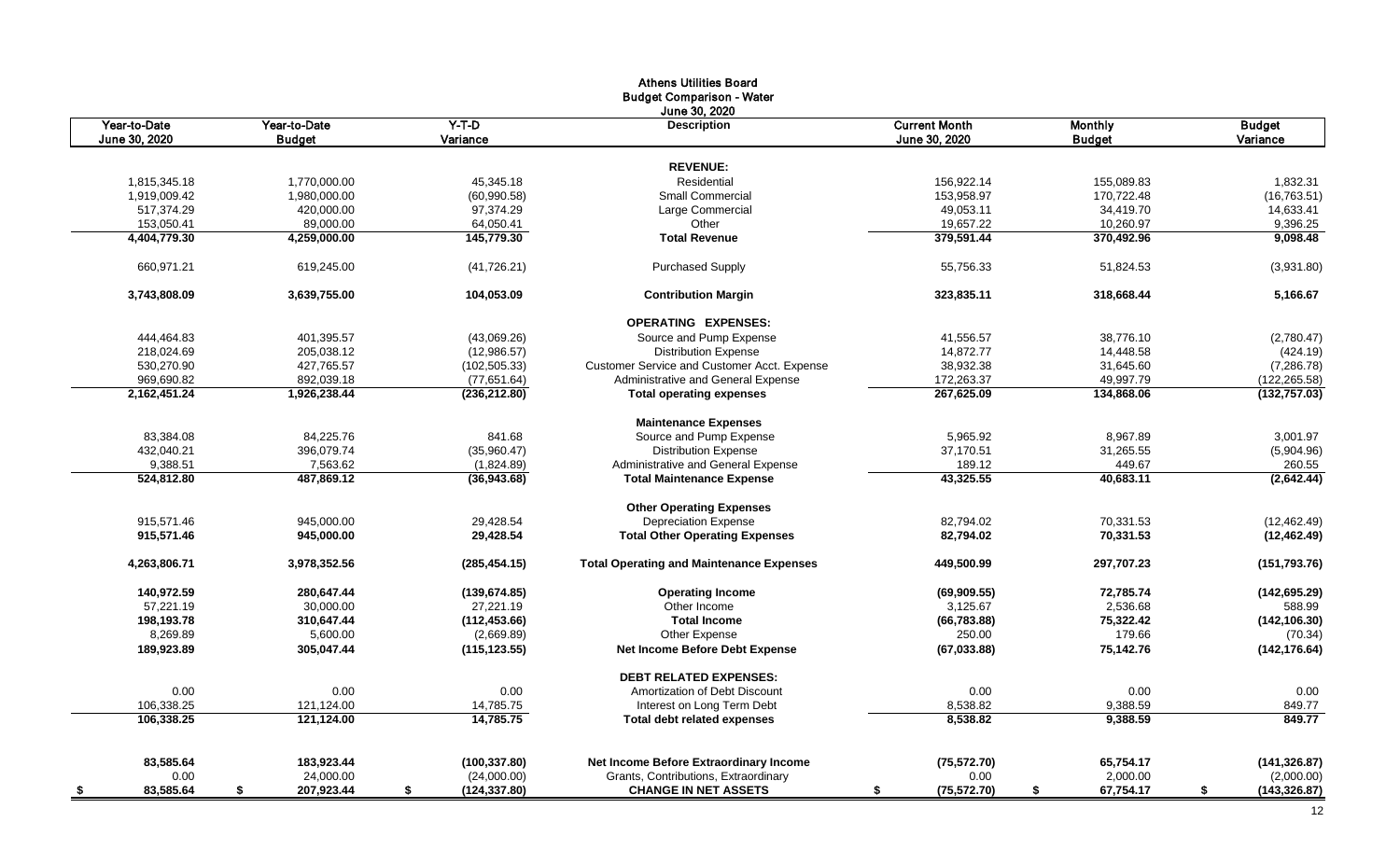## **Athens Utilities Board Water Division STATEMENTS OF CASH FLOWS June 30, 2020**

| June 30, 2020<br>June 30, 2020<br><b>CASH FLOWS FROM OPERATING ACTIVITIES:</b><br>83,585.64<br>323,802.79<br>(240, 217.15)<br>(75, 572.70)<br>66,542.76<br>(142, 115.46)<br>Net Operating Income<br><b>Adjustments to Reconcile Operating Income</b><br>to Net Cash Provided by Operations<br>915,571.46<br>917,612.49<br>(2,041.03)<br>Depreciation<br>82,794.02<br>83,134.88<br>(340.86)<br><b>Changes in Assets and Liabilities:</b><br>64,388.03<br><b>Receivables</b><br>(56,991.91)<br>121,379.94<br>(42,003.95)<br>(65, 112.34)<br>23,108.39<br>Due from (to) Other Divisions<br>0.00<br>(566.90)<br>0.00<br>(566.90)<br>0.00<br>0.00<br>86,500.89<br>(3,539.67)<br>(3,964.89)<br>425.22<br>(9,243.77)<br>(95,744.66)<br><b>Prepaid Expenses</b><br>157.479.01<br>(98, 798.98)<br>256.277.99<br><b>Deferred Pension Outflows</b><br>142.078.99<br>(228, 500.22)<br>370.579.21<br>8.581.16<br>4,699.13<br>3,882.03<br><b>Materials and Supplies</b><br>(914.23)<br>4,941.47<br>(5,855.70)<br>187,552.70<br>(367, 828.02)<br>11,060.58<br>(180, 275.32)<br><b>Accounts Payable</b><br>191,559.14<br>(180, 498.56)<br>20,241.37<br><b>Other Current Liabilities</b><br>(1,935.34)<br>1,193.38<br>(4, 137.37)<br>(24, 378.74)<br>0.00<br>(10,829.20)<br>106,833.46<br>104,143.28<br>(104, 143.28)<br>Net Pension Liability<br>9,288.14<br>(24,030.21)<br>9.288.14<br>(33, 318.35)<br><b>Deferred Pension Inflows</b><br>(24,030.21)<br>30,632.92<br>11.282.16<br>19,350.76<br><b>Retirements and Salvage</b><br>6,997.68<br>2,842.16<br>4,155.52<br>36,305.14<br>(575.00)<br>36,880.14<br><b>Customer Deposits</b><br>38,370.14<br>505.00<br>37,865.14<br>158,465.77<br>1,078,289.79<br>1,508,757.06<br>(430, 467.27)<br><b>Net Cash from Operating Activities</b><br>122,476.11<br><b>CASH FLOWS FROM NONCAPITAL FINANCING ACTIVITIES:</b><br>0.00<br>0.00<br>0.00<br>0.00<br>0.00<br>Changes in Bonds Payable<br>0.00<br>(182, 327.94)<br>(15,760.21)<br>(26, 155.23)<br>10,395.02<br>(185, 941.36)<br>(3,613.42)<br>Changes in Notes Payable<br>(182, 327.94)<br>(3,613.42)<br><b>Net Cash from Financing Activities</b><br>(15,760.21)<br>(26, 155.23)<br>10,395.02<br>(185, 941.36)<br><b>CASH FLOW FROM CAPITAL AND INVESTING ACTIVITIES:</b><br>0.00<br>0.00<br>0.00<br>0.00<br>0.00<br><b>Adjust Net Pension Obligation</b><br>0.00<br>0.00<br>0.00<br>0.00<br>0.00<br>0.00<br>0.00<br><b>Prior Period Adjustment</b><br>0.00<br>4,201.73<br>(4,201.73)<br>Grants, Contributions & Other Extraordinary<br>0.00<br>0.00<br>0.00<br><b>Water Utility Plant</b><br>(566,056.09)<br>(564, 094.54)<br>(1,961.55)<br>(84, 976.80)<br>(99, 495.95)<br>14,519.15<br><b>Net from Capital and Investing Activities</b><br>(6, 163.28)<br>14,519.15<br>(566, 056.09)<br>(559, 892.81)<br>(84, 976.80)<br>(99, 495.95)<br>766,536.31<br>32,814.59<br>326,292.34<br>S.<br>S.<br>(440, 243.97)<br><b>Net Changes in Cash Position</b><br>21,739.10<br>S.<br>S.<br>S<br>6,489,801.54<br>5,723,265.23<br>766,536.31<br>Cash at Beginning of Period<br>6,794,354.78<br>6,456,986.95<br>337,367.83<br>6,816,093.88<br>6,489,801.54<br>326,292.34<br>Cash at End of Period<br>6,816,093.88<br>6,489,801.54<br>326,292.34<br>766,536.31<br>\$<br>(440, 243.97)<br>21,739.10<br>32,814.59<br>\$<br>326,292.34<br>\$<br><b>Changes in Cash and Equivalents</b><br>\$<br>\$<br>-S | Year-to-Date | Year-to-Date      | Variance |  | <b>Month to Date</b> | <b>Month to Date</b> | Variance      |
|-----------------------------------------------------------------------------------------------------------------------------------------------------------------------------------------------------------------------------------------------------------------------------------------------------------------------------------------------------------------------------------------------------------------------------------------------------------------------------------------------------------------------------------------------------------------------------------------------------------------------------------------------------------------------------------------------------------------------------------------------------------------------------------------------------------------------------------------------------------------------------------------------------------------------------------------------------------------------------------------------------------------------------------------------------------------------------------------------------------------------------------------------------------------------------------------------------------------------------------------------------------------------------------------------------------------------------------------------------------------------------------------------------------------------------------------------------------------------------------------------------------------------------------------------------------------------------------------------------------------------------------------------------------------------------------------------------------------------------------------------------------------------------------------------------------------------------------------------------------------------------------------------------------------------------------------------------------------------------------------------------------------------------------------------------------------------------------------------------------------------------------------------------------------------------------------------------------------------------------------------------------------------------------------------------------------------------------------------------------------------------------------------------------------------------------------------------------------------------------------------------------------------------------------------------------------------------------------------------------------------------------------------------------------------------------------------------------------------------------------------------------------------------------------------------------------------------------------------------------------------------------------------------------------------------------------------------------------------------------------------------------------------------------------------------------------------------------------------------------------------------------------------------------------------------------------------------------------------------------------------------------------------------------------------------------------------------------------------------------------------|--------------|-------------------|----------|--|----------------------|----------------------|---------------|
|                                                                                                                                                                                                                                                                                                                                                                                                                                                                                                                                                                                                                                                                                                                                                                                                                                                                                                                                                                                                                                                                                                                                                                                                                                                                                                                                                                                                                                                                                                                                                                                                                                                                                                                                                                                                                                                                                                                                                                                                                                                                                                                                                                                                                                                                                                                                                                                                                                                                                                                                                                                                                                                                                                                                                                                                                                                                                                                                                                                                                                                                                                                                                                                                                                                                                                                                                                       |              | <b>Prior Year</b> |          |  |                      | <b>Prior Year</b>    |               |
|                                                                                                                                                                                                                                                                                                                                                                                                                                                                                                                                                                                                                                                                                                                                                                                                                                                                                                                                                                                                                                                                                                                                                                                                                                                                                                                                                                                                                                                                                                                                                                                                                                                                                                                                                                                                                                                                                                                                                                                                                                                                                                                                                                                                                                                                                                                                                                                                                                                                                                                                                                                                                                                                                                                                                                                                                                                                                                                                                                                                                                                                                                                                                                                                                                                                                                                                                                       |              |                   |          |  |                      |                      |               |
|                                                                                                                                                                                                                                                                                                                                                                                                                                                                                                                                                                                                                                                                                                                                                                                                                                                                                                                                                                                                                                                                                                                                                                                                                                                                                                                                                                                                                                                                                                                                                                                                                                                                                                                                                                                                                                                                                                                                                                                                                                                                                                                                                                                                                                                                                                                                                                                                                                                                                                                                                                                                                                                                                                                                                                                                                                                                                                                                                                                                                                                                                                                                                                                                                                                                                                                                                                       |              |                   |          |  |                      |                      |               |
|                                                                                                                                                                                                                                                                                                                                                                                                                                                                                                                                                                                                                                                                                                                                                                                                                                                                                                                                                                                                                                                                                                                                                                                                                                                                                                                                                                                                                                                                                                                                                                                                                                                                                                                                                                                                                                                                                                                                                                                                                                                                                                                                                                                                                                                                                                                                                                                                                                                                                                                                                                                                                                                                                                                                                                                                                                                                                                                                                                                                                                                                                                                                                                                                                                                                                                                                                                       |              |                   |          |  |                      |                      |               |
|                                                                                                                                                                                                                                                                                                                                                                                                                                                                                                                                                                                                                                                                                                                                                                                                                                                                                                                                                                                                                                                                                                                                                                                                                                                                                                                                                                                                                                                                                                                                                                                                                                                                                                                                                                                                                                                                                                                                                                                                                                                                                                                                                                                                                                                                                                                                                                                                                                                                                                                                                                                                                                                                                                                                                                                                                                                                                                                                                                                                                                                                                                                                                                                                                                                                                                                                                                       |              |                   |          |  |                      |                      |               |
|                                                                                                                                                                                                                                                                                                                                                                                                                                                                                                                                                                                                                                                                                                                                                                                                                                                                                                                                                                                                                                                                                                                                                                                                                                                                                                                                                                                                                                                                                                                                                                                                                                                                                                                                                                                                                                                                                                                                                                                                                                                                                                                                                                                                                                                                                                                                                                                                                                                                                                                                                                                                                                                                                                                                                                                                                                                                                                                                                                                                                                                                                                                                                                                                                                                                                                                                                                       |              |                   |          |  |                      |                      |               |
|                                                                                                                                                                                                                                                                                                                                                                                                                                                                                                                                                                                                                                                                                                                                                                                                                                                                                                                                                                                                                                                                                                                                                                                                                                                                                                                                                                                                                                                                                                                                                                                                                                                                                                                                                                                                                                                                                                                                                                                                                                                                                                                                                                                                                                                                                                                                                                                                                                                                                                                                                                                                                                                                                                                                                                                                                                                                                                                                                                                                                                                                                                                                                                                                                                                                                                                                                                       |              |                   |          |  |                      |                      |               |
|                                                                                                                                                                                                                                                                                                                                                                                                                                                                                                                                                                                                                                                                                                                                                                                                                                                                                                                                                                                                                                                                                                                                                                                                                                                                                                                                                                                                                                                                                                                                                                                                                                                                                                                                                                                                                                                                                                                                                                                                                                                                                                                                                                                                                                                                                                                                                                                                                                                                                                                                                                                                                                                                                                                                                                                                                                                                                                                                                                                                                                                                                                                                                                                                                                                                                                                                                                       |              |                   |          |  |                      |                      |               |
|                                                                                                                                                                                                                                                                                                                                                                                                                                                                                                                                                                                                                                                                                                                                                                                                                                                                                                                                                                                                                                                                                                                                                                                                                                                                                                                                                                                                                                                                                                                                                                                                                                                                                                                                                                                                                                                                                                                                                                                                                                                                                                                                                                                                                                                                                                                                                                                                                                                                                                                                                                                                                                                                                                                                                                                                                                                                                                                                                                                                                                                                                                                                                                                                                                                                                                                                                                       |              |                   |          |  |                      |                      |               |
|                                                                                                                                                                                                                                                                                                                                                                                                                                                                                                                                                                                                                                                                                                                                                                                                                                                                                                                                                                                                                                                                                                                                                                                                                                                                                                                                                                                                                                                                                                                                                                                                                                                                                                                                                                                                                                                                                                                                                                                                                                                                                                                                                                                                                                                                                                                                                                                                                                                                                                                                                                                                                                                                                                                                                                                                                                                                                                                                                                                                                                                                                                                                                                                                                                                                                                                                                                       |              |                   |          |  |                      |                      |               |
|                                                                                                                                                                                                                                                                                                                                                                                                                                                                                                                                                                                                                                                                                                                                                                                                                                                                                                                                                                                                                                                                                                                                                                                                                                                                                                                                                                                                                                                                                                                                                                                                                                                                                                                                                                                                                                                                                                                                                                                                                                                                                                                                                                                                                                                                                                                                                                                                                                                                                                                                                                                                                                                                                                                                                                                                                                                                                                                                                                                                                                                                                                                                                                                                                                                                                                                                                                       |              |                   |          |  |                      |                      |               |
|                                                                                                                                                                                                                                                                                                                                                                                                                                                                                                                                                                                                                                                                                                                                                                                                                                                                                                                                                                                                                                                                                                                                                                                                                                                                                                                                                                                                                                                                                                                                                                                                                                                                                                                                                                                                                                                                                                                                                                                                                                                                                                                                                                                                                                                                                                                                                                                                                                                                                                                                                                                                                                                                                                                                                                                                                                                                                                                                                                                                                                                                                                                                                                                                                                                                                                                                                                       |              |                   |          |  |                      |                      |               |
|                                                                                                                                                                                                                                                                                                                                                                                                                                                                                                                                                                                                                                                                                                                                                                                                                                                                                                                                                                                                                                                                                                                                                                                                                                                                                                                                                                                                                                                                                                                                                                                                                                                                                                                                                                                                                                                                                                                                                                                                                                                                                                                                                                                                                                                                                                                                                                                                                                                                                                                                                                                                                                                                                                                                                                                                                                                                                                                                                                                                                                                                                                                                                                                                                                                                                                                                                                       |              |                   |          |  |                      |                      |               |
|                                                                                                                                                                                                                                                                                                                                                                                                                                                                                                                                                                                                                                                                                                                                                                                                                                                                                                                                                                                                                                                                                                                                                                                                                                                                                                                                                                                                                                                                                                                                                                                                                                                                                                                                                                                                                                                                                                                                                                                                                                                                                                                                                                                                                                                                                                                                                                                                                                                                                                                                                                                                                                                                                                                                                                                                                                                                                                                                                                                                                                                                                                                                                                                                                                                                                                                                                                       |              |                   |          |  |                      |                      | (3, 128.72)   |
|                                                                                                                                                                                                                                                                                                                                                                                                                                                                                                                                                                                                                                                                                                                                                                                                                                                                                                                                                                                                                                                                                                                                                                                                                                                                                                                                                                                                                                                                                                                                                                                                                                                                                                                                                                                                                                                                                                                                                                                                                                                                                                                                                                                                                                                                                                                                                                                                                                                                                                                                                                                                                                                                                                                                                                                                                                                                                                                                                                                                                                                                                                                                                                                                                                                                                                                                                                       |              |                   |          |  |                      |                      | (117, 662.66) |
|                                                                                                                                                                                                                                                                                                                                                                                                                                                                                                                                                                                                                                                                                                                                                                                                                                                                                                                                                                                                                                                                                                                                                                                                                                                                                                                                                                                                                                                                                                                                                                                                                                                                                                                                                                                                                                                                                                                                                                                                                                                                                                                                                                                                                                                                                                                                                                                                                                                                                                                                                                                                                                                                                                                                                                                                                                                                                                                                                                                                                                                                                                                                                                                                                                                                                                                                                                       |              |                   |          |  |                      |                      | (33, 318.35)  |
|                                                                                                                                                                                                                                                                                                                                                                                                                                                                                                                                                                                                                                                                                                                                                                                                                                                                                                                                                                                                                                                                                                                                                                                                                                                                                                                                                                                                                                                                                                                                                                                                                                                                                                                                                                                                                                                                                                                                                                                                                                                                                                                                                                                                                                                                                                                                                                                                                                                                                                                                                                                                                                                                                                                                                                                                                                                                                                                                                                                                                                                                                                                                                                                                                                                                                                                                                                       |              |                   |          |  |                      |                      |               |
|                                                                                                                                                                                                                                                                                                                                                                                                                                                                                                                                                                                                                                                                                                                                                                                                                                                                                                                                                                                                                                                                                                                                                                                                                                                                                                                                                                                                                                                                                                                                                                                                                                                                                                                                                                                                                                                                                                                                                                                                                                                                                                                                                                                                                                                                                                                                                                                                                                                                                                                                                                                                                                                                                                                                                                                                                                                                                                                                                                                                                                                                                                                                                                                                                                                                                                                                                                       |              |                   |          |  |                      |                      |               |
|                                                                                                                                                                                                                                                                                                                                                                                                                                                                                                                                                                                                                                                                                                                                                                                                                                                                                                                                                                                                                                                                                                                                                                                                                                                                                                                                                                                                                                                                                                                                                                                                                                                                                                                                                                                                                                                                                                                                                                                                                                                                                                                                                                                                                                                                                                                                                                                                                                                                                                                                                                                                                                                                                                                                                                                                                                                                                                                                                                                                                                                                                                                                                                                                                                                                                                                                                                       |              |                   |          |  |                      |                      | (35,989.66)   |
|                                                                                                                                                                                                                                                                                                                                                                                                                                                                                                                                                                                                                                                                                                                                                                                                                                                                                                                                                                                                                                                                                                                                                                                                                                                                                                                                                                                                                                                                                                                                                                                                                                                                                                                                                                                                                                                                                                                                                                                                                                                                                                                                                                                                                                                                                                                                                                                                                                                                                                                                                                                                                                                                                                                                                                                                                                                                                                                                                                                                                                                                                                                                                                                                                                                                                                                                                                       |              |                   |          |  |                      |                      |               |
|                                                                                                                                                                                                                                                                                                                                                                                                                                                                                                                                                                                                                                                                                                                                                                                                                                                                                                                                                                                                                                                                                                                                                                                                                                                                                                                                                                                                                                                                                                                                                                                                                                                                                                                                                                                                                                                                                                                                                                                                                                                                                                                                                                                                                                                                                                                                                                                                                                                                                                                                                                                                                                                                                                                                                                                                                                                                                                                                                                                                                                                                                                                                                                                                                                                                                                                                                                       |              |                   |          |  |                      |                      |               |
|                                                                                                                                                                                                                                                                                                                                                                                                                                                                                                                                                                                                                                                                                                                                                                                                                                                                                                                                                                                                                                                                                                                                                                                                                                                                                                                                                                                                                                                                                                                                                                                                                                                                                                                                                                                                                                                                                                                                                                                                                                                                                                                                                                                                                                                                                                                                                                                                                                                                                                                                                                                                                                                                                                                                                                                                                                                                                                                                                                                                                                                                                                                                                                                                                                                                                                                                                                       |              |                   |          |  |                      |                      |               |
|                                                                                                                                                                                                                                                                                                                                                                                                                                                                                                                                                                                                                                                                                                                                                                                                                                                                                                                                                                                                                                                                                                                                                                                                                                                                                                                                                                                                                                                                                                                                                                                                                                                                                                                                                                                                                                                                                                                                                                                                                                                                                                                                                                                                                                                                                                                                                                                                                                                                                                                                                                                                                                                                                                                                                                                                                                                                                                                                                                                                                                                                                                                                                                                                                                                                                                                                                                       |              |                   |          |  |                      |                      |               |
|                                                                                                                                                                                                                                                                                                                                                                                                                                                                                                                                                                                                                                                                                                                                                                                                                                                                                                                                                                                                                                                                                                                                                                                                                                                                                                                                                                                                                                                                                                                                                                                                                                                                                                                                                                                                                                                                                                                                                                                                                                                                                                                                                                                                                                                                                                                                                                                                                                                                                                                                                                                                                                                                                                                                                                                                                                                                                                                                                                                                                                                                                                                                                                                                                                                                                                                                                                       |              |                   |          |  |                      |                      |               |
|                                                                                                                                                                                                                                                                                                                                                                                                                                                                                                                                                                                                                                                                                                                                                                                                                                                                                                                                                                                                                                                                                                                                                                                                                                                                                                                                                                                                                                                                                                                                                                                                                                                                                                                                                                                                                                                                                                                                                                                                                                                                                                                                                                                                                                                                                                                                                                                                                                                                                                                                                                                                                                                                                                                                                                                                                                                                                                                                                                                                                                                                                                                                                                                                                                                                                                                                                                       |              |                   |          |  |                      |                      |               |
|                                                                                                                                                                                                                                                                                                                                                                                                                                                                                                                                                                                                                                                                                                                                                                                                                                                                                                                                                                                                                                                                                                                                                                                                                                                                                                                                                                                                                                                                                                                                                                                                                                                                                                                                                                                                                                                                                                                                                                                                                                                                                                                                                                                                                                                                                                                                                                                                                                                                                                                                                                                                                                                                                                                                                                                                                                                                                                                                                                                                                                                                                                                                                                                                                                                                                                                                                                       |              |                   |          |  |                      |                      |               |
|                                                                                                                                                                                                                                                                                                                                                                                                                                                                                                                                                                                                                                                                                                                                                                                                                                                                                                                                                                                                                                                                                                                                                                                                                                                                                                                                                                                                                                                                                                                                                                                                                                                                                                                                                                                                                                                                                                                                                                                                                                                                                                                                                                                                                                                                                                                                                                                                                                                                                                                                                                                                                                                                                                                                                                                                                                                                                                                                                                                                                                                                                                                                                                                                                                                                                                                                                                       |              |                   |          |  |                      |                      |               |
|                                                                                                                                                                                                                                                                                                                                                                                                                                                                                                                                                                                                                                                                                                                                                                                                                                                                                                                                                                                                                                                                                                                                                                                                                                                                                                                                                                                                                                                                                                                                                                                                                                                                                                                                                                                                                                                                                                                                                                                                                                                                                                                                                                                                                                                                                                                                                                                                                                                                                                                                                                                                                                                                                                                                                                                                                                                                                                                                                                                                                                                                                                                                                                                                                                                                                                                                                                       |              |                   |          |  |                      |                      |               |
|                                                                                                                                                                                                                                                                                                                                                                                                                                                                                                                                                                                                                                                                                                                                                                                                                                                                                                                                                                                                                                                                                                                                                                                                                                                                                                                                                                                                                                                                                                                                                                                                                                                                                                                                                                                                                                                                                                                                                                                                                                                                                                                                                                                                                                                                                                                                                                                                                                                                                                                                                                                                                                                                                                                                                                                                                                                                                                                                                                                                                                                                                                                                                                                                                                                                                                                                                                       |              |                   |          |  |                      |                      |               |
|                                                                                                                                                                                                                                                                                                                                                                                                                                                                                                                                                                                                                                                                                                                                                                                                                                                                                                                                                                                                                                                                                                                                                                                                                                                                                                                                                                                                                                                                                                                                                                                                                                                                                                                                                                                                                                                                                                                                                                                                                                                                                                                                                                                                                                                                                                                                                                                                                                                                                                                                                                                                                                                                                                                                                                                                                                                                                                                                                                                                                                                                                                                                                                                                                                                                                                                                                                       |              |                   |          |  |                      |                      | (11, 075.49)  |
|                                                                                                                                                                                                                                                                                                                                                                                                                                                                                                                                                                                                                                                                                                                                                                                                                                                                                                                                                                                                                                                                                                                                                                                                                                                                                                                                                                                                                                                                                                                                                                                                                                                                                                                                                                                                                                                                                                                                                                                                                                                                                                                                                                                                                                                                                                                                                                                                                                                                                                                                                                                                                                                                                                                                                                                                                                                                                                                                                                                                                                                                                                                                                                                                                                                                                                                                                                       |              |                   |          |  |                      |                      |               |
|                                                                                                                                                                                                                                                                                                                                                                                                                                                                                                                                                                                                                                                                                                                                                                                                                                                                                                                                                                                                                                                                                                                                                                                                                                                                                                                                                                                                                                                                                                                                                                                                                                                                                                                                                                                                                                                                                                                                                                                                                                                                                                                                                                                                                                                                                                                                                                                                                                                                                                                                                                                                                                                                                                                                                                                                                                                                                                                                                                                                                                                                                                                                                                                                                                                                                                                                                                       |              |                   |          |  |                      |                      |               |
|                                                                                                                                                                                                                                                                                                                                                                                                                                                                                                                                                                                                                                                                                                                                                                                                                                                                                                                                                                                                                                                                                                                                                                                                                                                                                                                                                                                                                                                                                                                                                                                                                                                                                                                                                                                                                                                                                                                                                                                                                                                                                                                                                                                                                                                                                                                                                                                                                                                                                                                                                                                                                                                                                                                                                                                                                                                                                                                                                                                                                                                                                                                                                                                                                                                                                                                                                                       |              |                   |          |  |                      |                      |               |
|                                                                                                                                                                                                                                                                                                                                                                                                                                                                                                                                                                                                                                                                                                                                                                                                                                                                                                                                                                                                                                                                                                                                                                                                                                                                                                                                                                                                                                                                                                                                                                                                                                                                                                                                                                                                                                                                                                                                                                                                                                                                                                                                                                                                                                                                                                                                                                                                                                                                                                                                                                                                                                                                                                                                                                                                                                                                                                                                                                                                                                                                                                                                                                                                                                                                                                                                                                       |              |                   |          |  |                      |                      | (11, 075.49)  |

Long-Term Debt 4,193,979.75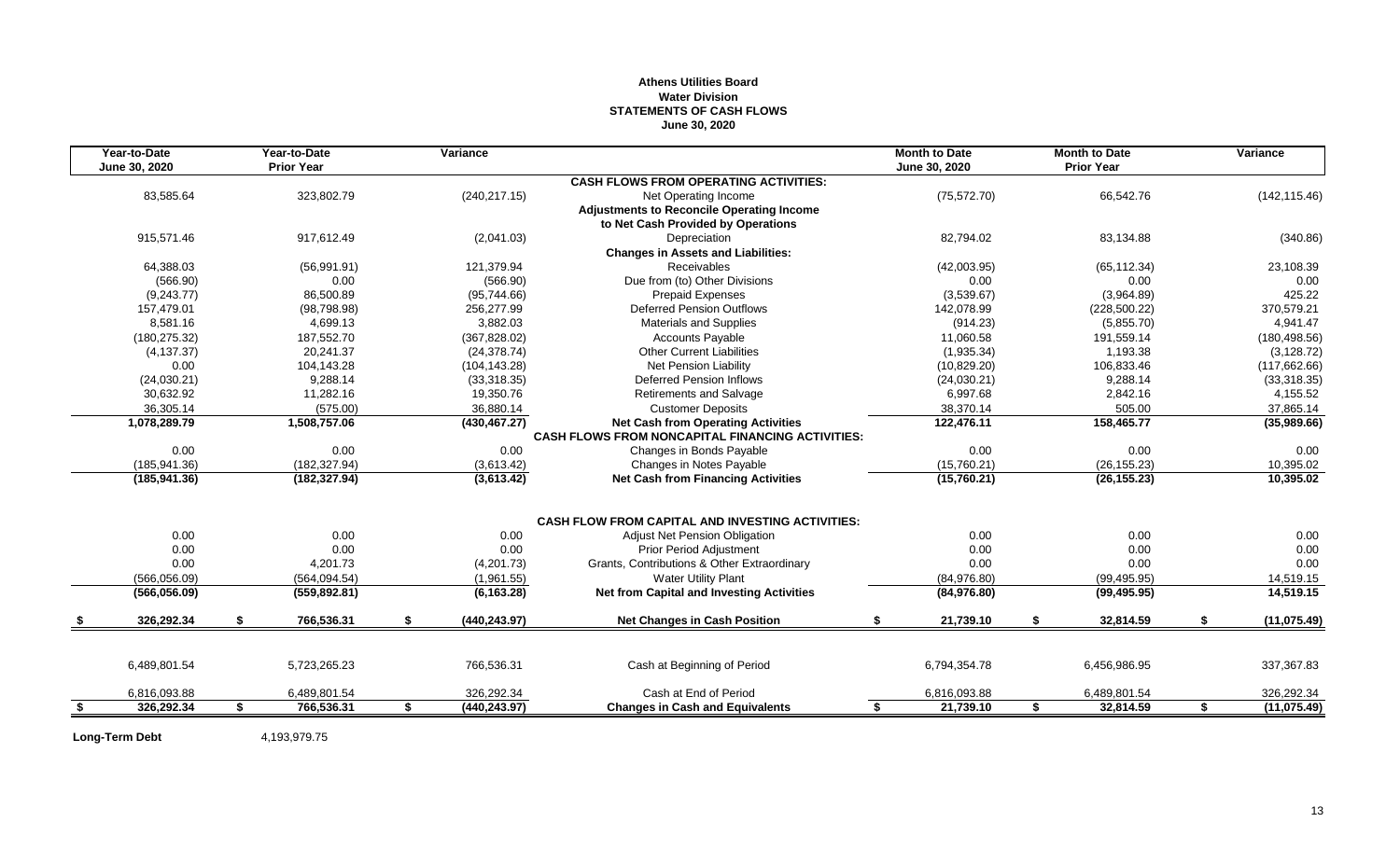## Athens Utilities Board Statistics Report June 30, 2020

| Water:                      |         |       |        |            |
|-----------------------------|---------|-------|--------|------------|
|                             | Current | Prior | %      | # Accounts |
| <b>INumber of services:</b> | Month   | Year  | Change | Change     |
| Residential                 | 7,050   | 6,989 | 0.87%  | 61         |
| Small Commercial            | 1,247   | 1,243 | 0.32%  | 4          |
| Large Commercial            | 36      | 35    | 2.86%  |            |
|                             |         |       |        |            |
|                             | 8,333   | 8,267 | 0.80%  | 66         |

| <b>ISales Volumes:</b>  | <b>Current Month</b> |                   | Year-to-Date |           |                   |        |
|-------------------------|----------------------|-------------------|--------------|-----------|-------------------|--------|
| Gallonsx100             | June 30, 2020        | <b>Prior Year</b> | Change       | 6/30/2020 | <b>Prior Year</b> | Change |
| Residential             | 284,798              | 303,329           | $-6.11\%$    | 3.243.574 | 3,143,449         | 3.19%  |
| <b>Small Commercial</b> | 385,131              | 443,874           | $-13.23\%$   | 4,899,228 | 4,763,500         | 2.85%  |
| Large Commercial        | 126.208              | 105.862           | 19.22%II     | 335,337   | 1,267,313         | 5.37%  |
|                         | 796.137              | 853.065           | -6.67%"      | 9.478.139 | 9.174.262         | 3.31%  |

| <b>Employment</b>  |               |                   |                   |
|--------------------|---------------|-------------------|-------------------|
|                    | June 30, 2020 | <b>Prior Year</b> | <b>Difference</b> |
| Employee Headcount | 14.00         | 14.00             | 0.00              |
| <b>IFTE</b>        | 14.68         | 14.63             | 0.05              |
| Y-T-D FTE          | 14.79         | 14.78             | 0.01              |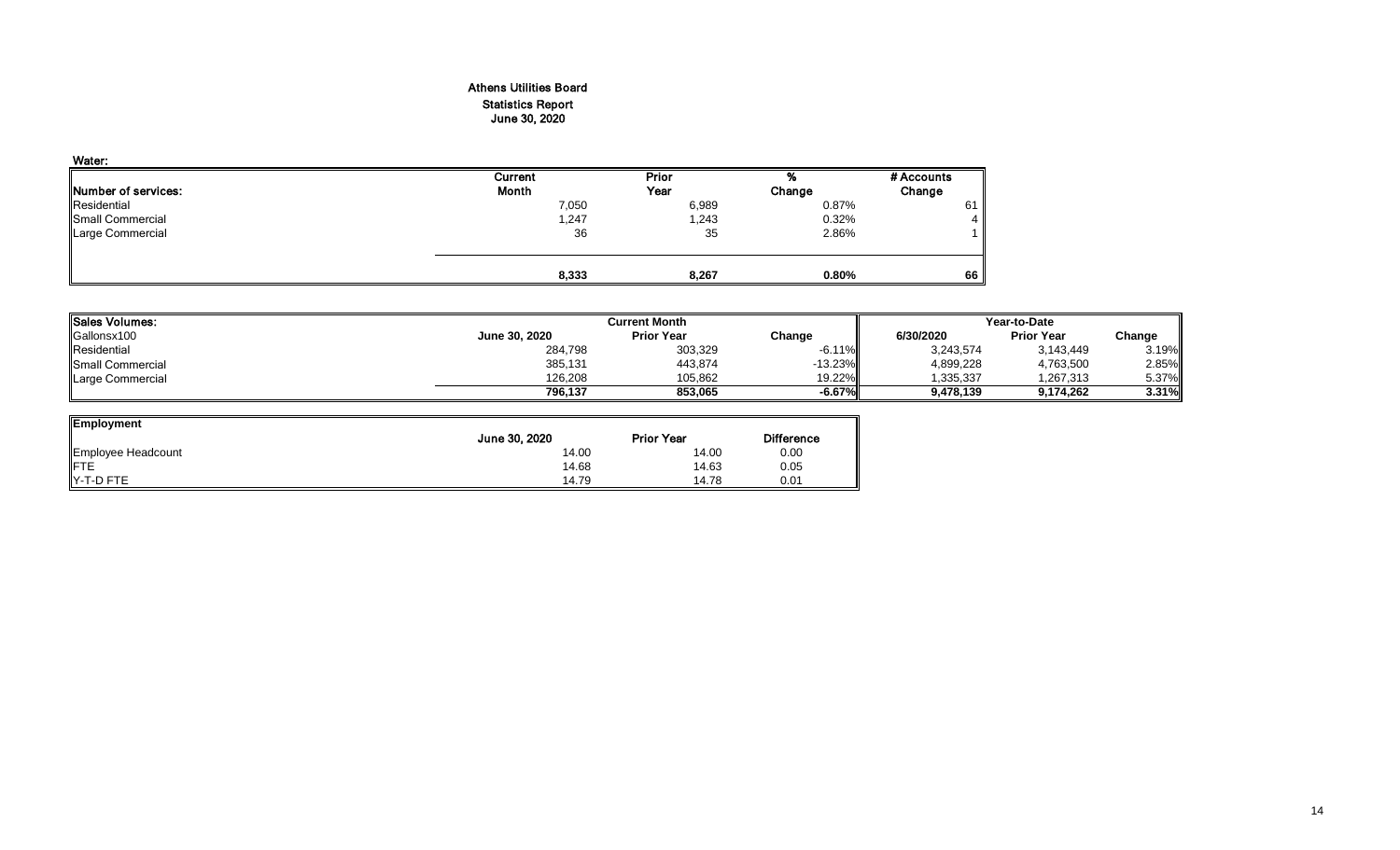|                                                 |                                         | <b>Water Division</b><br><b>Capital Budget</b>    |                                                |                                                    |                                          |
|-------------------------------------------------|-----------------------------------------|---------------------------------------------------|------------------------------------------------|----------------------------------------------------|------------------------------------------|
|                                                 | <b>Budget</b>                           | Month Ending as of June 30, 2020<br><b>Actual</b> | Variance to date<br>Favorable<br>(Unfavorable) | <b>Estimated</b><br>% Project<br><b>Completion</b> | <b>Percent Budget</b><br><b>Expended</b> |
| <b>Planned Capital Improvements:</b>            |                                         |                                                   |                                                |                                                    |                                          |
| Replace Truck 16 (2011 F450)                    | 80,000                                  |                                                   | 80,000                                         |                                                    |                                          |
| Replace Truck 18 (2011 F250)                    | 40,000                                  |                                                   | 40,000                                         |                                                    |                                          |
| TDOT Highway 30 Project                         | 30,000                                  | 14,453                                            | 15,547                                         |                                                    | 100.00%                                  |
| Congress Pkwy - Phase 1 (Dennis to Decatur Pk)  | 300,000                                 |                                                   | 300,000                                        |                                                    |                                          |
| Replace safety rails around WTP                 | 55,000                                  | 754                                               | 54,246                                         |                                                    | 1.37%                                    |
| Flash Mixers, Baffling, SCADA at WTP            | 100,000                                 |                                                   | 100,000                                        |                                                    |                                          |
| <b>SAN Server</b>                               | 15,000                                  | 20,062                                            | (5,062)                                        |                                                    | 133.74%                                  |
| Water Plant Building Maint and Lab Equipment    | 50,000                                  | 44,630                                            | 5,370                                          |                                                    | 89.26%                                   |
| Meter Change Out (Large, Small and Testing)     | 30,000                                  | 30,615                                            | (615)                                          |                                                    | 102.05% Continuous                       |
| Reservoir and Pump Maintenance (clearwell)      | 50,000                                  | 89,695                                            | (39,695)                                       |                                                    | 179.39% Continuous                       |
| <b>Water Line Extensions</b>                    | 300,000                                 | 15,415                                            | 284,585                                        |                                                    | 5.14% Continuous                         |
| <b>Distribution Rehabilitation</b>              | 100,000                                 | 81,340                                            | 18,660                                         |                                                    | 81.34% Continuous                        |
| Field and Safety Equipment                      | 25,000                                  | 27,957                                            | (2,957)                                        |                                                    | 111.83% Continuous                       |
| <b>Water Services</b>                           | 125,000                                 | 162,372                                           | (37, 372)                                      |                                                    | 129.90% Continuous                       |
| Technology (SCADA, Computers)                   | 30,000                                  | 31,691                                            | (1,691)                                        |                                                    | 105.64% Continuous                       |
| IT Core (Servers, mainframe, etc.)              | 20,000                                  | 561                                               | 19,439                                         |                                                    | 2.81% Continuous                         |
| <b>Total Planned Capital Improvements:</b>      | 1,350,000<br>s.<br>- \$                 | 519,544 \$                                        | 830,456                                        |                                                    |                                          |
| <b>Other Assets:</b>                            |                                         |                                                   |                                                |                                                    |                                          |
| Water Project #8 (CR 707) (FY 2019 Budget Item) | 40,000                                  | 41,708                                            | (1,708)                                        |                                                    | 100.00%                                  |
| Meter Reader Handhelds & Software               |                                         | 10,017                                            | (10, 017)                                      |                                                    |                                          |
| Other                                           |                                         | 4,773                                             | (4, 773)                                       |                                                    |                                          |
| <b>Total Other Assets:</b>                      | 40,000                                  | 56,497                                            | (16, 497)                                      |                                                    |                                          |
| Totals:                                         | 1,390,000<br>-\$                        | 576,041 \$                                        | 813,959                                        |                                                    |                                          |
|                                                 | Percentage of Budget Spent Year-to-date |                                                   | 41.44%                                         | <b>Fiscal Year</b>                                 | 100.00%                                  |

**Athens Utilities Board**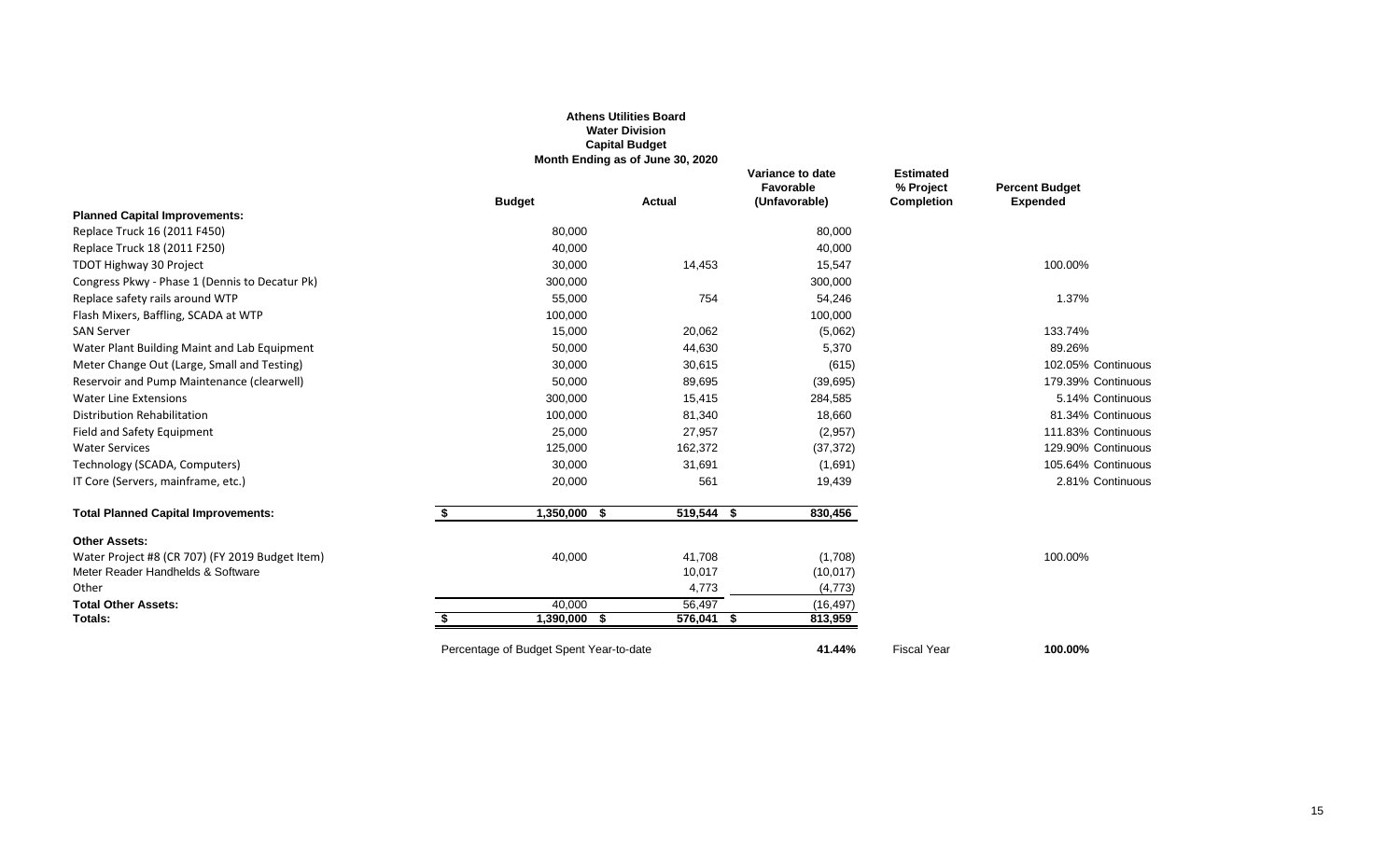#### **ATHENS UTILITIES BOARD GAS DIVISION BALANCE SHEET June 30, 2020**

|      |                       |    |                   |    |                   |                                                |                       |                     | Change             |
|------|-----------------------|----|-------------------|----|-------------------|------------------------------------------------|-----------------------|---------------------|--------------------|
|      | <b>Current Period</b> |    | <b>Prior Year</b> |    | Change from       |                                                | <b>Current Period</b> | <b>Prior</b>        | from prior         |
|      | June 30, 2020         |    |                   |    | <b>Prior Year</b> | Assets:                                        | June 30, 2020         | <b>Month</b>        | <b>Month</b>       |
|      |                       |    |                   |    |                   |                                                |                       |                     |                    |
|      | 6,245,064.69          |    | 5,903,665.76      |    | 341,398.93        | Cash and Cash Equivalents                      | 6,245,064.69          | 6,280,450.25        | (35, 385.56)       |
|      | 251.075.12            |    | 301.966.01        |    | (50,890.89)       | <b>Receivables</b>                             | 251.075.12            | 304.419.17          | (53, 344.05)       |
|      | 212,248.03            |    | 207,953.72        |    | 4,294.31          | Prepaid Expenses                               | 212,248.03            | 181,975.96          | 30,272.07          |
|      | 0.00                  |    | 0.00              |    | 0.00              | Gas Unit Loans                                 | 0.00                  | 0.00                | 0.00               |
|      | 124,086.28            |    | 120,156.28        |    | 3,930.00          | Materials and Supplies Inventory               | 124.086.28            | 123,138.39          | 947.89             |
|      | 6,832,474.12          |    | 6,533,741.77      |    | 298,732.35        | <b>Total Current Assets</b>                    | 6,832,474.12          | 6,889,983.77        | (57, 509.65)       |
|      | 24,174,305.40         |    | 23,740,578.40     |    | 433,727.00        | Gas Utility Plant, at Cost                     | 24,174,305.40         | 24,125,921.75       | 48,383.65          |
|      | (9,890,898.14)        |    | (9,300,216.18)    |    | (590, 681.96)     | Less: Accumulated Depreciation                 | (9,890,898.14)        | (9,823,837.82)      | (67,060.32)        |
|      | 14,283,407.26         |    | 14,440,362.22     |    | (156, 954.96)     | <b>Net Gas Utility Plant</b>                   | 14,283,407.26         | 14,302,083.93       | (18, 676.67)       |
|      | 331,201.25            |    | 331,765.56        |    | (564.31)          | <b>Deferred Pension Outflows</b>               | 331,201.25            | 325,187.59          | 6,013.66           |
| - \$ | 21,447,082.63         | S. | 21,305,869.55     | \$ | 141,213.08        | <b>Total Assets</b>                            | \$<br>21,447,082.63   | \$<br>21,517,255.29 | \$<br>(70, 172.66) |
|      |                       |    |                   |    |                   |                                                |                       |                     |                    |
|      |                       |    |                   |    |                   | <b>Liabilities and Retained Earnings:</b>      |                       |                     |                    |
|      | 0.00                  |    | 0.00              |    | 0.00              | Short Term Notes Payable                       | 0.00                  | 0.00                | 0.00               |
|      | 180.635.29            |    | 319,295.18        |    | (138, 659.89)     | <b>Accounts Payable</b>                        | 180.635.29            | 190,125.15          | (9,489.86)         |
|      | 111,057.98            |    | 96,635.00         |    | 14,422.98         | <b>Customer Deposits</b>                       | 111,057.98            | 91,805.00           | 19,252.98          |
|      | 67.878.21             |    | 77,759.42         |    | (9,881.21)        | <b>Accrued Liabilities</b>                     | 67.878.21             | 68,459.56           | (581.35)           |
|      | 359,571.48            |    | 493,689.60        |    | (134, 118.12)     | <b>Total Current Liabilities</b>               | 359,571.48            | 350,389.71          | 9,181.77           |
|      | 508,521.14            |    | 464,768.39        |    | 43,752.75         | <b>Net Pension Liability</b>                   | 508,521.14            | 470.172.12          | 38,349.02          |
|      | 50,852.58             |    | 50,852.58         |    | 0.00              | <b>Deferred Pension Inflows</b>                | 50,852.58             | 34,666.96           | 16,185.62          |
|      | 20,528,137.43         |    | 20,296,558.98     |    | 231,578.45        | <b>Net Position</b>                            | 20,528,137.43         | 20,662,026.50       | (133, 889.07)      |
|      | 21.447.082.63         |    | 21,305,869.55     | S  | 141,213.08        | <b>Total Liabilities and Retained Earnings</b> | 21,447,082.63         | 21,517,255.29       | (70, 172.66)       |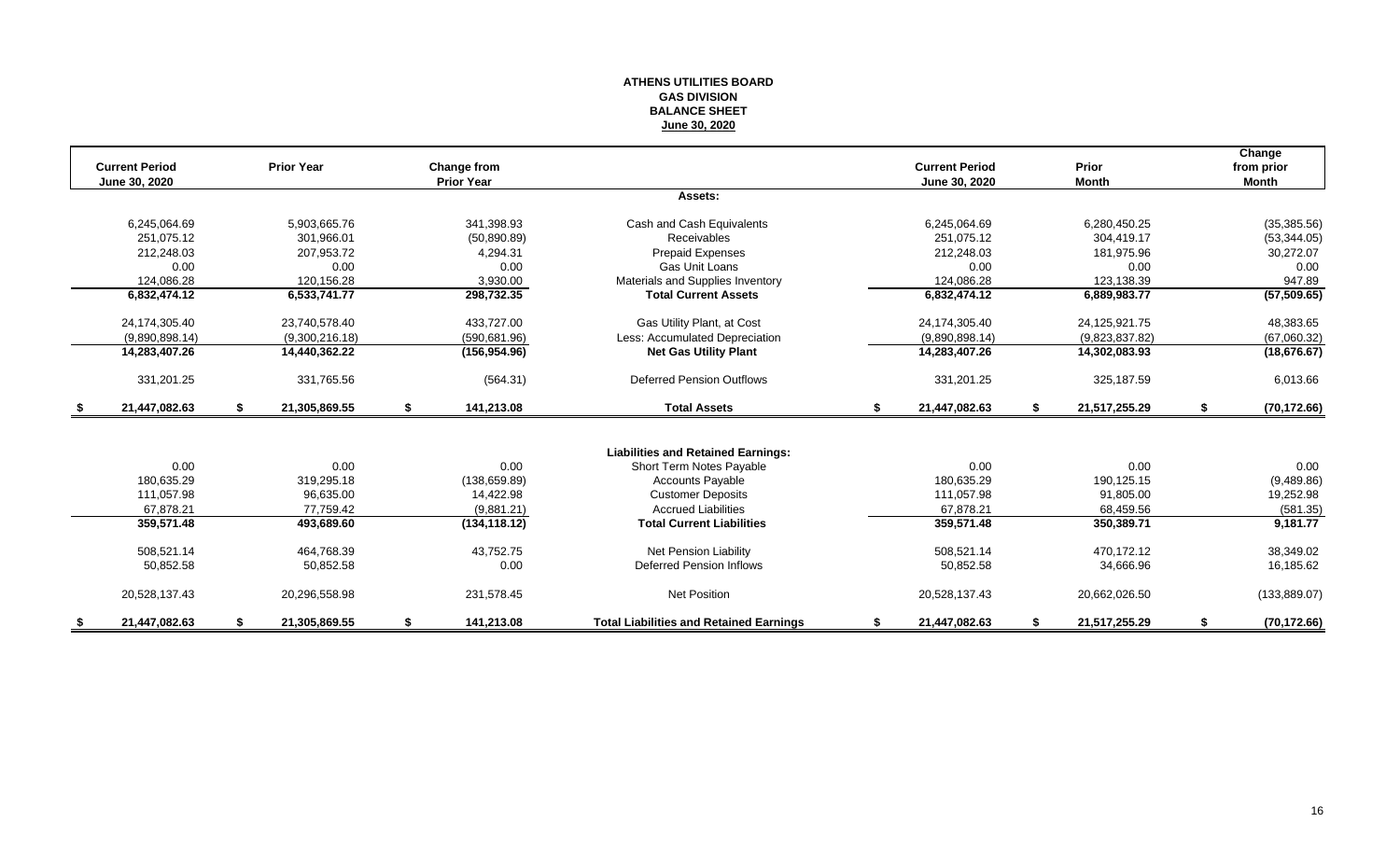## Athens Utilities Board Profit and Loss Statement - Gas June 30, 2020

| Year-to-Date               | Year-to-Date      | Variance<br>Favorable |                                           | Current<br>Month       | Current<br>Month       | Variance<br>Favorable |
|----------------------------|-------------------|-----------------------|-------------------------------------------|------------------------|------------------------|-----------------------|
| June 30, 2020              | <b>Prior Year</b> | (Unfavorable)         |                                           | June 30, 2020          | <b>Prior Year</b>      | (Unfavorable)         |
|                            |                   |                       | <b>REVENUE:</b><br>Residential            |                        |                        |                       |
| 2,298,195.37               | 2,557,964.41      | (259, 769.04)         | <b>Small Commercial</b>                   | 90,458.19              | 61,068.71              | 29,389.48             |
| 1,584,998.34<br>810,950.38 | 1,802,116.76      | (217, 118.42)         | Large Commercial                          | 60,057.98<br>47,571.46 | 62,599.38<br>52,416.04 | (2,541.40)            |
|                            | 801,147.68        | 9,802.70              |                                           |                        |                        | (4,844.58)            |
| 1,108,423.12               | 1,269,174.71      | (160, 751.59)         | Interruptible<br><b>CNG</b>               | 67.162.65              | 87,198.83              | (20,036.18)           |
| 10,310.03                  | 15,845.37         | (5,535.34)            | Fees and Other Gas Revenues               | 1,192.00               | 534.33                 | 657.67                |
| 68,070.74                  | 61,353.17         | 6,717.57              | <b>Total Revenue</b>                      | 4,951.38<br>271,393.66 | 3,075.21<br>266,892.50 | 1,876.17              |
| 5,880,947.98               | 6,507,602.10      | (626, 654.12)         |                                           |                        |                        | 4,501.16              |
| 2,992,880.45               | 3,848,409.80      | 855,529.35            | Purchased supply                          | 134,270.09             | 168.173.41             | 33,903.32             |
| 2,888,067.53               | 2,659,192.30      | 228,875.23            | <b>Contribution Margin</b>                | 137, 123.57            | 98,719.09              | 38,404.48             |
|                            |                   |                       | <b>OPERATING EXPENSES:</b>                |                        |                        |                       |
| 395,550.91                 | 388,317.43        | (7, 233.48)           | <b>Distribution Expense</b>               | 29,062.67              | 23,948.19              | (5, 114.48)           |
| 392,645.42                 | 326,089.55        | (66, 555.87)          | Customer Service and Customer Acct. Exp.  | 31,615.76              | 26,678.08              | (4,937.68)            |
| 722,453.11                 | 674,063.33        | (48, 389.78)          | Administrative and General Expense        | 111,548.65             | 73,760.38              | (37,788.27)           |
| 1,510,649.44               | 1,388,470.31      | (122, 179.13)         | <b>Total operating expenses</b>           | 172,227.08             | 124,386.65             | (47, 840.43)          |
|                            |                   |                       | <b>Maintenance Expense</b>                |                        |                        |                       |
| 267,099.66                 | 214,236.07        | (52,863.59)           | <b>Distribution Expense</b>               | 26,897.28              | 18,531.12              | (8,366.16)            |
| 15,417.21                  | 12,090.65         | (3,326.56)            | Administrative and General Expense        | 796.93                 | 908.80                 | 111.87                |
| 282,516.87                 | 226,326.72        | (56, 190.15)          | <b>Total Maintenance Expense</b>          | 27,694.21              | 19,439.92              | (8,254.29)            |
|                            |                   |                       |                                           |                        |                        |                       |
|                            |                   |                       | <b>Other Operating Expenses</b>           |                        |                        |                       |
| 645.241.35                 | 629.477.38        | (15,763.97)           | Depreciation                              | 54.701.56              | 53,296.07              | (1,405.49)            |
| 234,696.70                 | 239,999.24        | 5,302.54              | <b>Tax Equivalents</b>                    | 18,945.45              | 19,981.91              | 1,036.46              |
| 879,938.05                 | 869,476.62        | (10, 461.43)          | <b>Total Other Operating Expenses</b>     | 73,647.01              | 73,277.98              | (369.03)              |
| 5,665,984.81               | 6,332,683.45      | 666,698.64            | <b>Operating and Maintenance Expenses</b> | 407,838.39             | 385,277.96             | (22, 560.43)          |
| 214,963.17                 | 174,918.65        | 40,044.52             | <b>Operating Income</b>                   | (136, 444.73)          | (118, 385.46)          | (18,059.27)           |
| 55,221.96                  | 52,332.50         | 2,889.46              | Other Income                              | 2,760.56               | 3,882.11               | (1, 121.55)           |
| 270, 185. 13               | 227,251.15        | 42,933.98             | <b>Total Income</b>                       | (133, 684.17)          | (114, 503.35)          | (19, 180.82)          |
| 25.604.63                  | 15,266.37         | (10, 338.26)          | Miscellaneous Income Deductions           | 204.90                 | 4,280.94               | 4,076.04              |
| 244,580.50                 | 211,984.78        | 32,595.72             | Net Income Before Extraordinary           | (133,889.07)           | (118, 784.29)          | (15, 104.78)          |
| 0.00                       | 0.00              | 0.00                  | Grants, Contributions, Extraordinary      | 0.00                   | 0.00                   | 0.00                  |
| 244,580.50                 | 211,984.78        | 32,595.72             | <b>Change in Net Assets</b>               | (133,889.07)           | (118, 784.29)          | (15, 104.78)          |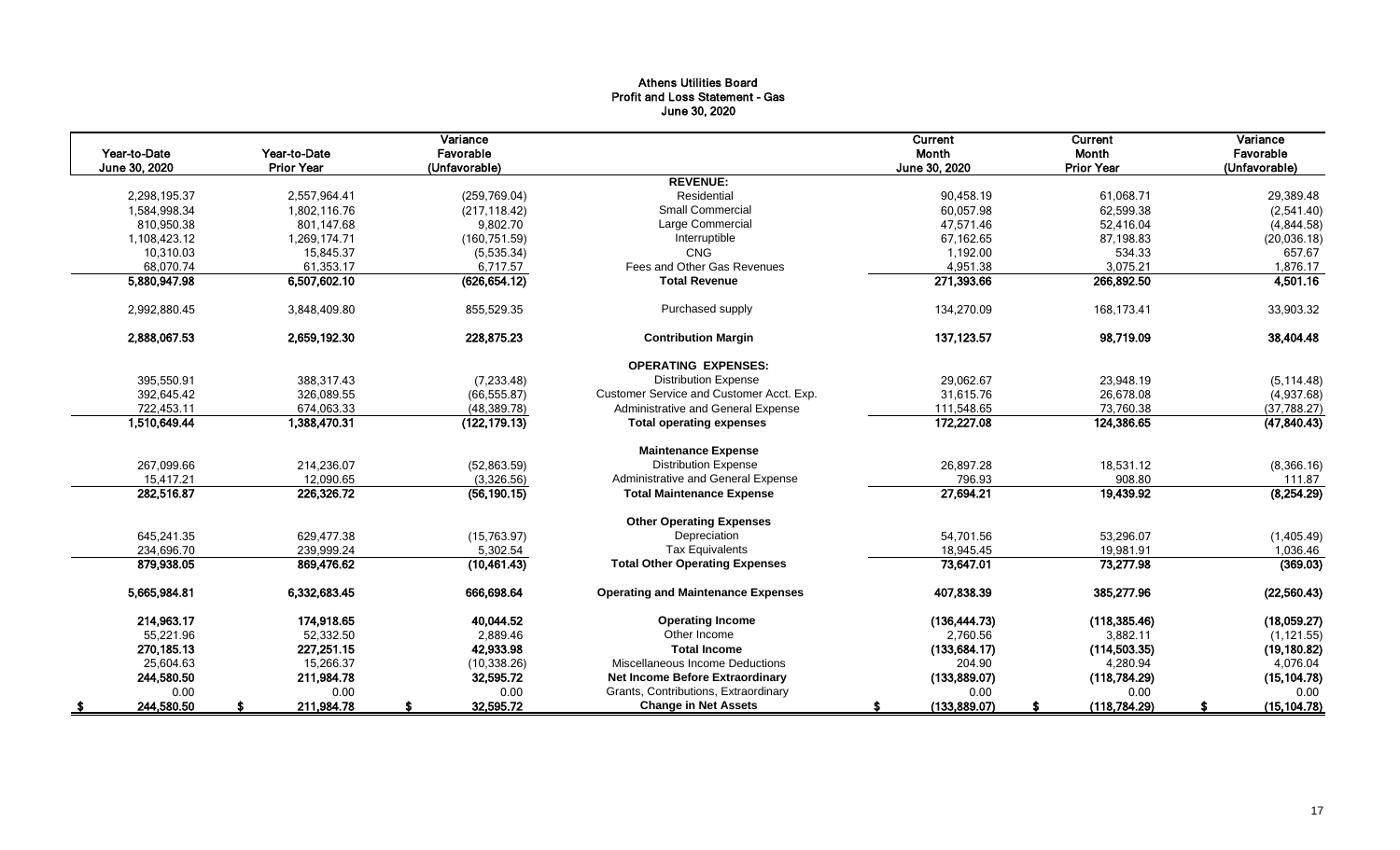## Athens Utilities Board Budget Comparison - Gas June 30, 2020

| Year-to-Date  | Year-to-Date    | $Y-T$ -D         | <b>Description</b>                        | <b>Current Month</b> | <b>Monthly</b>     | <b>Budget</b>     |
|---------------|-----------------|------------------|-------------------------------------------|----------------------|--------------------|-------------------|
| June 30, 2020 | <b>Budget</b>   | Variance         |                                           | June 30, 2020        | <b>Budget</b>      | Variance          |
|               |                 |                  | <b>REVENUE:</b>                           |                      |                    |                   |
| 2,298,195.37  | 2.500.000.00    | (201, 804.63)    | Residential                               | 90.458.19            | 69,044.13          | 21,414.06         |
| 1,584,998.34  | 1,700,000.00    | (115,001.66)     | <b>Small Commercial</b>                   | 60,057.98            | 58,433.77          | 1,624.21          |
| 810.950.38    | 800.000.00      | 10,950.38        | Large Commercial                          | 47.571.46            | 45,364.80          | 2,206.66          |
| 1,108,423.12  | 1,200,000.00    | (91, 576.88)     | Interruptible                             | 67,162.65            | 82,706.78          | (15, 544.13)      |
| 10,310.03     | 13,000.00       | (2,689.97)       | CNG                                       | 1,192.00             | 1,083.33           | 108.67            |
| 68,070.74     | 66,327.08       | 1,743.66         | Fees and Other Gas Revenues               | 4,951.38             | 3,038.02           | 1,913.36          |
| 5,880,947.98  | 6,279,327.08    | (398, 379.10)    | <b>Total Revenue</b>                      | 271,393.66           | 259,670.84         | 11,722.82         |
| 2,992,880.45  | 3,789,930.00    | 797,049.55       | Purchased supply                          | 134,270.09           | 177,130.56         | 42,860.47         |
| 2,888,067.53  | 2,489,397.08    | 398,670.45       | <b>Contribution Margin</b>                | 137,123.57           | 82,540.28          | 54,583.29         |
|               |                 |                  | <b>OPERATING EXPENSES:</b>                |                      |                    |                   |
| 395,550.91    | 349,570.64      | (45,980.27)      | <b>Distribution Expense</b>               | 29,062.67            | 24,195.82          | (4,866.85)        |
| 392.645.42    | 319,953.49      | (72,691.93)      | Cust. Service and Cust. Acct. Expense     | 31,615.76            | 24,159.43          | (7,456.33)        |
| 722,453.11    | 722,586.76      | 133.65           | Administrative and General Expense        | 111,548.65           | 33,757.12          | (77, 791.53)      |
| 1,510,649.44  | 1,392,110.89    | (118, 538.55)    | <b>Total operating expenses</b>           | 172,227.08           | 82,112.37          | (90, 114.71)      |
|               |                 |                  | <b>Maintenance Expense</b>                |                      |                    |                   |
| 267,099.66    | 213,202.64      | (53,897.02)      | <b>Distribution Expense</b>               | 26,897.28            | 18,619.40          | (8,277.88)        |
| 15.417.21     | 12.500.00       | (2,917.21)       | Administrative and General Expense        | 796.93               | 1,204.27           | 407.34            |
| 282,516.87    | 225,702.64      | (56, 814.23)     | <b>Total Maintenance Expense</b>          | 27,694.21            | 19,823.66          | (7,870.55)        |
|               |                 |                  | <b>Other Operating Expenses</b>           |                      |                    |                   |
| 645,241.35    | 586.100.00      | (59, 141.35)     | Depreciation                              | 54.701.56            | 48.042.47          | (6,659.09)        |
| 234,696.70    | 250,000.00      | 15,303.30        | <b>Tax Equivalents</b>                    | 18,945.45            | 20,725.42          | 1,779.97          |
| 879,938.05    | 836,100.00      | (43,838.05)      | <b>Total Other Operating Expenses</b>     | 73,647.01            | 68,767.89          | (4,879.12)        |
| 5,665,984.81  | 6.243.843.53    | 577.858.72       | <b>Operating and Maintenance Expenses</b> | 407,838.39           | 347.834.48         | (60,003.91)       |
| 214.963.17    | 35,483.55       | 179.479.62       | <b>Operating Income</b>                   | (136, 444.73)        | (88, 163.64)       | (48, 281.09)      |
| 55,221.96     | 23,000.00       | 32,221.96        | Other Income                              | 2,760.56             | 388.16             | 2,372.40          |
| 270,185.13    | 58,483.55       | 211,701.58       | <b>Total Income</b>                       | (133, 684.17)        | (87, 775.48)       | (45,908.69)       |
| 25,604.63     | 27,000.00       | 1,395.37         | Miscellaneous Income Deductions           | 204.90               | 9,404.42           | 9,199.52          |
| 244,580.50    | 31,483.55       | 213,096.95       | <b>Net Before Extraordinary</b>           | (133, 889.07)        | (97, 179.90)       | (36,709.17)       |
| 0.00          | 0.00            | 0.00             | Grants, Contributions, Extraordinary      | 0.00                 | 0.00               | 0.00              |
| 244,580.50    | \$<br>31,483.55 | \$<br>213,096.95 | <b>Change in Net Assets</b>               | \$<br>(133, 889.07)  | \$<br>(97, 179.90) | \$<br>(36,709.17) |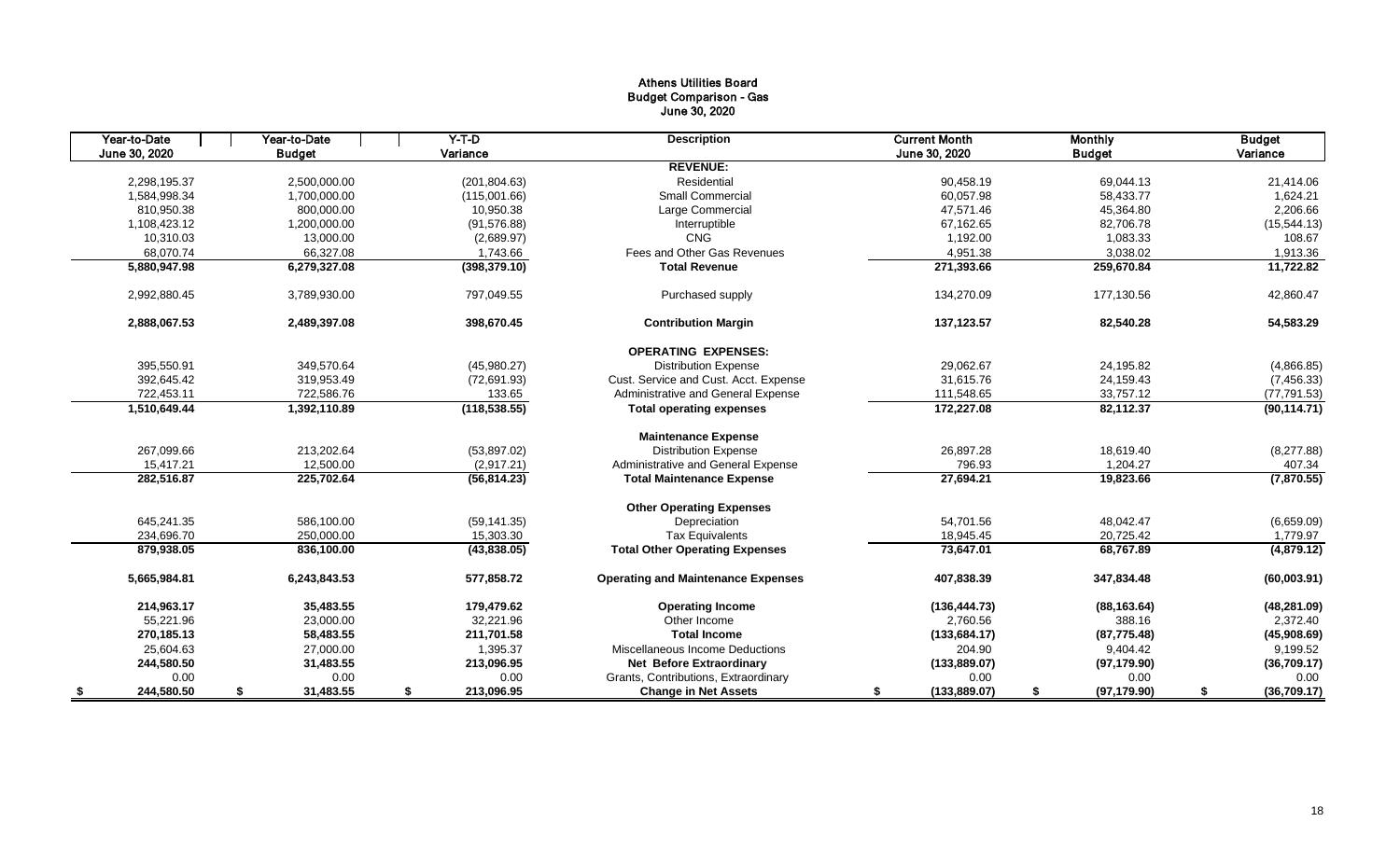## **Athens Utilities Board Gas Division STATEMENTS OF CASH FLOWS June 30, 2020**

| Year-to-Date<br>June 30, 2020 | Year-to-Date<br><b>Prior Year</b> | Variance            |                                                              | <b>Month to Date</b><br>June 30, 2020 |          |     | <b>Month to Date</b><br><b>Prior Year</b> | Variance        |
|-------------------------------|-----------------------------------|---------------------|--------------------------------------------------------------|---------------------------------------|----------|-----|-------------------------------------------|-----------------|
|                               |                                   |                     | <b>CASH FLOWS FROM OPERATING ACTIVITIES:</b>                 |                                       |          |     |                                           |                 |
| 244,580.50                    | 211,984.78                        | 32,595.72           | Net Operating Income                                         | (133, 889.07)                         |          |     | (118, 784.29)                             | (15, 104.78)    |
|                               |                                   |                     | <b>Adjustments to Reconcile Operating Income</b>             |                                       |          |     |                                           |                 |
|                               |                                   |                     | to Net Cash Provided by Operations:                          |                                       |          |     |                                           |                 |
| 645,241.35                    | 629,477.38                        | 15,763.97           | Depreciation                                                 | 54,701.56                             |          |     | 53,296.07                                 | 1,405.49        |
|                               |                                   |                     | <b>Changes in Assets and Liabilities:</b>                    |                                       |          |     |                                           |                 |
| 50,890.89                     | (6,869.15)                        | 57.760.04           | Receivables                                                  | 53.344.05                             |          |     | 92.847.39                                 | (39, 503.34)    |
| 0.00                          | 0.00                              | 0.00                | Due from (to) Other Divisions                                |                                       | 0.00     |     | 0.00                                      | 0.00            |
| (4,294.31)                    | 170,949.15                        | (175, 243.46)       | <b>Prepaid Expenses</b>                                      | (30, 272.07)                          |          |     | (50, 477.35)                              | 20,205.28       |
| (15,621.31)                   | (56,088.80)                       | 40.467.49           | <b>Deferred Pension Outflows</b>                             | (6,013.66)                            |          |     | (142, 559.46)                             | 136,545.80      |
| (3,930.00)                    | 2,389.90                          | (6,319.90)          | <b>Materials and Supplies</b>                                |                                       | (947.89) |     | 1,839.72                                  | (2,787.61)      |
| (138, 659.89)                 | 76,054.91                         | (214, 714.80)       | <b>Accounts Payable</b>                                      | (9,489.86)                            |          |     | 48,047.39                                 | (57, 537.25)    |
| (9,881.21)                    | 7,060.53                          | (16, 941.74)        | <b>Other Current Liabilities</b>                             |                                       | (581.35) |     | (2,030.70)                                | 1,449.35        |
| 14,422.98                     | (21,760.00)                       | 36.182.98           | <b>Customer Deposits</b>                                     | 19.252.98                             |          |     | (495.00)                                  | 19,747.98       |
| 43,752.75                     | 69,431.39                         | (25,678.64)         | <b>Net Pension Liabilities</b>                               | 38,349.02                             |          |     | 76,218.82                                 | (37,869.80)     |
| 16,185.62                     | 7.091.24                          | 9.094.38            | <b>Deferred Pension Inflows</b>                              | 16,185.62                             |          |     | 7,091.24                                  | 9,094.38        |
| 98,756.54                     | 67,783.37                         | 30,973.17           | <b>Retirements and Salvage</b>                               | 32,508.83                             |          |     | 10,516.07                                 | 21,992.76       |
| 0.00                          | 0.00                              | 0.00                | Gas Unit Loans                                               |                                       | 0.00     |     | 0.00                                      | 0.00            |
| 941,443.91                    | 1,157,504.70                      | (216,060.79)        | <b>Net Cash from Operating Activities</b>                    | 33,148.16                             |          |     | (24, 490.10)                              | 57,638.26       |
|                               |                                   |                     |                                                              |                                       |          |     |                                           |                 |
|                               |                                   |                     | <b>CASH FROM CAPITAL AND INVESTING ACTIVITIES:</b>           |                                       |          |     |                                           |                 |
| 0.00                          | 0.00                              | 0.00                | <b>Adjust Net Pension Obligation</b>                         |                                       | 0.00     |     | 0.00                                      | 0.00            |
| 0.00                          | 0.00                              | 0.00                | <b>Prior Period Adjustment</b>                               |                                       | 0.00     |     | 0.00                                      | 0.00            |
| 0.00                          | 0.00                              | 0.00                | Grants, Contributions & Other Extraordinary Income (Expense) |                                       | 0.00     |     | 0.00                                      | 0.00            |
| (600, 044.98)                 | (393, 175.48)                     | (206, 869.50)       | Changes in Gas Utility Plant                                 | (68, 533.72)                          |          |     | (21,968.91)                               | (46, 564.81)    |
| (600, 044.98)                 | (393, 175.48)                     | (206, 869.50)       | Net Cash from Capital and Related Investing Activities       | (68, 533.72)                          |          |     | (21,968.91)                               | (46, 564.81)    |
|                               |                                   |                     | <b>Cash from Financing Activities</b>                        |                                       |          |     |                                           |                 |
| 0.00                          | 0.00                              | 0.00                | Short Term Notes Payable                                     |                                       | 0.00     |     | 0.00                                      | 0.00            |
| 341,398.93                    | 764,329.22                        | (422, 930.29)       | <b>Net Changes in Cash Position</b>                          | (35, 385.56)<br>S                     |          | -\$ | (46, 459.01)                              | \$<br>11,073.45 |
| 5,903,665.76                  | 5,139,336.54                      | 764,329.22          | Cash at Beginning of Period                                  | 6,280,450.25                          |          |     | 5,950,124.77                              | 330,325.48      |
|                               |                                   |                     |                                                              |                                       |          |     |                                           |                 |
| 6,245,064.69                  | 5,903,665.76                      | 341,398.93          | Cash at End of Period                                        | 6,245,064.69                          |          |     | 5,903,665.76                              | 341,398.93      |
| 341,398.93                    | \$<br>764,329.22                  | \$<br>(422, 930.29) | <b>Changes in Cash and Equivalents</b>                       | (35, 385.56)                          |          | \$  | (46, 459.01)                              | \$<br>11,073.45 |
|                               |                                   |                     |                                                              |                                       |          |     |                                           |                 |

Long-Term Debt \$0.00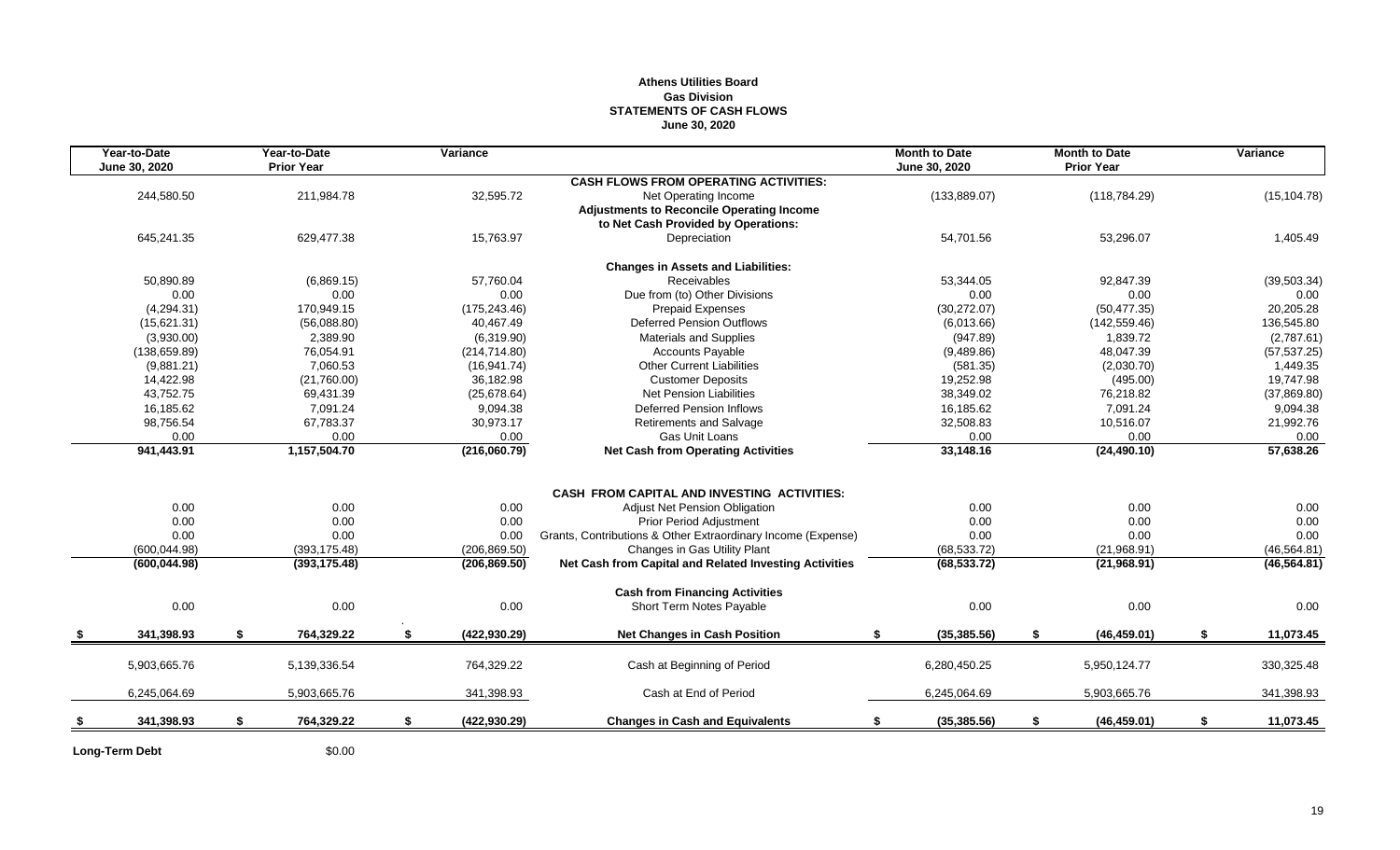#### Athens Utilities Board Statistics Report June 30, 2020

| Gas:                |         |       |        |            |
|---------------------|---------|-------|--------|------------|
|                     | Current | Prior |        | # Accounts |
| Number of services: | Month   | Year  | Change | Change     |
| Residential         | 5,474   | 5,429 | 0.83%  | 45         |
| Small Commercial    | 934     | 931   | 0.32%  |            |
| Large Commercial    | 10      | 10    | 0.00%  |            |
| Interruptible       |         |       | 0.00%  |            |
| <b>CNG</b>          |         |       | 0.00%  |            |
| Total Services      | 6,425   | 6,377 | 0.75%  | 48         |

| Sales Volumes:   |           | <b>Current Month</b> |            | Year-to-Date |                   |          |  |
|------------------|-----------|----------------------|------------|--------------|-------------------|----------|--|
| Units Sold       | 6/30/2020 | <b>Prior Year</b>    | Change     | 6/30/2020    | <b>Prior Year</b> | Change   |  |
| Residential      | 70,860    | 33,344               | 112.51%    | 2,223,432    | 2,349,077         | $-5.35%$ |  |
| Small Commercial | 74,910    | 73,300               | 2.20%      | 2,068,737    | 2,175,468         | $-4.91%$ |  |
| Large Commercial | 75,370    | 76,564               | $-1.56\%$  | 1,248,524    | 1,122,482         | 11.23%   |  |
| Interruptible    | 146,292   | 177,076              | $-17.38\%$ | 2,378,744    | 2,460,194         | $-3.31%$ |  |
| <b>CNG</b>       | 2,798     | 1.721                | 62.58%     | 25,488       | 28,165            | $-9.50%$ |  |
|                  | 370,230   | 362,005              | 2.27%      | 7,944,925    | 8,135,386         | $-2.34%$ |  |

ᆋ

| Employment                |               |                   |                   |
|---------------------------|---------------|-------------------|-------------------|
|                           | June 30, 2020 | <b>Prior Year</b> | <b>Difference</b> |
|                           | 9.00          | 10.00             | $-1.00$           |
| Employee Headcount<br>FTE | 9.55          | 9.49              | 0.06              |
| $Y-T-D$ FTE               | 9.34          | 9.33              | 0.01              |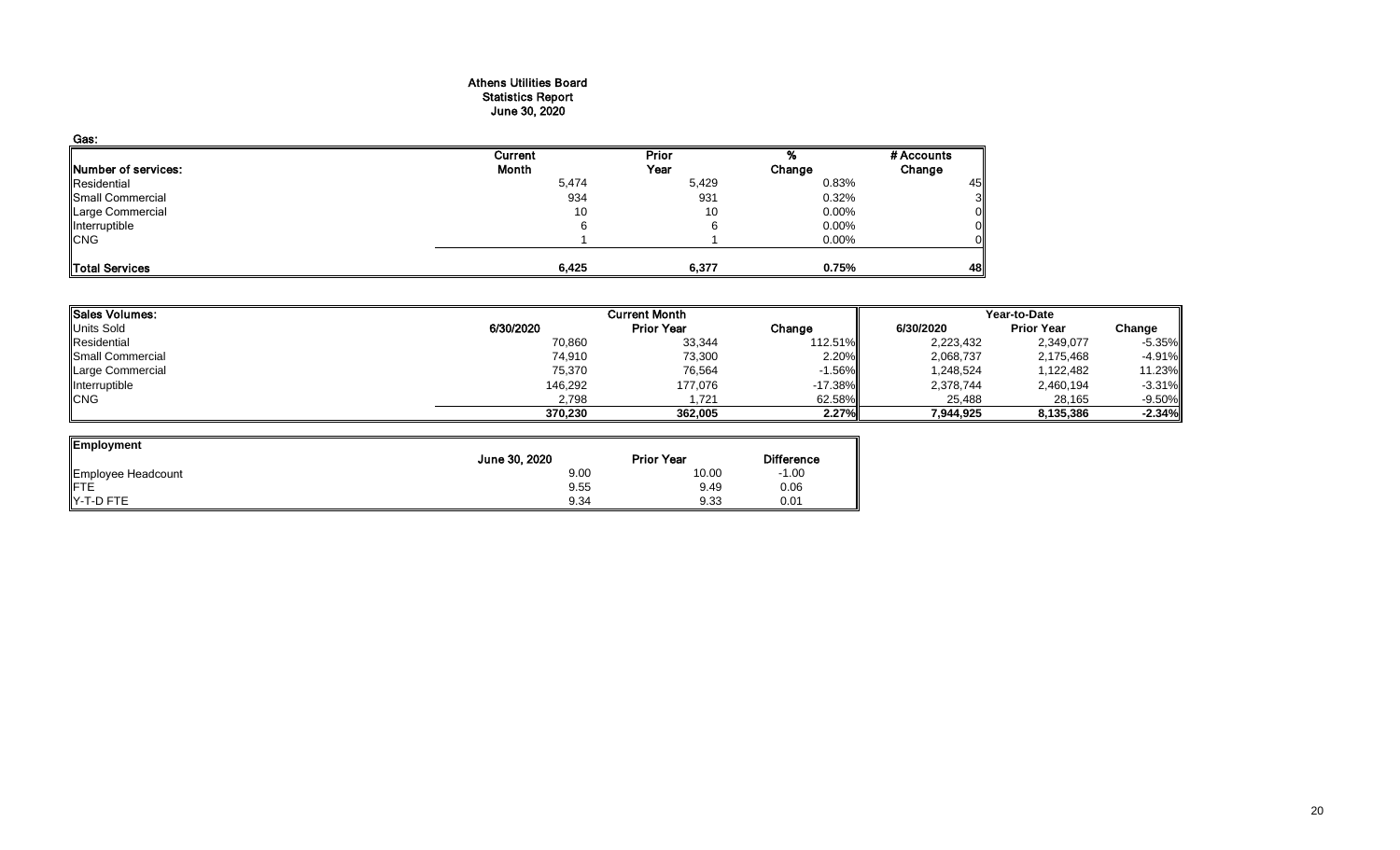#### **Athens Utilities Board Gas Division Capital Budget Month Ending as of June 30, 2020**

|                                               | <b>Budget</b>                           | <b>Actual</b> | Variance to date<br>Favorable<br>(Unfavorable) | <b>Estimated</b><br>% Project<br><b>Completion</b> | <b>Percent Budget</b><br><b>Expended</b> |
|-----------------------------------------------|-----------------------------------------|---------------|------------------------------------------------|----------------------------------------------------|------------------------------------------|
| <b>Planned Capital Improvements:</b>          |                                         |               |                                                |                                                    |                                          |
| Truck 5 (Meter Reader)                        | 40,000                                  |               | 40,000                                         |                                                    |                                          |
| Truck 30 (2010) if not purchased FY 2019      | 40,000                                  |               | 40,000                                         |                                                    |                                          |
| Truck 22 (2013) w/utility bed - service truck | 50,000                                  | 46,498        | 3,502                                          | 100%                                               | 93.00%                                   |
| Truck 34(2014) locating tk                    | 40,000                                  | 21,473        | 18,527                                         |                                                    | 53.68%                                   |
| Upgrading Cathodic Protection Field -         | 15,000                                  |               | 15,000                                         |                                                    |                                          |
| <b>Replace Mechanical Correctors</b>          | 10,000                                  | 5,609         | 4,391                                          |                                                    | 56.09%                                   |
| Replace Pressue Charts                        | 6,500                                   |               | 6,500                                          |                                                    |                                          |
| Replace Leak Machines                         | 10,000                                  |               | 10,000                                         |                                                    |                                          |
| 25% of 5 Year Leak Survey                     | 30,000                                  | 17,226        | 12,774                                         |                                                    | 57.42%                                   |
| Rock Hammer for Komatsu (Trac Hoe)            | 15,000                                  | 14,500        | 500                                            | 100%                                               | 96.67%                                   |
| Mini-Max 3/4" HeatFusion Machine              | 4,000                                   |               | 4,000                                          |                                                    |                                          |
| Replace Locating Equipment - Digital          | 5,000                                   |               | 5,000                                          |                                                    |                                          |
| <b>Tilt Trailer</b>                           | 10,500                                  | 10,000        | 500                                            | 100%                                               | 95.24%                                   |
| Quick Coupler for Komatsu (Trac Hoe)          | 1,796                                   |               | 1,796                                          |                                                    | Continuous                               |
| Replace Odorant System - Athens / Riceville   | 25,000                                  |               | 25,000                                         |                                                    | Continuous                               |
| <b>SAN Server</b>                             | 11,400                                  | 15,247        | (3, 847)                                       |                                                    | 133.74% Continuous                       |
| System Improvement                            | 60,000                                  |               | 60,000                                         |                                                    | Continuous                               |
| Main                                          | 100,000                                 | 58,996        | 41,004                                         |                                                    | 59.00% Continuous                        |
| Services                                      | 130,000                                 | 229,748       | (99, 748)                                      |                                                    | 176.73% Continuous                       |
| <b>CNG Conversions</b>                        | 70,000                                  | 36,108        | 33,892                                         |                                                    | 51.58% Continuous                        |
| IT Core (Servers, mainframe, etc.)            | 20,000                                  | 1,258         | 18,742                                         |                                                    | 6.29% Continuous                         |
| <b>Total Planned Capital Improvements:</b>    | \$<br>694,196 \$                        | 456,664 \$    | 237,532                                        |                                                    |                                          |
| <b>Other Assets:</b>                          |                                         |               |                                                |                                                    |                                          |
| <b>Meter Testing</b>                          |                                         | 5,374         | (5, 374)                                       |                                                    |                                          |
| Cashier Area Rennovation (FY 2019 Budget)     | 50,000                                  | 49,313        | 687                                            |                                                    |                                          |
| Replace Truck 53 (FY 2019 Budget)             | 50,000                                  | 42,998        | 7,002                                          |                                                    |                                          |
| Other                                         |                                         | 13,607        | (13,607)                                       |                                                    |                                          |
| <b>Total Other Assets:</b>                    | $\blacksquare$                          | $111,292$ \$  | (11, 292)                                      |                                                    |                                          |
| Totals:                                       | $694,196$ \$                            | 567,956 \$    | 226,240                                        |                                                    |                                          |
|                                               | Percentage of Budget Spent Year-to-date |               | 81.81%                                         | <b>Fiscal Year</b>                                 | 100.00%                                  |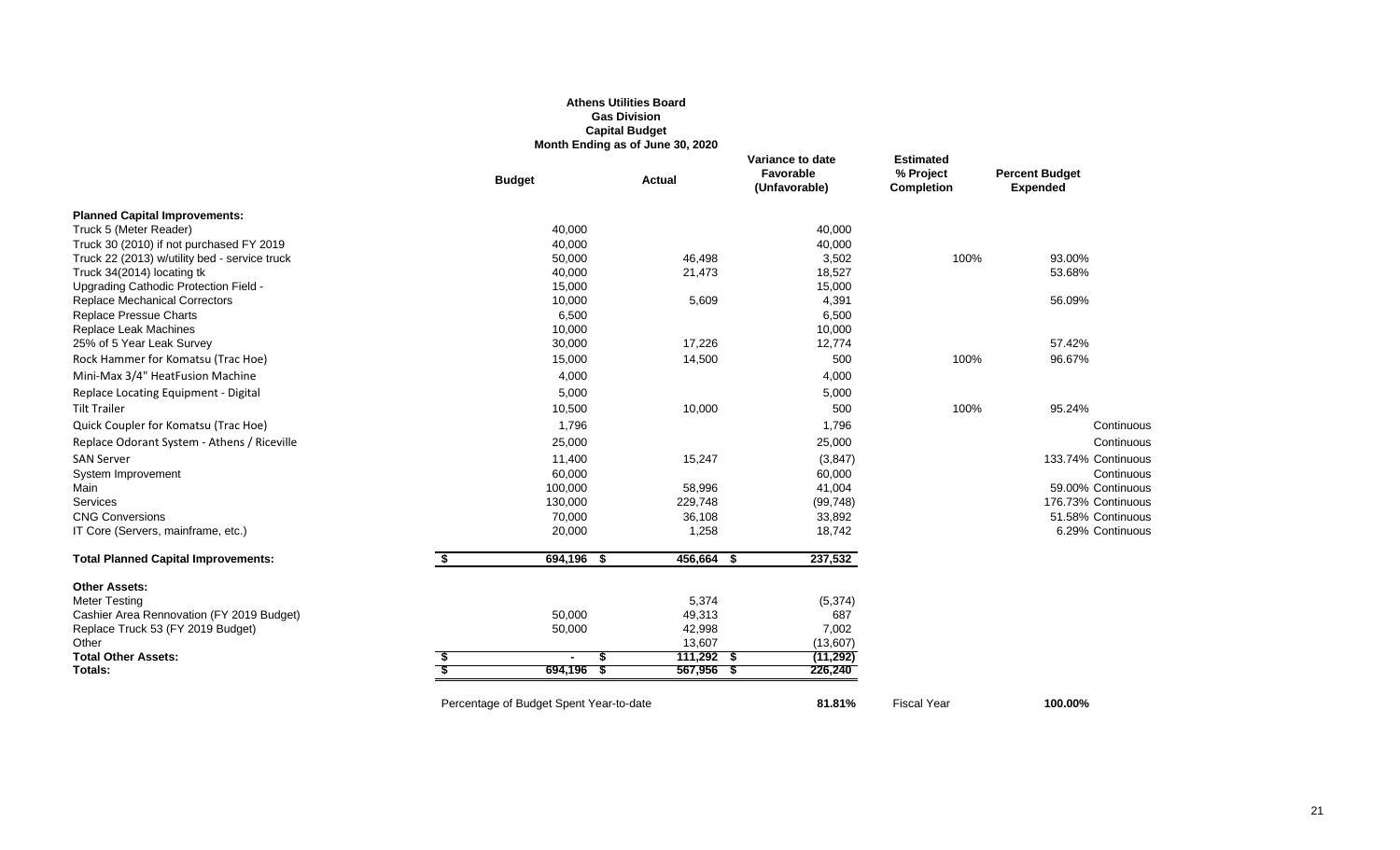#### **ATHENS UTILITIES BOARD WASTEWATER DIVISION BALANCE SHEET June 30, 2020**

|      | <b>Current Period</b> | <b>Prior Year</b>   | <b>Change from</b> |                                            | <b>Current Period</b> |    | <b>Prior</b>    | Change<br>from prior |
|------|-----------------------|---------------------|--------------------|--------------------------------------------|-----------------------|----|-----------------|----------------------|
|      | June 30, 2020         |                     | <b>Prior Year</b>  |                                            | June 30, 2020         |    | <b>Month</b>    | <b>Month</b>         |
|      |                       |                     |                    | Assets:                                    |                       |    |                 |                      |
|      | 4,520,075.81          | 4,450,024.58        | 70.051.23          | Cash and Cash Equivalents                  | 4,520,075.81          |    | 4,244,453.59    | 275.622.22           |
|      | 476,634.36            | 530,872.17          | (54, 237.81)       | Receivables                                | 476,634.36            |    | 391,557.39      | 85,076.97            |
|      | 0.00                  | 0.00                | 0.00               | Short Term Balances Due from Other Div.    | 0.00                  |    | 0.00            | 0.00                 |
|      | 16,988.18             | 11,343.13           | 5,645.05           | <b>Prepaid Expenses</b>                    | 16,988.18             |    | 23,763.80       | (6,775.62)           |
|      | 244,139.83            | 265,484.80          | (21, 344.97)       | Materials and Supplies Inventory           | 244,139.83            |    | 280,867.58      | (36, 727.75)         |
|      | 5,257,838.18          | 5,257,724.68        | 113.50             | <b>Total Current Assets</b>                | 5,257,838.18          |    | 4,940,642.36    | 317,195.82           |
|      | 0.00                  | 0.00                | 0.00               | Bond and Interest Sinking Fund and Reserve | 0.00                  |    | 0.00            | 0.00                 |
|      | 0.00                  | 0.00                | 0.00               | Reserve and Other                          | 0.00                  |    | 0.00            | 0.00                 |
|      | 0.00                  | 0.00                | 0.00               | <b>Total Restricted Assets</b>             | 0.00                  |    | 0.00            | 0.00                 |
|      | 0.00                  | 509,427.85          | (509, 427.85)      | Debt Issue Costs, Net of Amortization      | 0.00                  |    | 0.00            | 0.00                 |
|      | 508,561.34            | 0.00                | 508,561.34         | <b>Deferred Pension Outflows</b>           | 508,561.34            |    | 510,520.69      | (1,959.35)           |
|      | 56,801,540.22         | 55,493,356.59       | 1,308,183.63       | Sewer Utility Plant, at Cost               | 56,801,540.22         |    | 56,629,836.80   | 171,703.42           |
|      | (21, 864, 182.53)     | (20, 476, 865.99)   | (1,387,316.54)     | Less: Accumulated Depreciation             | (21, 864, 182.53)     |    | (21,652,153.99) | (212, 028.54)        |
|      | 34,937,357.69         | 35,016,490.60       | (79, 132.91)       | <b>Net Sewer Utility Plant</b>             | 34,937,357.69         |    | 34,977,682.81   | (40, 325.12)         |
|      | 35,445,919.03         | 35,525,918.45       | (79,999.42)        | <b>Total Long Term Assets</b>              | 35,445,919.03         |    | 35,488,203.50   | (42, 284.47)         |
|      | 40,703,757.21         | \$<br>40,783,643.13 | \$<br>(79, 885.92) | <b>Total Assets</b>                        | \$<br>40,703,757.21   | S. | 40,428,845.86   | \$<br>274,911.35     |
|      |                       |                     |                    | <b>Liabilities and Retained Earnings:</b>  |                       |    |                 |                      |
|      | 78.496.63             | 228,529.83          | (150, 033.20)      | <b>Accounts Payable</b>                    | 78.496.63             |    | 72.674.05       | 5.822.58             |
|      | 262,620.37            | 62,200.00           | 200,420.37         | <b>Customer Deposits</b>                   | 262,620.37            |    | 58,935.00       | 203,685.37           |
|      | 176,593.53            | 169,122.11          | 7,471.42           | Other Current Liabilities                  | 176,593.53            |    | 167,566.32      | 9,027.21             |
|      | 517,710.53            | 459,851.94          | 57,858.59          | <b>Total Current Liabilities</b>           | 517,710.53            |    | 299,175.37      | 218,535.16           |
|      | 0.00                  | 0.00                | 0.00               | <b>Bonds Payable</b>                       | 0.00                  |    | 0.00            | 0.00                 |
|      | 1.730.281.44          | 1,866,202.22        | (135, 920.78)      | Notes Payable - State of Tennessee         | 1,730,281.44          |    | 1,741,732.54    | (11, 451.10)         |
|      | 12,544,060.89         | 13,590,578.39       | (1,046,517.50)     | Notes Payable - Other                      | 12,544,060.89         |    | 12,544,060.89   | 0.00                 |
|      | 716,654.40            | 713,654.40          | 3,000.00           | Net Pension Liability                      | 716,654.40            |    | 724,180.41      | (7,526.01)           |
|      | 39.821.20             | 78.084.41           | (38, 263.21)       | <b>Deferred Pension Inflows</b>            | 39.821.20             |    | 53.070.27       | (13,249.07)          |
|      | 15,030,817.93         | 16,248,519.42       | (1, 217, 701.49)   | <b>Total Long Term Liabilities</b>         | 15,030,817.93         |    | 15,063,044.11   | (32, 226.18)         |
|      | 25, 155, 228. 75      | 24,075,271.77       | 1,079,956.98       | <b>Net Position</b>                        | 25, 155, 228. 75      |    | 25,066,626.38   | 88,602.37            |
| - \$ | 40,703,757.21         | \$<br>40,783,643.13 | \$<br>(79, 885.92) | <b>Total Liabilities and Net Assets</b>    | \$<br>40,703,757.21   | \$ | 40,428,845.86   | \$<br>274,911.35     |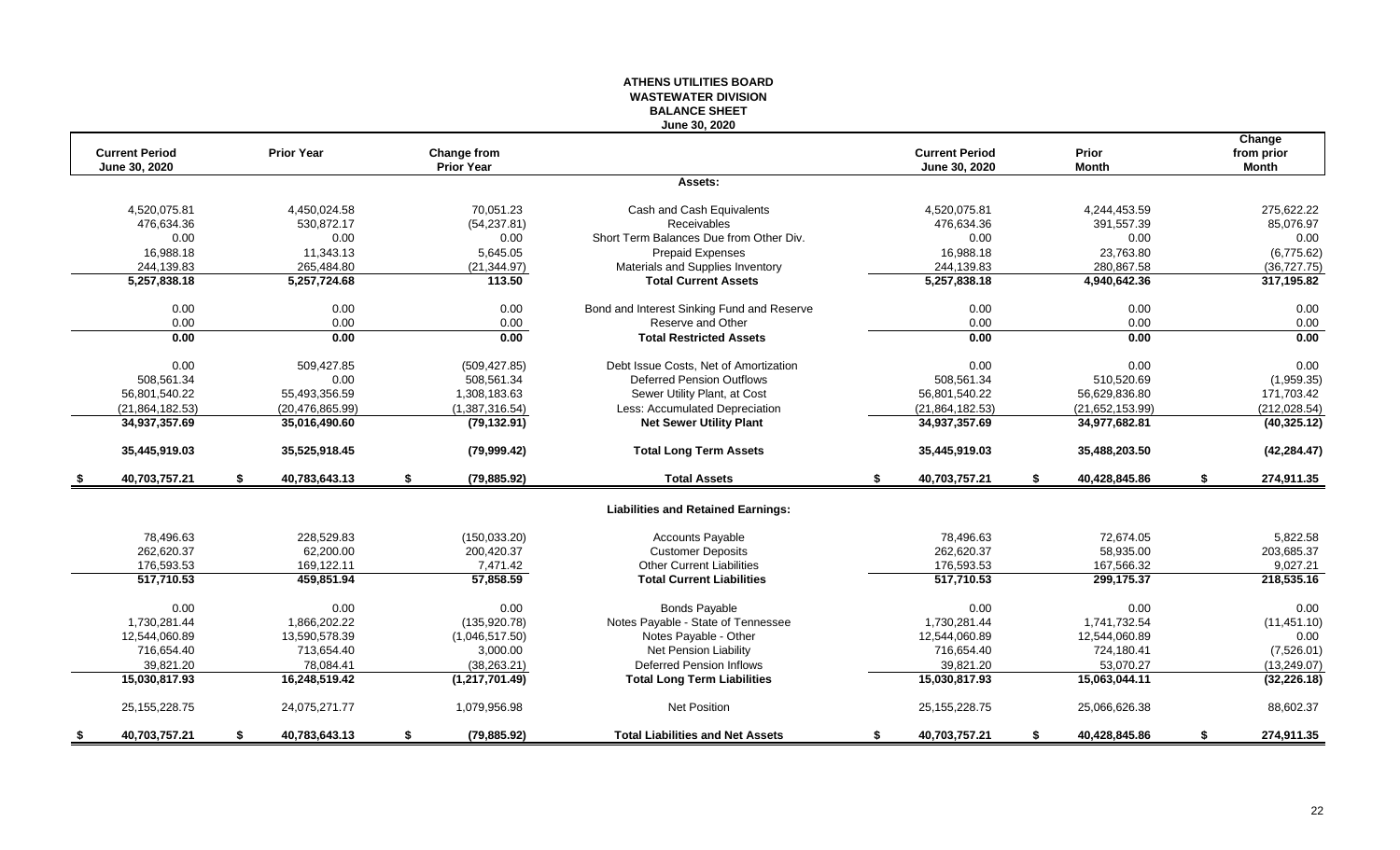## Athens Utilities Board Profit and Loss Statement - Wastewater June 30, 2020

| Year-to-Date<br>June 30, 2020 | Year-to-Date<br><b>Prior Year</b> | Variance<br>Favorable<br>(Unfavorable) |                                            | Current<br>Month<br>June 30, 2020 | Current<br>Month<br><b>Prior Year</b> | Variance<br>Favorable<br>(Unfavorable) |
|-------------------------------|-----------------------------------|----------------------------------------|--------------------------------------------|-----------------------------------|---------------------------------------|----------------------------------------|
|                               |                                   |                                        | <b>REVENUE:</b>                            |                                   |                                       |                                        |
| 2,106,883.29                  | 2,049,784.35                      | 57,098.94                              | Residential                                | 180,934.94                        | 182,542.60                            | (1,607.66)                             |
| 1,772,260.48                  | 1,813,817.32                      | (41, 556.84)                           | Small Commercial                           | 143,673.47                        | 161,148.98                            | (17, 475.51)                           |
| 2,556,794.11                  | 2,500,714.28                      | 56,079.83                              | Large Commercial                           | 203,348.37                        | 211,723.26                            | (8,374.89)                             |
| 183,085.83                    | 177,750.29                        | 5,335.54                               | Other                                      | 14,031.59                         | (13,821.28)                           | 27,852.87                              |
| 6,619,023.71                  | 6,542,066.24                      | 76,957.47                              | <b>Total Revenue</b>                       | 541,988.37                        | 541,593.56                            | 394.81                                 |
|                               |                                   |                                        | <b>OPERATING AND MAINTENANCE EXPENSES:</b> |                                   |                                       |                                        |
| 1,391,739.46                  | 1,450,980.63                      | 59,241.17                              | Sewer Treatment Plant Expense              | 112,021.01                        | 120,418.31                            | 8,397.30                               |
| 93,292.04                     | 101,667.36                        | 8,375.32                               | <b>Pumping Station Expense</b>             | 7,722.54                          | 7,518.62                              | (203.92)                               |
| 314,672.33                    | 304.864.64                        | (9,807.69)                             | <b>General Expense</b>                     | 21,358.34                         | 26,798.08                             | 5,439.74                               |
| 439.333.61                    | 145.683.36                        | (293, 650.25)                          | Cust. Service and Cust. Acct. Expense      | 11.297.17                         | 12.709.43                             | 1,412.26                               |
| 965,426.82                    | 950,076.84                        | (15, 349.98)                           | Administrative and General Expense         | 60,361.45                         | 127,369.35                            | 67,007.90                              |
| 3,204,464.26                  | 2,953,272.83                      | (251, 191.43)                          | <b>Total Operating Expenses</b>            | 212,760.51                        | 294,813.79                            | 82,053.28                              |
|                               |                                   |                                        | <b>Maintenance Expense</b>                 |                                   |                                       |                                        |
| 167,673.92                    | 175,944.38                        | 8,270.46                               | Sewer Treatment Plant Expense              | 14,354.34                         | 17,904.31                             | 3,549.97                               |
| 84,711.72                     | 82,464.90                         | (2, 246.82)                            | <b>Pumping Station Expense</b>             | 6,544.93                          | 4,407.07                              | (2, 137.86)                            |
| 409,788.68                    | 332,391.13                        | (77, 397.55)                           | <b>General Expense</b>                     | 26, 155.95                        | 24,514.74                             | (1,641.21)                             |
| 7,260.67                      | 6,971.88                          | (288.79)                               | Administrative and General Expense         | 325.51                            | 549.20                                | 223.69                                 |
| 669,434.99                    | 597,772.29                        | (71,662.70)                            | <b>Total Maintenance Expense</b>           | 47,380.73                         | 47,375.32                             | (5.41)                                 |
|                               |                                   |                                        | <b>Other Operating Expenses</b>            |                                   |                                       |                                        |
| 1,775,457.80                  | 1,582,313.50                      | (193, 144.30)                          | Depreciation                               | 188,769.61                        | 134,199.54                            | (54, 570.07)                           |
| 1,775,457.80                  | 1,582,313.50                      | (193, 144.30)                          | <b>Total Other Operating Expenses</b>      | 188,769.61                        | 134, 199.54                           | (54,570.07)                            |
| 5,649,357.05                  | 5,133,358.62                      | (515,998.43)                           | <b>Operating and Maintenance Expenses</b>  | 448,910.85                        | 476,388.65                            | 27,477.80                              |
| 969,666.66                    | 1,408,707.62                      | (439,040.96)                           | <b>Operating Income</b>                    | 93,077.52                         | 65,204.91                             | 27,872.61                              |
| 53,622.84                     | 20,953.28                         | 32,669.56                              | Other Income                               | 1,703.15                          | 2,478.14                              | (774.99)                               |
| 1,023,289.50                  | 1,429,660.90                      | (406, 371.40)                          | <b>Total Income</b>                        | 94,780.67                         | 67,683.05                             | 27,097.62                              |
| 7,813.63                      | 7,974.74                          | 161.11                                 | Other Expense                              | 160.00                            | 0.00                                  | (160.00)                               |
| 1,015,475.87                  | 1,421,686.16                      | (406, 210.29)                          | <b>Net Income Before Debt Expense</b>      | 94,620.67                         | 67,683.05                             | 26,937.62                              |
|                               |                                   |                                        | <b>DEBT RELATED EXPENSES:</b>              |                                   |                                       |                                        |
| 0.00                          | 0.00                              | 0.00                                   | Amortization of Debt Discount              | 0.00                              | 0.00                                  | 0.00                                   |
| 0.00                          | 0.00                              | 0.00                                   | <b>Bond Interest</b>                       | 0.00                              | 0.00                                  | 0.00                                   |
| 223.644.20                    | 301.862.58                        | 78,218.38                              | <b>Other Debt Interest</b>                 | 6,018.30                          | 31,438.61                             | 25,420.31                              |
| 223,644.20                    | 301,862.58                        | 78,218.38                              | <b>Total debt related expenses</b>         | 6,018.30                          | 31,438.61                             | 25,420.31                              |
| 791,831.67                    | 1,119,823.58                      | (327, 991.91)                          | <b>Net Before Extraordinary</b>            | 88,602.37                         | 36,244.44                             | 52,357.93                              |
| 306,009.06                    | 470,213.08                        | (164, 204.02)                          | Grants, Contributions, Extraordinary       | 0.00                              | 71,331.47                             | (71, 331.47)                           |
| 1,097,840.73<br>- \$          | 1,590,036.66                      | (492, 195.93)                          | <b>Change in Net Assets</b>                | 88,602.37<br>S                    | 107,575.91<br>£.                      | (18,973.54)                            |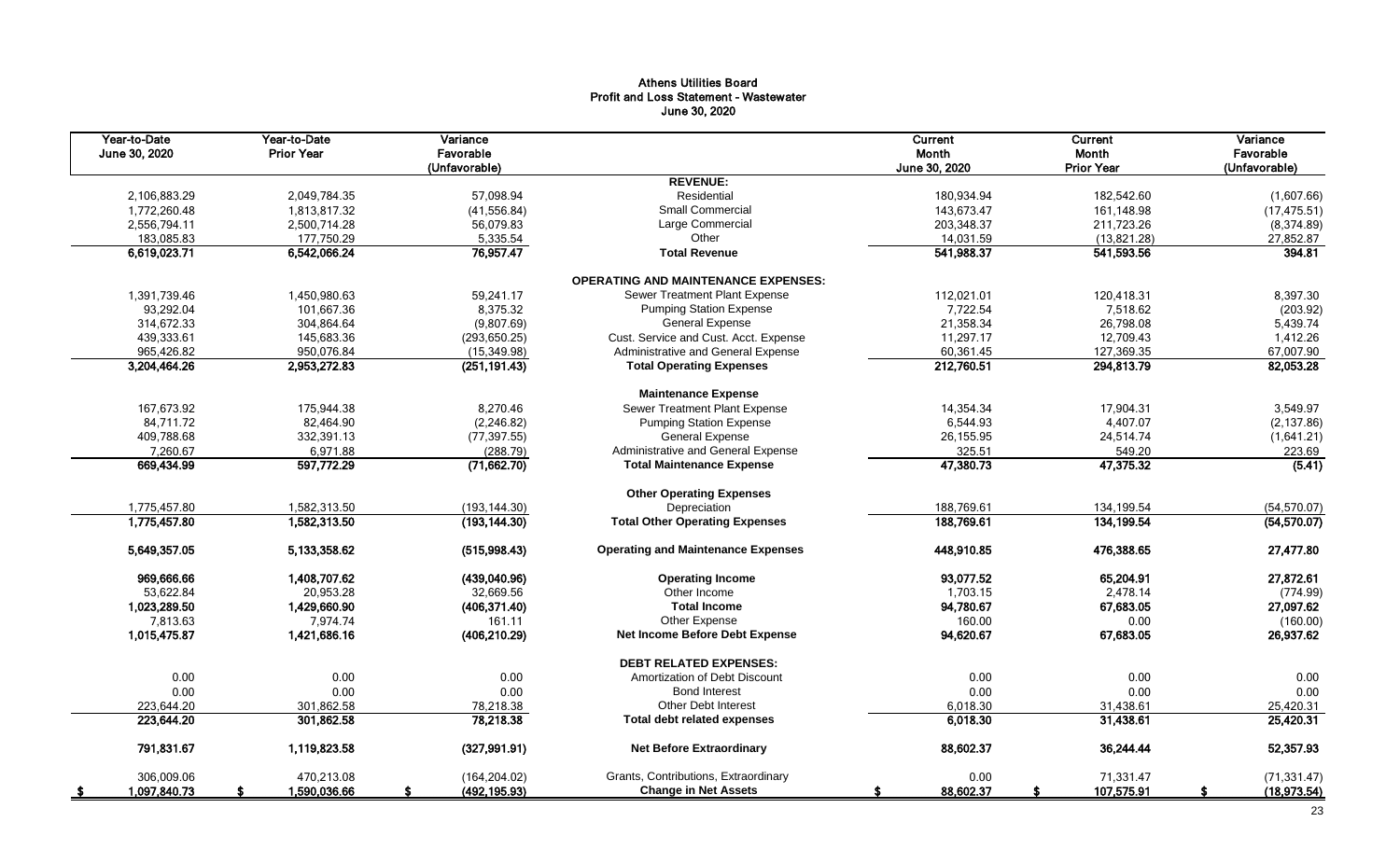## Athens Utilities Board Budget Comparison - Wastewater June 30, 2020

| Year-to-Date<br>June 30, 2020 | Year-to-Date<br><b>Budget</b> | $Y-T-D$<br>Variance | <b>Description</b>                          | <b>Current Month</b><br>June 30, 2020 | <b>Monthly</b><br><b>Budget</b> | <b>Budget</b><br>Variance |
|-------------------------------|-------------------------------|---------------------|---------------------------------------------|---------------------------------------|---------------------------------|---------------------------|
|                               |                               |                     |                                             |                                       |                                 |                           |
|                               |                               |                     | <b>REVENUE:</b>                             |                                       |                                 |                           |
| 2,106,883.29                  | 2,075,440.00                  | 31,443.29           | Residential                                 | 180,934.94                            | 176,326.85                      | 4,608.09                  |
| 1,772,260.48                  | 1,710,290.00                  | 61,970.48           | Small Commercial                            | 143,673.47                            | 143,919.03                      | (245.56)                  |
| 2,556,794.11                  | 1,800,000.00                  | 756,794.11          | Large Commercial                            | 203,348.37                            | 140,438.20                      | 62,910.17                 |
| 183,085.83                    | 174,500.00                    | 8,585.83            | Other                                       | 14,031.59                             | 17,051.66                       | (3,020.07)                |
| 6,619,023.71                  | 5,760,230.00                  | 858,793.71          | <b>Total Revenue</b>                        | 541,988.37                            | 477,735.74                      | 64,252.63                 |
|                               |                               |                     | <b>OPERATING AND MAINTENANCE EXPENSES:</b>  |                                       |                                 |                           |
| 1,391,739.46                  | 1,321,265.21                  | (70, 474.25)        | Sewer Treatment Plant Expense               | 112,021.01                            | 114,747.52                      | 2,726.51                  |
| 93,292.04                     | 85,829.51                     | (7,462.53)          | <b>Pumping Station Expense</b>              | 7,722.54                              | 7,165.36                        | (557.18)                  |
| 314,672.33                    | 331,672.29                    | 16,999.96           | <b>General Expense</b>                      | 21,358.34                             | 24,808.03                       | 3,449.69                  |
| 439,333.61                    | 146,809.50                    | (292, 524.11)       | Customer Service and Customer Acct. Expense | 11,297.17                             | 12,338.12                       | 1,040.95                  |
| 965,426.82                    | 994,752.43                    | 29,325.61           | Administrative and General Expense          | 60,361.45                             | 85,119.41                       | 24,757.96                 |
| 3,204,464.26                  | 2,880,328.93                  | (324, 135.33)       | <b>Total Operating Expenses</b>             | 212,760.51                            | 244,178.44                      | 31,417.93                 |
|                               |                               |                     | <b>Maintenance Expense</b>                  |                                       |                                 |                           |
| 167,673.92                    | 174,222.40                    | 6,548.48            | Sewer Treatment Plant Expense               | 14,354.34                             | 14,514.74                       | 160.40                    |
| 84,711.72                     | 85,428.88                     | 717.16              | <b>Pumping Station Expense</b>              | 6,544.93                              | 8,123.90                        | 1,578.97                  |
| 409,788.68                    | 280,719.83                    | (129,068.85)        | <b>General Expense</b>                      | 26,155.95                             | 31,303.80                       | 5,147.85                  |
| 7,260.67                      | 5,200.00                      | (2,060.67)          | Administrative and General Expense          | 325.51                                | 398.12                          | 72.61                     |
| 669,434.99                    | 545,571.11                    | (123, 863.88)       | <b>Total Maintenance Expense</b>            | 47,380.73                             | 54,340.57                       | 6,959.84                  |
|                               |                               |                     |                                             |                                       |                                 |                           |
|                               |                               |                     | <b>Other Operating Expenses</b>             |                                       |                                 |                           |
| 1,775,457.80                  | 1,475,000.00                  | (300, 457.80)       | Depreciation                                | 188,769.61                            | 123,138.36                      | (65, 631.25)              |
| 1,775,457.80                  | 1,475,000.00                  | (300, 457.80)       | <b>Total Other Operating Expenses</b>       | 188,769.61                            | 123,138.36                      | (65, 631.25)              |
| 5,649,357.05                  | 4,900,900.04                  | (748, 457.01)       | <b>Operating and Maintenance Expenses</b>   | 448,910.85                            | 421,657.37                      | (27, 253.48)              |
| 969,666.66                    | 859,329.96                    | 110,336.70          | <b>Operating Income</b>                     | 93,077.52                             | 56,078.37                       | 36,999.15                 |
| 53,622.84                     | 17,500.00                     | 36,122.84           | Other Income                                | 1,703.15                              | 1,131.01                        | 572.14                    |
| 1,023,289.50                  | 876,829.96                    | 146,459.54          | <b>Total Income</b>                         | 94,780.67                             | 57,209.38                       | 37,571.29                 |
| 7,813.63                      | 5,000.00                      | (2,813.63)          | Other Expense                               | 160.00                                | 55.14                           | (104.86)                  |
| 1,015,475.87                  | 871,829.96                    | 143,645.91          | Net Income Before Debt Expense              | 94,620.67                             | 57,154.25                       | 37,466.42                 |
|                               |                               |                     | <b>DEBT RELATED EXPENSES:</b>               |                                       |                                 |                           |
|                               | 0.00<br>0.00                  | 0.00                | Amortization of Debt Discount               | 0.00                                  | 0.00                            | 0.00                      |
|                               | 0.00<br>0.00                  | 0.00                | <b>Bond Interest</b>                        | 0.00                                  | 0.00                            | 0.00                      |
| 223,644.20                    | 251,044.00                    | 27,399.80           | <b>Other Debt Interest</b>                  | 6,018.30                              | 22,810.54                       | 16,792.24                 |
| 223,644.20                    | 251,044.00                    | 27,399.80           | <b>Total debt related expenses</b>          | 6,018.30                              | 22,810.54                       | 16,792.24                 |
| 791,831.67                    | 620,785.96                    | 171,045.71          | <b>Net Before Extraordinary</b>             | 88,602.37                             | 34,343.71                       | 54,258.66                 |
| 306,009.06                    | 450,000.00                    | (143,990.94)        | Grants, Contributions, Extraordinary        | 0.00                                  | 37,500.00                       | (37,500.00)               |
| 1,097,840.73<br>- \$          | 1,070,785.96<br>\$            | 27,054.77<br>\$     | <b>Change in Net Assets</b>                 | 88,602.37<br>\$                       | \$<br>71,843.71                 | \$<br>16,758.66           |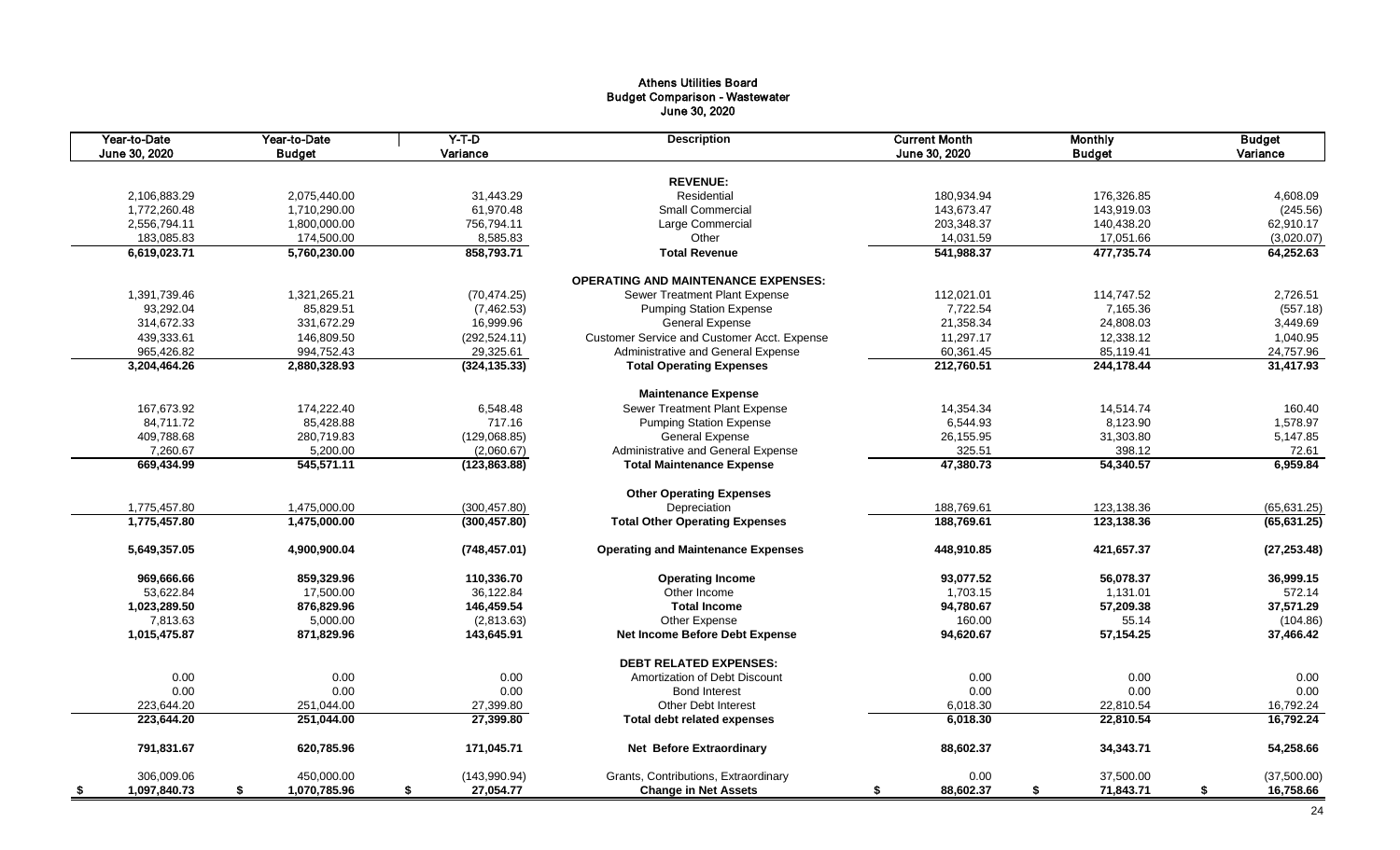### **Athens Utilities Board Wastewater Division STATEMENTS OF CASH FLOWS June 30, 2020**

| Year-to-Date<br>June 30, 2020 |    | Year-to-Date<br><b>Prior Year</b> |    | Variance      |                                                                 | <b>Month to Date</b><br>June 30, 2020 |    | <b>Month to Date</b><br><b>Prior Year</b> |    | Variance      |
|-------------------------------|----|-----------------------------------|----|---------------|-----------------------------------------------------------------|---------------------------------------|----|-------------------------------------------|----|---------------|
|                               |    |                                   |    |               | <b>CASH FLOWS FROM OPERATING ACTIVITIES:</b>                    |                                       |    |                                           |    |               |
| 791,831.67                    |    | 1,119,823.58                      |    | (327, 991.91) | Net Operating Income                                            | 88,602.37                             |    | 36,244.44                                 |    | 52,357.93     |
|                               |    |                                   |    |               | <b>Adjustments to Reconcile Operating Income</b>                |                                       |    |                                           |    |               |
|                               |    |                                   |    |               | to Net Cash Provided by Operations:                             |                                       |    |                                           |    |               |
| 1,775,457.80                  |    | 1,582,313.50                      |    | 193,144.30    | Depreciation                                                    | 188,769.61                            |    | 134,199.54                                |    | 54,570.07     |
|                               |    |                                   |    |               | <b>Changes in Assets and Liabilities:</b>                       |                                       |    |                                           |    |               |
| 54,237.81                     |    | (99, 157.35)                      |    | 153.395.16    | <b>Accounts Receivable</b>                                      | (85,076.97)                           |    | (16,090.10)                               |    | (68,986.87)   |
| 0.00                          |    | 0.00                              |    | 0.00          | Due from (to) Other Divisions                                   | 0.00                                  |    | 0.00                                      |    | 0.00          |
| 0.00                          |    | 0.00                              |    | 0.00          | Short Term Notes to Other Divisions                             | 0.00                                  |    | 0.00                                      |    | 0.00          |
| (5,645.05)                    |    | 171,206.64                        |    | (176, 851.69) | Prepaid Expenses                                                | 6,775.62                              |    | 6,587.36                                  |    | 188.26        |
| (24, 147.63)                  |    | (76, 652.37)                      |    | 52,504.74     | <b>Deferred Pension Outflows</b>                                | 1,959.35                              |    | (209, 428.54)                             |    | 211,387.89    |
| 21,344.97                     |    | (20, 526.60)                      |    | 41,871.57     | <b>Materials and Supplies</b>                                   | 36,727.75                             |    | (3,649.80)                                |    | 40,377.55     |
| (150, 033.20)                 |    | 158,035.28                        |    | (308,068.48)  | Accounts Payable                                                | 5,822.58                              |    | 151,285.07                                |    | (145, 462.49) |
| 7,471.42                      |    | 10,800.96                         |    | (3,329.54)    | <b>Accrued Liabilities</b>                                      | 9,027.21                              |    | 22,388.90                                 |    | (13,361.69)   |
| (13,011.31)                   |    | 39,296.20                         |    | (52, 307.51)  | Retirements and Salvage                                         | 23.258.93                             |    | 5,124.69                                  |    | 18,134.24     |
| 200,420.37                    |    | (1, 150.00)                       |    | 201,570.37    | <b>Customer Deposits</b>                                        | 203,685.37                            |    | 830.00                                    |    | 202,855.37    |
| 3,000.00                      |    | 106,612.28                        |    | (103, 612.28) | Net Pension Liability                                           | (7,526.01)                            |    | 110,905.92                                |    | (118, 431.93) |
| (13, 249.07)                  |    | 11,184.12                         |    | (24, 433.19)  | <b>Deferred Pension Inflows</b>                                 | (13, 249.07)                          |    | 11,184.12                                 |    | (24, 433.19)  |
| 2,647,677.78                  |    | 3,001,786.24                      |    | (354, 108.46) | <b>Total Cash from Operating Activities</b>                     | 458,776.74                            |    | 249,581.60                                |    | 209,195.14    |
|                               |    |                                   |    |               |                                                                 |                                       |    |                                           |    |               |
|                               |    |                                   |    |               | <b>CASH FLOWS FROM NONCAPITAL FINANCING ACTIVITIES:</b>         |                                       |    |                                           |    |               |
| 0.00                          |    | 0.00                              |    | 0.00          | Changes in Bonds payable                                        | 0.00                                  |    | 0.00                                      |    | 0.00          |
| (1, 182, 438.28)              |    | (1, 179, 231.39)                  |    | (3,206.89)    | Changes in Notes Payable                                        | (11, 451.10)                          |    | (11, 180.92)                              |    | (270.18)      |
| (1, 182, 438.28)              |    | (1, 179, 231.39)                  |    | (3,206.89)    | <b>Total Cash from Noncapital Financing Activities</b>          | (11, 451.10)                          |    | (11, 180.92)                              |    | (270.18)      |
|                               |    |                                   |    |               | <b>CASH FROM INVESTING ACTIVITIES:</b>                          |                                       |    |                                           |    |               |
| 0.00                          |    | 0.00                              |    | 0.00          | Prior Period Adjustment                                         | 0.00                                  |    | 0.00                                      |    | 0.00          |
| 306,009.06                    |    | 470,213.08                        |    | (164, 204.02) | Grants Contributions & Other Extraordinary                      | 0.00                                  |    | 71,331.47                                 |    | (71, 331.47)  |
| 0.00                          |    | 0.00                              |    | 0.00          | Adjust Net Pension Obligation                                   | 0.00                                  |    | 0.00                                      |    | 0.00          |
| (1,701,197.33)                |    | (1,770,071.07)                    |    | 68,873.74     | Changes in Sewer Utility Plant                                  | (171, 703.42)                         |    | (205, 619.53)                             |    | 33,916.11     |
| (1,395,188.27)                |    | (1, 299, 857.99)                  |    | (95, 330.28)  | <b>Total Cash from Capital and Related Investing Activities</b> | (171, 703.42)                         |    | (134, 288.06)                             |    | (37, 415.36)  |
| 70,051.23                     | S. | 522,696.86                        | \$ | (452, 645.63) | <b>Net Changes in Cash Position</b>                             | 275,622.22<br>\$                      | S. | 104,112.62                                | S. | 171,509.60    |
|                               |    |                                   |    |               |                                                                 |                                       |    |                                           |    |               |
| 4,450,024.58                  |    | 3,927,327.72                      |    | 522,696.86    | Cash at Beginning of Period                                     | 4,244,453.59                          |    | 4,345,911.96                              |    | (101, 458.37) |
| 4,520,075.81                  |    | 4,450,024.58                      |    | 70,051.23     | Cash at End of Period                                           | 4,520,075.81                          |    | 4,450,024.58                              |    | 70,051.23     |
| 70.051.23                     |    | 522,696.86                        | S  | (452, 645.63) | <b>Changes in Cash and Equivalents</b>                          | $\overline{\mathbf{s}}$<br>275,622.22 | S. | 104,112.62                                | \$ | 171,509.60    |
|                               |    |                                   |    |               |                                                                 |                                       |    |                                           |    |               |

**Long-Term Debt** \$14,274,342.33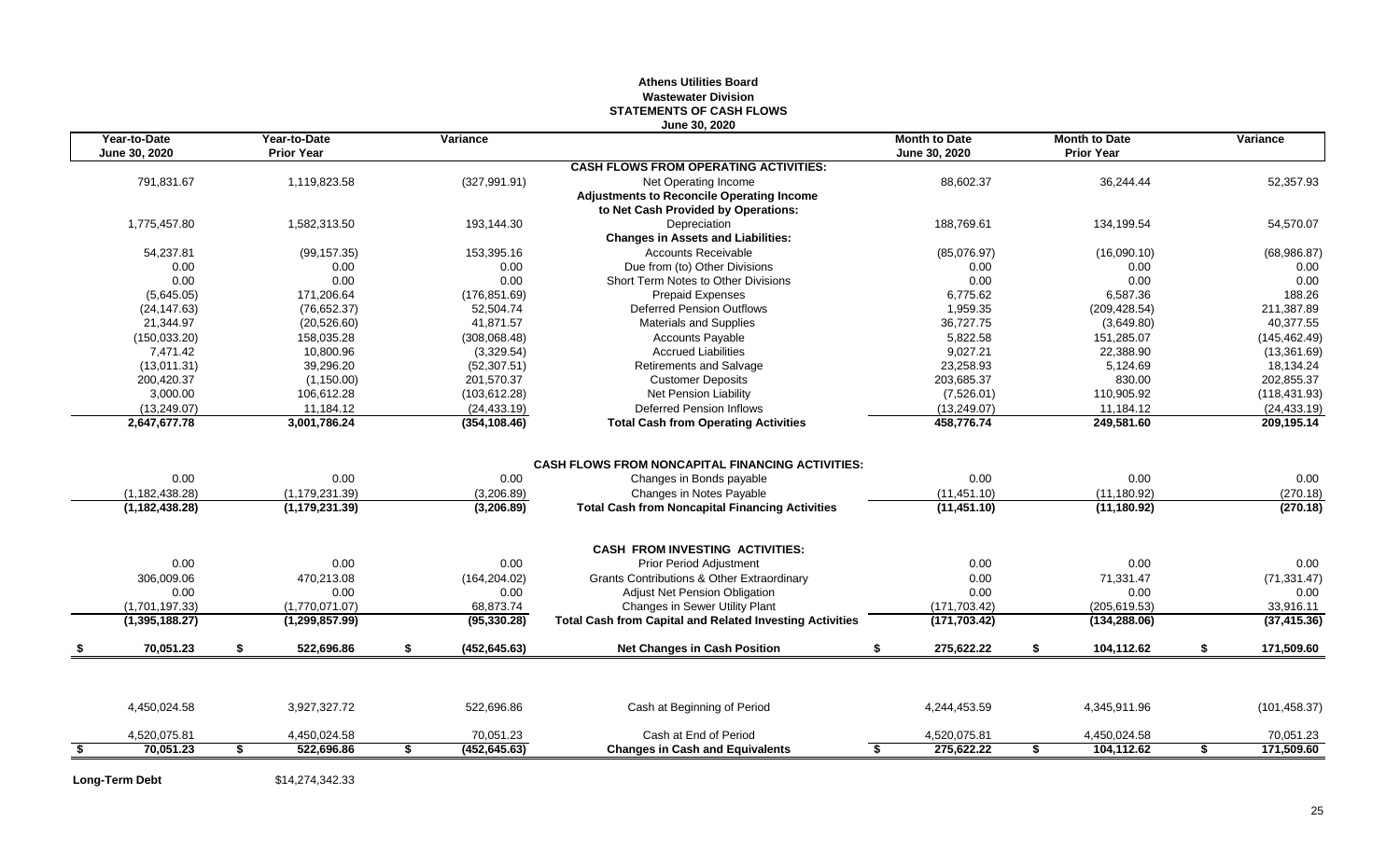#### Athens Utilities Board Statistics Report June 30, 2020

## Wastewater:

|                            | Current | Prior |        | # Accounts |
|----------------------------|---------|-------|--------|------------|
| Number of services:        | Month   | Year  | Change | Change     |
| Residential - Inside City  | 4,367   | 4,346 | 0.48%  | 21         |
| Residential - Outside City | 63      | 56    | 12.50% | 71         |
| Commercial - Inside City   | 929     | 929   | 0.00%  | ΟI         |
| Commercial - Outside City  |         |       | 0.00%  | Οll        |
| <b>ITotal Services</b>     | 5.363   | 5.335 | 0.52%  | <b>28</b>  |

| <b>Sales Volumes:</b>      |           | Current Month     | Year-to-Date |           |                   |        |
|----------------------------|-----------|-------------------|--------------|-----------|-------------------|--------|
| Gallonsx100                | 6/30/2020 | <b>Prior Year</b> | Change       | 6/30/2020 | <b>Prior Year</b> | Change |
| Residential - Inside City  | 163,089   | 166,280           | $-1.92\%$    | 1,827,082 | 1,660,802         | 10.01% |
| Residential - Outside City | 2,441     | 2,632             | $-7.26%$     | 26,997    | 24,365            | 10.80% |
| Commercial - Inside City   | 200,259   | 222,861           | $-10.14\%$   | 2,517,599 | 2,294,738         | 9.71%  |
| Commercial - Outside City  | 10.428    | 12,092            | $-13.76\%$   | 134.131   | 122,039           | 9.91%  |
|                            | 376.217   | 403.865           | $-6.85\%$    | 4,505,809 | 4,101,944         | 9.85%  |

| Employment         |               |                   |                   |
|--------------------|---------------|-------------------|-------------------|
|                    | June 30, 2020 | <b>Prior Year</b> | <b>Difference</b> |
| Employee Headcount | 18.00         | 19.00             | $-1.00$           |
| IFTE               | 18.86         | 20.02             | $-1.16$           |
| Y-T-D FTE          | 19.91         | 20.00             | $-0.09$           |

| Total Company Employment |                      |                   |                   |
|--------------------------|----------------------|-------------------|-------------------|
|                          | <b>June 30, 2020</b> | <b>Prior Year</b> | <b>Difference</b> |
| Company Total Headcount: | 100.00               | 101.00            | $-1.00$           |
| Company Total FTE        | 104.56               | 106.35            | $-1.79$           |
| Company Y-T-D FTE        | 103.50               | 103.62            | $-0.12$           |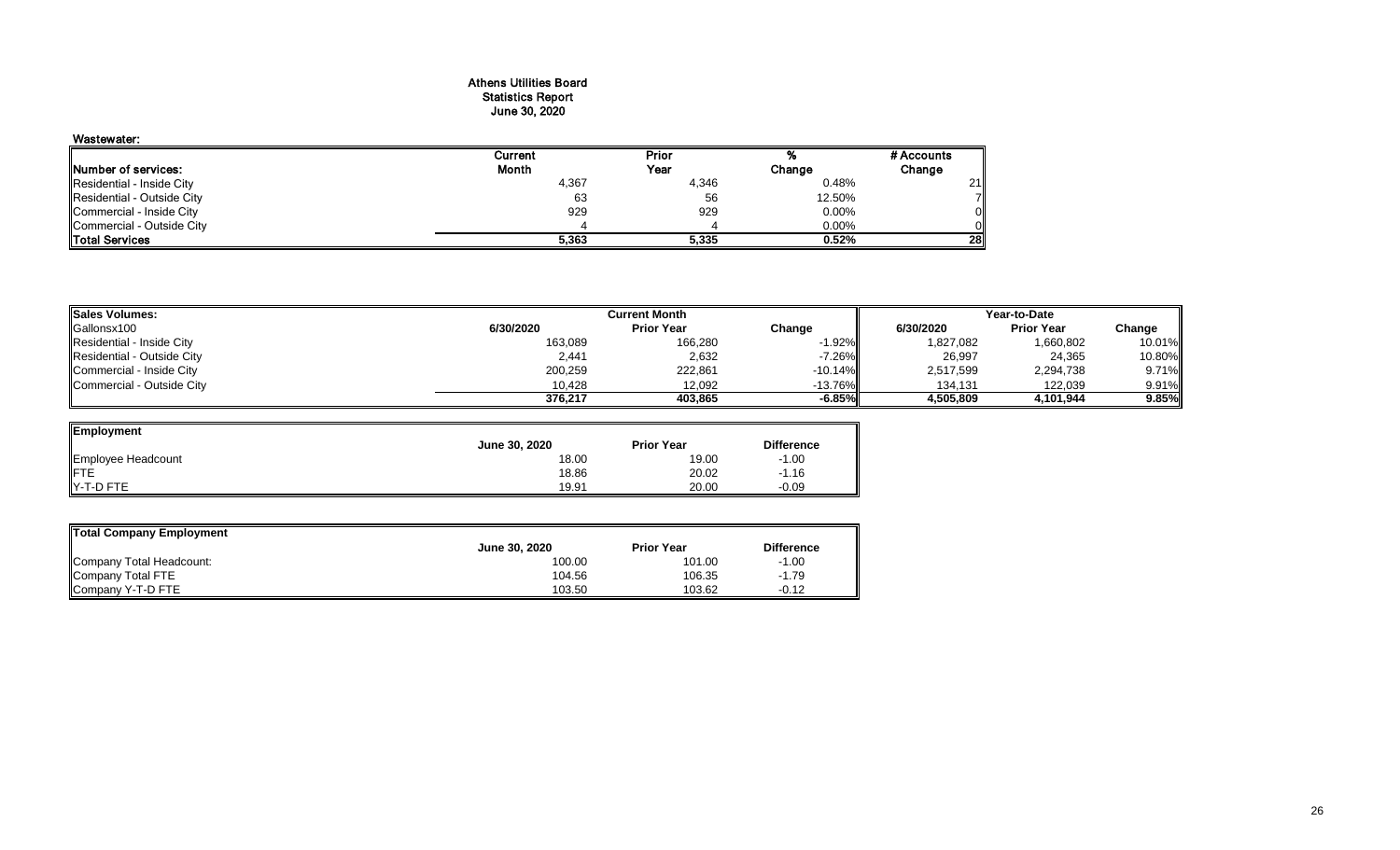### **Athens Utilities Board Wastewater Division Capital Budget Month Ending as of June 30, 2020**

|                                                                        |    | <b>Budget</b>                           | Actual            | <b>Variance to Date</b><br>Favorable<br>(Unfavorable) | Estimated<br>% Project<br><b>Completion</b> | <b>Percent Budget</b><br><b>Expended</b> |
|------------------------------------------------------------------------|----|-----------------------------------------|-------------------|-------------------------------------------------------|---------------------------------------------|------------------------------------------|
| <b>Planned Capital Improvements:</b>                                   |    |                                         |                   |                                                       |                                             |                                          |
| Replace Truck #67 (1994 Chevy Dump Truck)                              |    | 80,000                                  | 87,520            | (7,520)                                               |                                             | 109.40%                                  |
| Replace Trencher (2004)                                                |    | 18,000                                  | 17,850            | 150                                                   | 100%                                        | 99.17%                                   |
| <b>Trailer for Mini Excavator</b>                                      |    | 8,000                                   | 6,690             | 1,310                                                 | 100%                                        | 83.63%                                   |
| Denso Pump Station - ARC (\$450,000 grant)<br>*remaining 90% from FY19 |    | 880,000                                 | 758,939           | 121,061                                               | 90%                                         | 86.24%                                   |
| Madison Avenue Gravity Sewer Replacement                               |    | 750,000                                 | 1,054             | 748,946                                               |                                             | 0.14%                                    |
| Oost WWTP UV Bulbs                                                     |    | 45,000                                  |                   | 45,000                                                |                                             |                                          |
| NMC WWTP UV Bulbs                                                      |    | 15,000                                  |                   | 15,000                                                |                                             |                                          |
| <b>NMC Oxidation Ditch Mixer</b>                                       |    | 175,000                                 | 101,315           | 73,685                                                |                                             | 57.89%                                   |
| Flow Monitors for Collection System(6 units)                           |    | 30,000                                  | 1,951             | 28,049                                                |                                             | 6.50%                                    |
| Sterling Road P.S. spare rotator assy.                                 |    | 17,000                                  | 15,818            | 1,182                                                 |                                             | 93.05%                                   |
| TDOT Highway 30 Project                                                |    | 30,000                                  | 4,712             | 25,288                                                | 50%                                         | 15.71%                                   |
| <b>SAN Server</b>                                                      |    | 9,600                                   | 12,839            | (3,239)                                               |                                             | 133.74%                                  |
| Oostanaula WWTP Refurbishment                                          |    | 100,000                                 | 81,679            | 18,321                                                |                                             | 81.68% Continuous                        |
| NMC WWTP Refurbishment                                                 |    | 100,000                                 | 69,104            | 30,896                                                |                                             | 69.10% Continuous                        |
| Admin and Operators Buildings Maint. - Oost.                           |    | 30,000                                  |                   | 30,000                                                |                                             | Continuous                               |
| Laboratory Equipment                                                   |    | 15,000                                  | 5,744             | 9,256                                                 |                                             | 38.29% Continuous                        |
| <b>Lift Station Rehabilitation</b>                                     |    | 25,000                                  | 35,512            | (10, 512)                                             |                                             | 142.05% Continuous                       |
| <b>Field and Safety Equipment</b>                                      |    | 15,000                                  | 7,115             | 7,885                                                 |                                             | 47.44% Continuous                        |
| <b>Collection System Rehab</b>                                         |    | 500,000                                 | 346,332           | 153,668                                               |                                             | 69.27% Continuous                        |
| <b>Material Donations</b>                                              |    | 5,000                                   | 1,733             | 3,267                                                 |                                             | 34.66% Continuous                        |
| Technology (SCADA, Computers)                                          |    | 30,000                                  | 10,592            | 19,408                                                |                                             | 35.31% Continuous                        |
| <b>Services</b>                                                        |    | 100,000                                 | 139,897           | (39, 897)                                             |                                             | 139.90% Continuous                       |
| Extensions                                                             |    | 25,000                                  | 10,866            | 14,135                                                |                                             | 43.46% Continuous                        |
| <b>Grinder Pump Core Replacements</b>                                  |    | 25,000                                  | 16,219            | 8,781                                                 |                                             | 64.88% Continuous                        |
| <b>Rehabilitation of Services</b>                                      |    | 75,000                                  | 42,361            | 32,639                                                |                                             | 56.48% Continuous                        |
| IT Core (Servers, mainframe, etc.)                                     |    | 20,000                                  |                   | 20,000                                                |                                             | Continuous                               |
| <b>Total Planned Capital Improvements:</b>                             | \$ | 3,122,600<br>- \$                       | 1,775,842 \$      | 1,346,758                                             |                                             |                                          |
| <b>Other Assets:</b>                                                   |    |                                         |                   |                                                       |                                             |                                          |
| NMC Sludge Pit Mixer (FY2019 Budget)                                   |    | 30,000                                  | 29,300            | 700                                                   |                                             |                                          |
| Tellico Hills CDBG (FY 2019 Budget)                                    |    | 804,245                                 | 815,356           | (11, 111)                                             |                                             |                                          |
| Other                                                                  |    |                                         | $\Omega$          | $\blacksquare$                                        |                                             |                                          |
| <b>Total Other Assets</b>                                              | \$ | 834,245 \$                              | 844,656<br>- 55   | (10, 411)                                             |                                             |                                          |
| Totals:                                                                | ड  | 3,956,845<br>- \$                       | 2,620,498<br>- \$ | 1,336,347                                             |                                             |                                          |
|                                                                        |    | Percentage of Budget Spent Year-to-date |                   | 66.23%                                                | <b>Fiscal Year</b>                          | 100.00%                                  |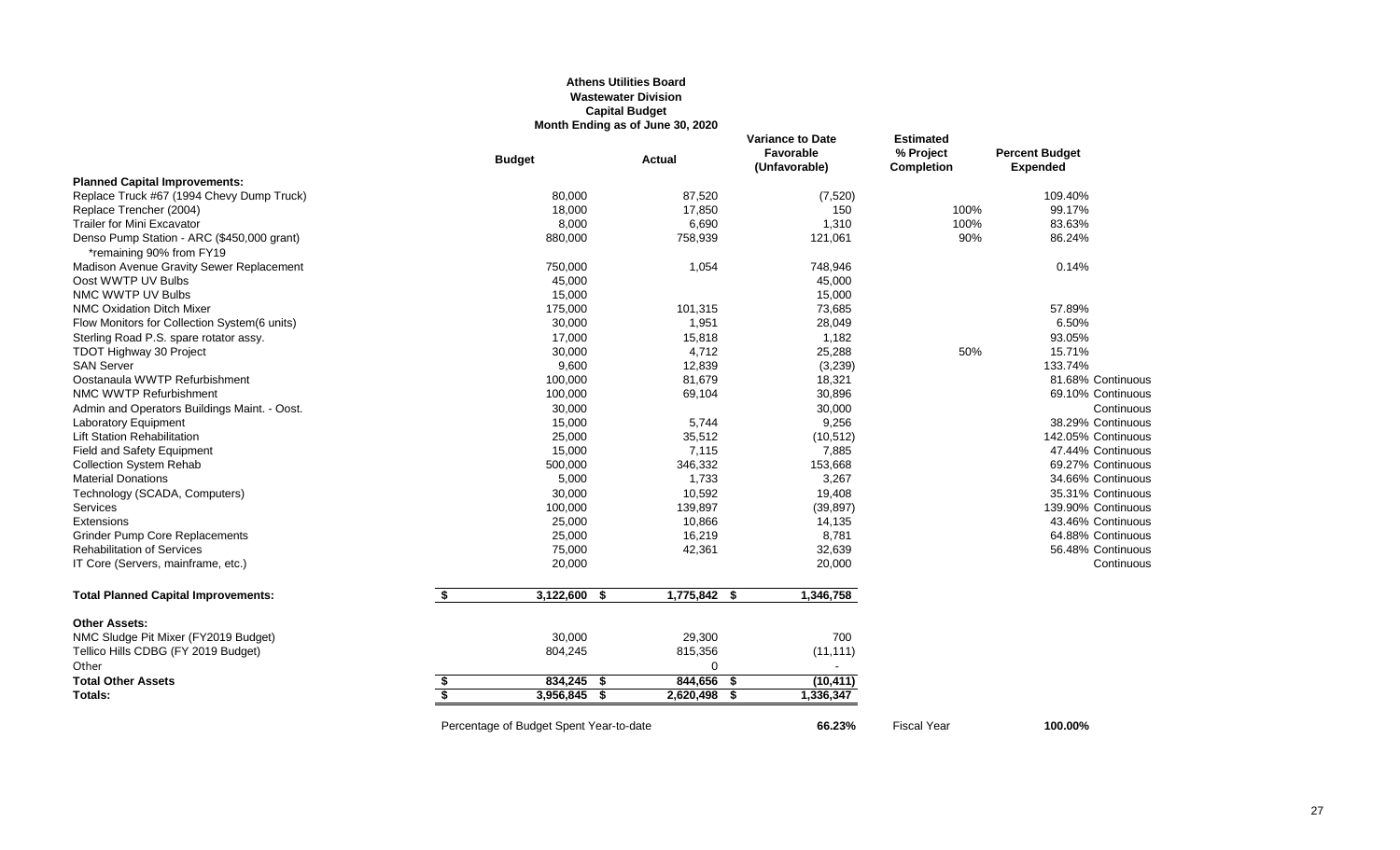|      |                       |                   |    |                   | <b>ATHENS UTILITIES BOARD</b>                  |                         |                  |    |            |
|------|-----------------------|-------------------|----|-------------------|------------------------------------------------|-------------------------|------------------|----|------------|
|      |                       |                   |    |                   | <b>FIBER</b>                                   |                         |                  |    |            |
|      |                       |                   |    |                   | <b>BALANCE SHEET</b>                           |                         |                  |    |            |
|      |                       |                   |    |                   | <b>June 30, 2020</b>                           |                         |                  |    |            |
|      |                       |                   |    |                   |                                                |                         |                  |    | Change     |
|      | <b>Current Period</b> | Year-to-Date      |    | Change from       |                                                | <b>Current Period</b>   | Prior            |    | from prior |
|      | June 30, 2020         | <b>Prior Year</b> |    | <b>Prior Year</b> |                                                | <b>January 31, 2016</b> | Month            |    | Month      |
|      |                       |                   |    |                   | <b>Assets</b>                                  |                         |                  |    |            |
|      | 106,771.06            | 86,464.84         |    | 20,306.22         | Services                                       | 106,771.06              | 106,771.06       |    | $\sim$     |
|      | 39,401.69             | 31,960.09         |    | 7,441.60          | <b>Accumulated Depreciation</b>                | 39,401.69               | 38,808.20        |    | 593.49     |
|      | 67,369.37             | 54,504.75         |    | 12,864.62         | <b>Total Fixed Assets</b>                      | 67,369.37               | 67,962.86        |    | (593.49)   |
|      |                       |                   |    |                   | <b>Current Assets</b>                          |                         |                  |    |            |
|      | 187,886.85            | 139,491.78        |    | 48,395.07         | Cash                                           | 187,886.85              | 184,144.65       |    | 3,742.20   |
|      | 4,199.00              | 250.00            |    | 3,949.00          | <b>Accounts Receivable</b>                     | 4,199.00                | 1,435.00         |    | 2,764.00   |
|      | 192,085.85            | 139,741.78        |    | 52,344.07         | <b>Total Current Assets</b>                    | 192,085.85              | 185,579.65       |    | 6,506.20   |
| - \$ | 259,455.22            | 194,246.53        | S. | 65,208.69         | <b>Total Assets</b>                            | 259,455.22              | 253,542.51       | £. | 5,912.71   |
|      |                       |                   |    |                   |                                                |                         |                  |    |            |
|      |                       |                   |    |                   | Liabilities                                    |                         |                  |    |            |
|      | $\sim$                |                   |    |                   | Payable to Other Divisions                     |                         |                  |    | $\sim$     |
|      | 259,455.22            | 194,246.53        |    | 65,208.69         | <b>Retained Earnings</b>                       | 259,455.22              | 253,542.51       |    | 5,912.71   |
| \$   | 259,455.22            | \$<br>194,246.53  | \$ | 65,208.69         | <b>Total Liabilities and Retained Earnings</b> | \$<br>259,455.22        | \$<br>253,542.51 | \$ | 5,912.71   |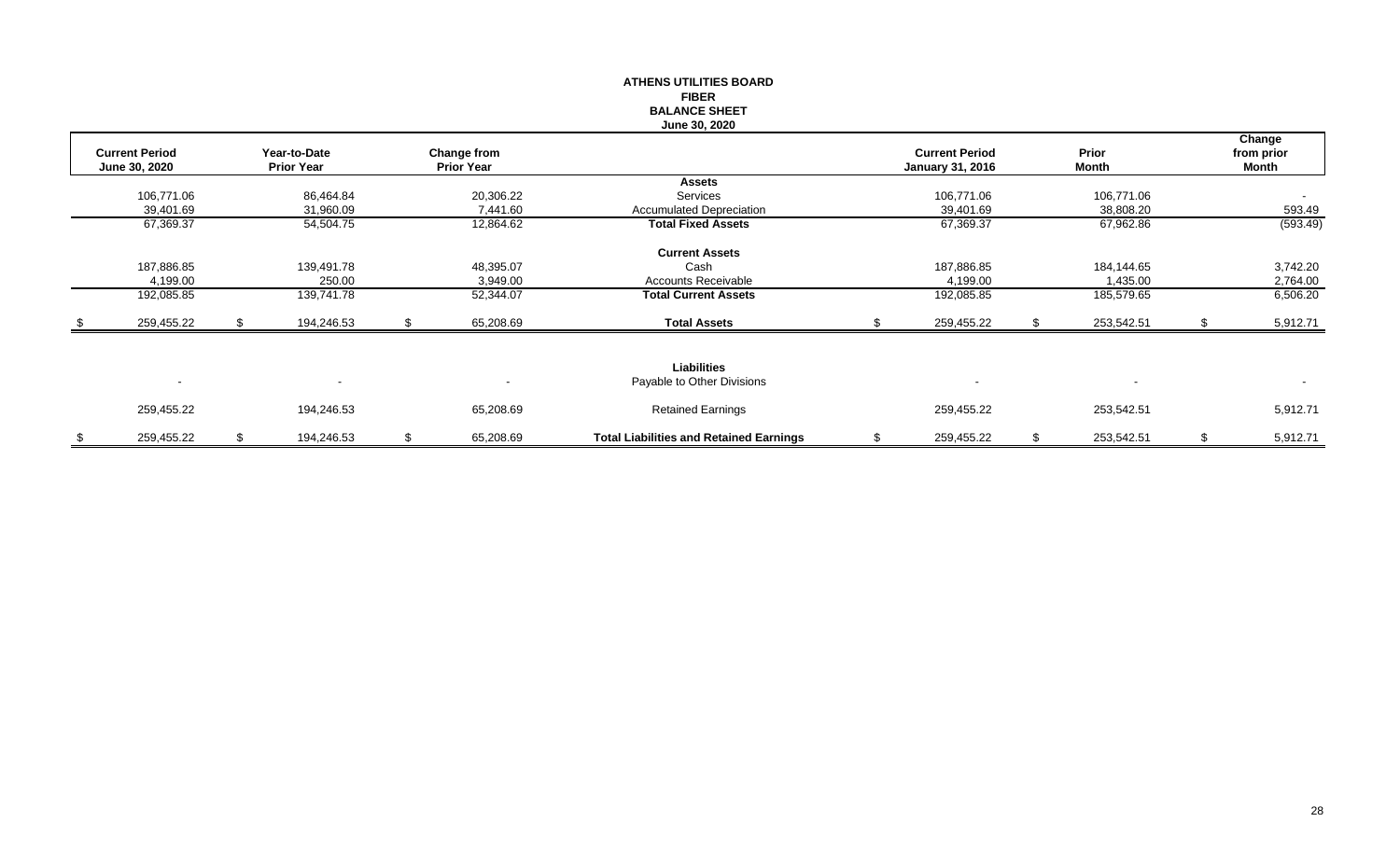| Year-to-Date<br>June 30, 2020 |    | Year-to-Date<br><b>Prior Year</b> |    | Variance<br>Favorable<br>(Unfavorable) |                                                 | Current<br>Month<br>June 30, 2020 | Current<br>Month<br><b>Prior Year</b> |    |          |
|-------------------------------|----|-----------------------------------|----|----------------------------------------|-------------------------------------------------|-----------------------------------|---------------------------------------|----|----------|
| 120,178.00                    |    | 101,168.00                        |    | 19,010.00                              | Revenue                                         | 10,299.00                         | 8,614.00                              |    | 1,685.00 |
|                               |    |                                   |    |                                        | <b>Operating and Maintenance Expenses</b>       |                                   |                                       |    |          |
| 78.78                         |    | $\overline{\phantom{a}}$          |    | (78.78)                                | Overhead Line Expense                           | $\overline{\phantom{0}}$          | $\sim$                                |    | $\sim$   |
| 3,972.84                      |    | 3,972.84                          |    | $\overline{\phantom{a}}$               | Administrative and General Expense              | 331.07                            | 331.07                                |    | $\sim$   |
| 49,098.47                     |    | 46,936.93                         |    | (2, 161.54)                            | <b>Telecom Expense</b>                          | 3,519.16                          | 2,543.84                              |    | (975.32) |
| \$<br>53,150.09               | ზ  | 50,909.77                         | ъ. | (2, 240.32)                            | <b>Total Operating and Maintenance Expenses</b> | 3,850.23                          | \$<br>2,874.91                        | .১ | (975.32) |
| 622.38                        |    | 435.51                            |    | 186.87                                 | Interest Income                                 | 57.43                             | 42.68                                 |    | 14.75    |
|                               |    |                                   |    |                                        | <b>Other Operating Expense</b>                  |                                   |                                       |    |          |
| 7,441.60                      |    | 7,272.24                          |    | (169.36)                               | <b>Depreciation Expense</b>                     | 593.49                            | 606.02                                |    | 12.53    |
| 60,208.69                     |    | 43,421.50                         |    | 16,787.19                              | <b>Net Before Extraordinary</b>                 | 5,912.71                          | 5,175.75                              |    | 736.96   |
| 5,000.00                      |    |                                   |    | 5,000.00                               | Grants, Contributions, Extraordinary            |                                   | $\sim$                                |    | $\sim$   |
| \$<br>65,208.69               | S. | 43,421.50                         | \$ | 21,787.19                              | <b>Change in Net Assets</b>                     | 5,912.71                          | \$<br>5,175.75                        | \$ | 736.96   |

#### Athens Utilities Board Profit and Loss Statement - Fiber  $\sim$   $\sim$